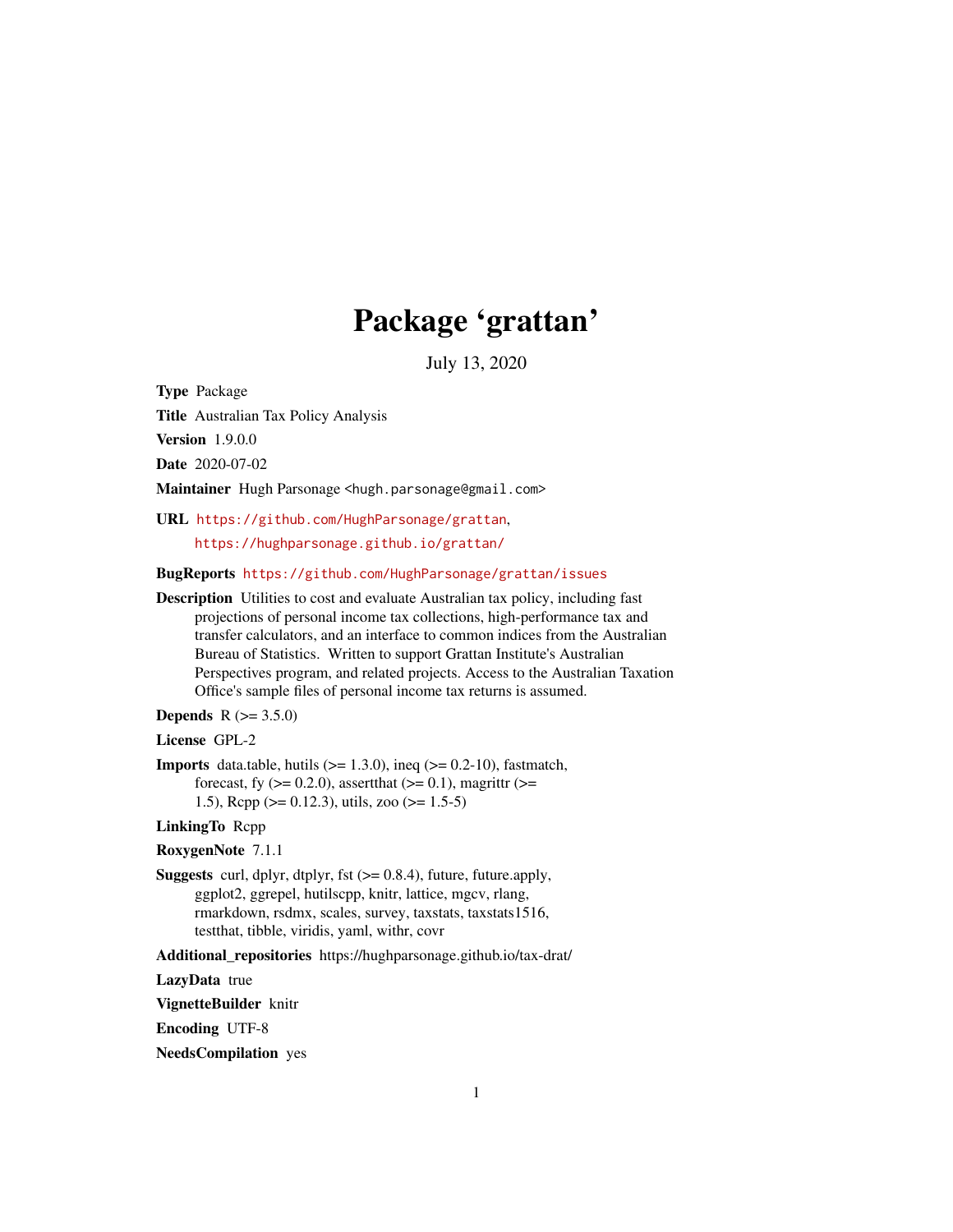Author Hugh Parsonage [aut, cre], Tim Cameron [aut], Brendan Coates [aut], Matthew Katzen [aut], William Young [aut], Ittima Cherastidtham [dtc], W. Karsten [ctb], M. Enrique Garcia [ctb], Matt Cowgill [aut]

# Repository CRAN

Date/Publication 2020-07-13 14:20:06 UTC

# R topics documented:

| 4                                                                                                                         |
|---------------------------------------------------------------------------------------------------------------------------|
| $\overline{4}$                                                                                                            |
| 6                                                                                                                         |
| $\overline{7}$<br>$age\_pension\_age \dots \dots \dots \dots \dots \dots \dots \dots \dots \dots \dots \dots \dots \dots$ |
| 8                                                                                                                         |
| 8                                                                                                                         |
| 9                                                                                                                         |
| 11                                                                                                                        |
| 11                                                                                                                        |
| 12                                                                                                                        |
| -13                                                                                                                       |
| 14                                                                                                                        |
| 14                                                                                                                        |
| 16                                                                                                                        |
| 17                                                                                                                        |
| 19                                                                                                                        |
| 20                                                                                                                        |
|                                                                                                                           |
|                                                                                                                           |
| 23                                                                                                                        |
| 24                                                                                                                        |
| 25                                                                                                                        |
| 26                                                                                                                        |
| 28                                                                                                                        |
|                                                                                                                           |
|                                                                                                                           |
|                                                                                                                           |
| 30                                                                                                                        |
|                                                                                                                           |
| -33                                                                                                                       |
| 34                                                                                                                        |
|                                                                                                                           |
|                                                                                                                           |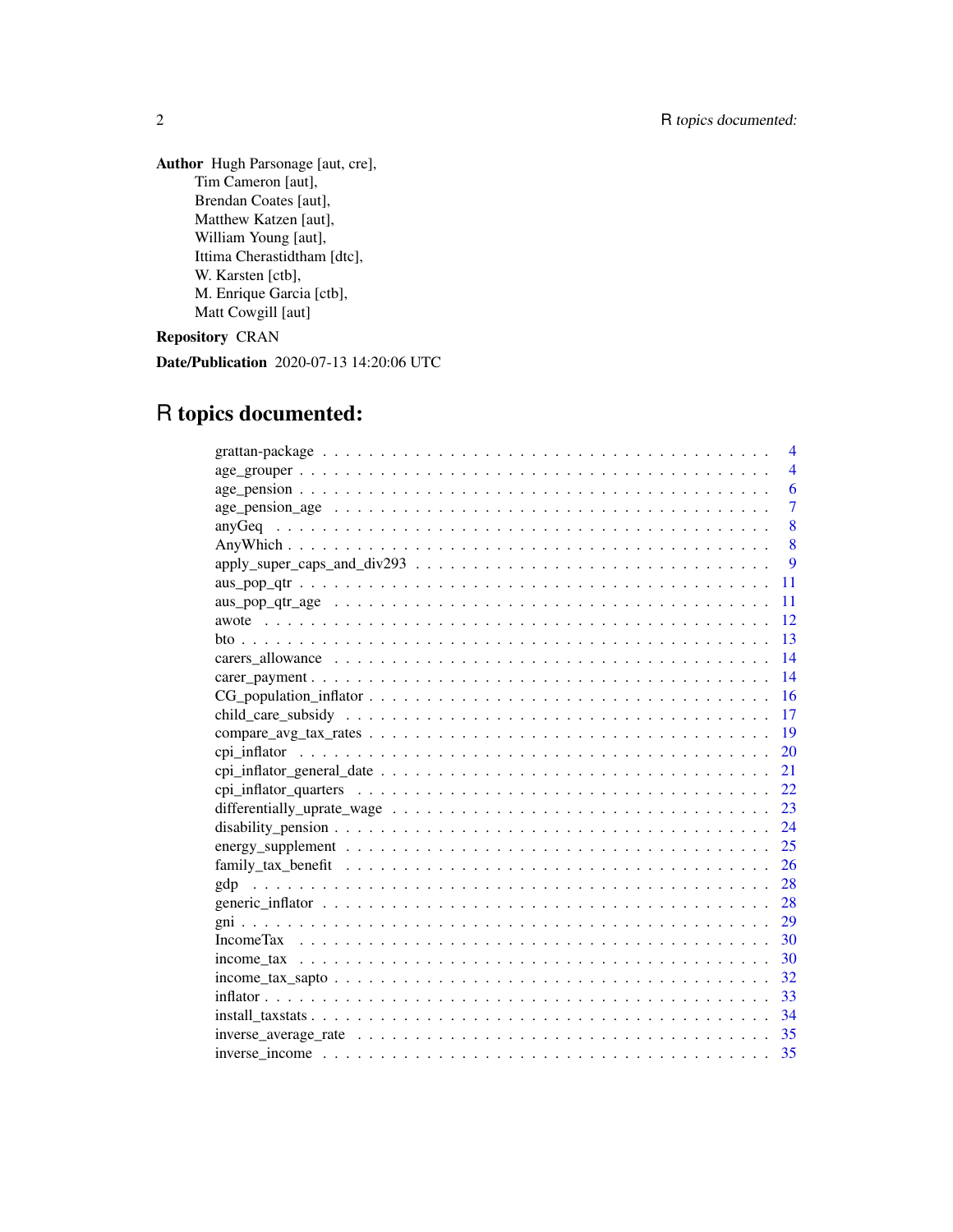|    | 36       |
|----|----------|
|    | 37       |
|    | 39       |
|    | 40       |
|    | 41       |
|    | 41       |
|    | 42       |
|    | 44       |
|    | 47       |
|    | 50       |
|    | 51       |
| 53 |          |
|    | 53       |
|    | 54       |
|    | 55       |
|    | 56       |
|    | 56       |
|    | 57       |
|    | 58       |
|    | 58       |
|    | 59       |
|    | 59       |
|    | 60       |
|    | 60       |
|    | 61       |
| 61 |          |
|    |          |
|    | 64       |
|    | 64       |
|    | 65       |
|    | 67       |
|    |          |
|    | 67       |
|    | 68       |
|    | 68       |
|    | 69       |
|    |          |
|    | 70       |
|    | 71       |
|    | 72       |
|    | 73       |
|    | 74       |
|    | 75       |
|    | 76       |
|    | 77<br>79 |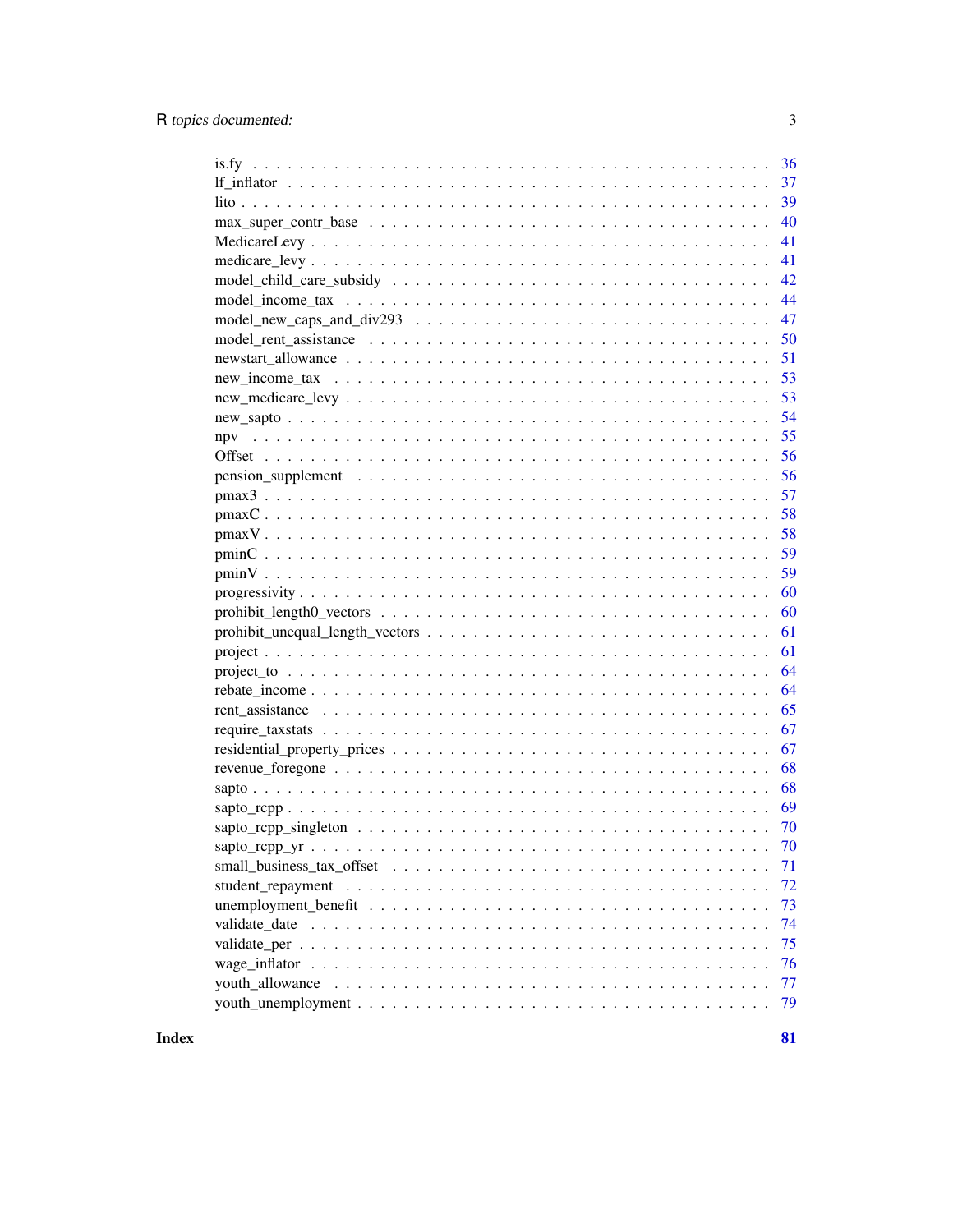<span id="page-3-0"></span>grattan-package *The grattan package.*

#### Description

Grattan package

#### Details

Tax modelling and other common tasks for Australian policy analysts, in support of the Grattan Institute, Melbourne. <https://grattan.edu.au>

# Package options

grattan.verbose (FALSE) Emit diagnostic messages (via cat()))

- grattan.assume1901\_2100 (TRUE) Assume yr2fy receives an integer  $>= 1901$  and  $<= 2100$ .
- grattan.taxstats.lib Package library into which taxstats packages will be installed. If NULL, a temporary directory is used.

#### Author(s)

<hugh.parsonage+grattanpackage@grattan.edu.au>

<hugh.parsonage@gmail.com>

#### See Also

Useful links:

- <https://github.com/HughParsonage/grattan>
- <https://hughparsonage.github.io/grattan/>
- Report bugs at <https://github.com/HughParsonage/grattan/issues>

age\_grouper *Age grouper*

#### Description

Age grouper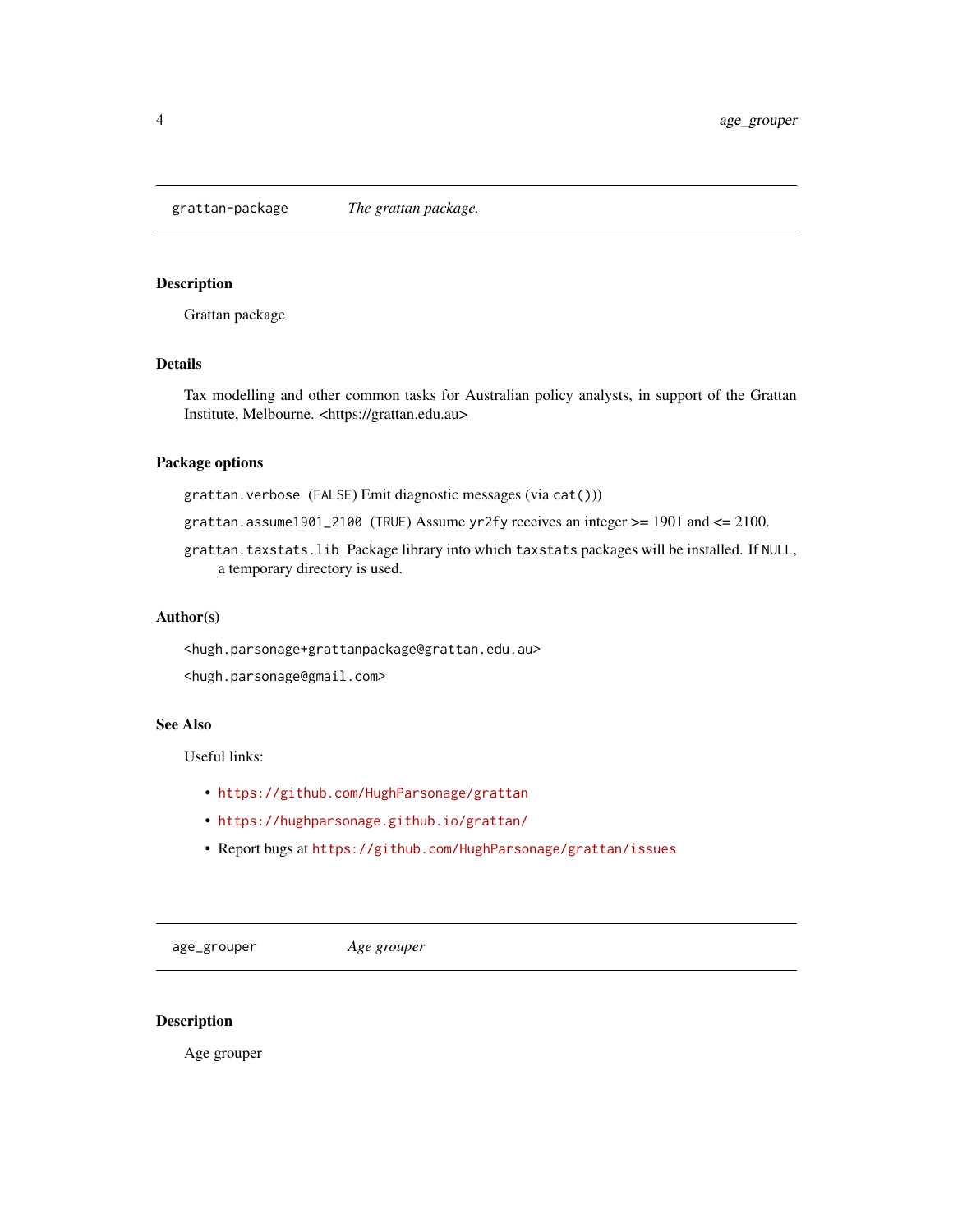age\_grouper 5

# Usage

```
age_grouper(
  age,
  interval = 10,
  min\_age = 25,
  max\_age = 75,
  breaks = NULL,
  labels = NULL,
  below = "Below\n",
  exp_min\_age = 1L,
  exp\_max\_age = 100L,threshold = 10000L)
```
# Arguments

| age                      | A numeric age (in years).                                                                                                                                                         |  |
|--------------------------|-----------------------------------------------------------------------------------------------------------------------------------------------------------------------------------|--|
| interval                 | How big should the age range be. 25-34 means interval $= 10$ .                                                                                                                    |  |
| min_age                  | What is the upper bound of the lowest bracket? (min_age = 25 means 'Under<br>25' will be the lowest bracket.)                                                                     |  |
| max_age                  | What is the lower bound of the highest bracket? $(max_age = 75 means '75+'$<br>will be the bracket.)                                                                              |  |
| breaks                   | Specify breaks manually.                                                                                                                                                          |  |
| labels                   | Specify the labels manually.                                                                                                                                                      |  |
| below                    | String giving the prefix for the lowest bin. (Only applicable if breaks and<br>labels are NULL.)                                                                                  |  |
| exp_min_age, exp_max_age |                                                                                                                                                                                   |  |
|                          | Integers specifying the lowest/highest expected age in age. If any values fall<br>outside this range, ages will still work though perhaps slow when length (age)<br>>> threshold. |  |
| threshold                | An integer, the minimum length at which the calculation will be accelerated.                                                                                                      |  |

# Value

An ordered factor giving age ranges (separated by hyphens) as specified.

# Examples

```
age_grouper(42)
age\_grouper(42, interval = 5, min\_age = 20, max\_age = 60)
```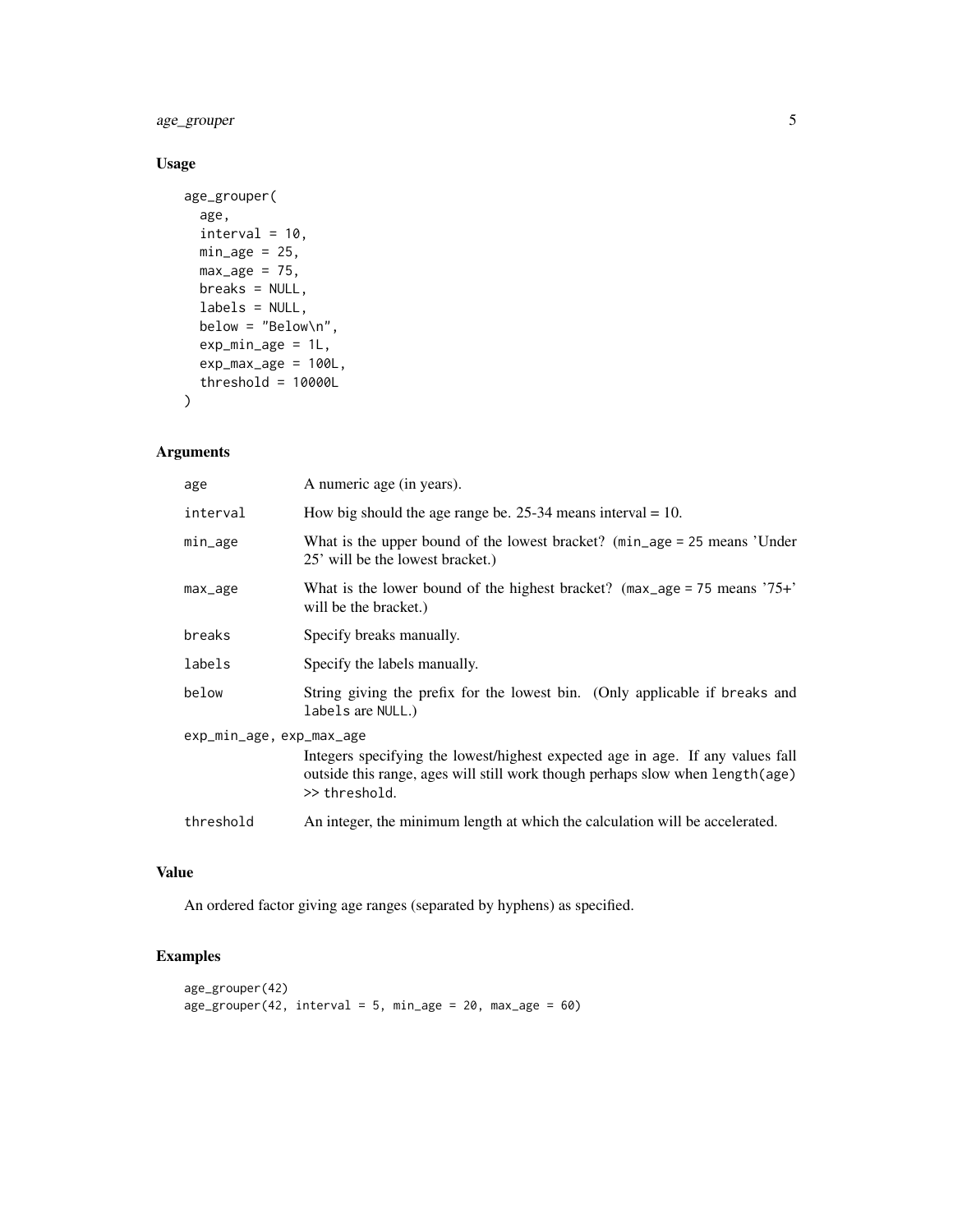<span id="page-5-1"></span><span id="page-5-0"></span>age\_pension *Age pension*

# Description

Age pension

#### Usage

```
age_pension(
  fortnightly_income = 0,
  annual\_income = fortnightly\_income * 26,has_partner = FALSE,
 n_dependants = 0L,
 partner_fortnightly_income = 0,
 partner_annual_income = partner_fortnightly_income * 26,
 partner_pensioner = has_partner,
 Date = NULL,
 fy.year = NULL,assets_value = 0,financial_assets = 0,
  is_home_owner = FALSE,
 illness_separated_couple = FALSE,
 per = c("year", "fortnight")
)
```

| fortnightly_income, annual_income                 |                                                                                                                    |  |
|---------------------------------------------------|--------------------------------------------------------------------------------------------------------------------|--|
|                                                   | Income for means-testing purposes. Provide one but not both.                                                       |  |
| has_partner                                       | (logical, default: FALSE) Does the individual have a partner?                                                      |  |
| n_dependants                                      | How many dependants does the individual have? Default is zero.                                                     |  |
| partner_fortnightly_income, partner_annual_income |                                                                                                                    |  |
|                                                   | The partner's income. The sum of this value and the indiviudal's income gives                                      |  |
|                                                   | the income test.                                                                                                   |  |
| partner_pensioner                                 |                                                                                                                    |  |
|                                                   | (logical, default: TRUE) Is the individual's partner also in receipt of the age pen-<br>sion?                      |  |
| Date, fy.year                                     | The financial year. Currently only 2015-16 is supported (the most recent survey<br>of income and housing results). |  |
| assets_value                                      | Total value of household assets.                                                                                   |  |
| financial_assets                                  |                                                                                                                    |  |
|                                                   | Assets which earn incomes for which deeming rates apply.                                                           |  |
| is_home_owner                                     | (logical, default: FALSE) Does the individual own their own home?                                                  |  |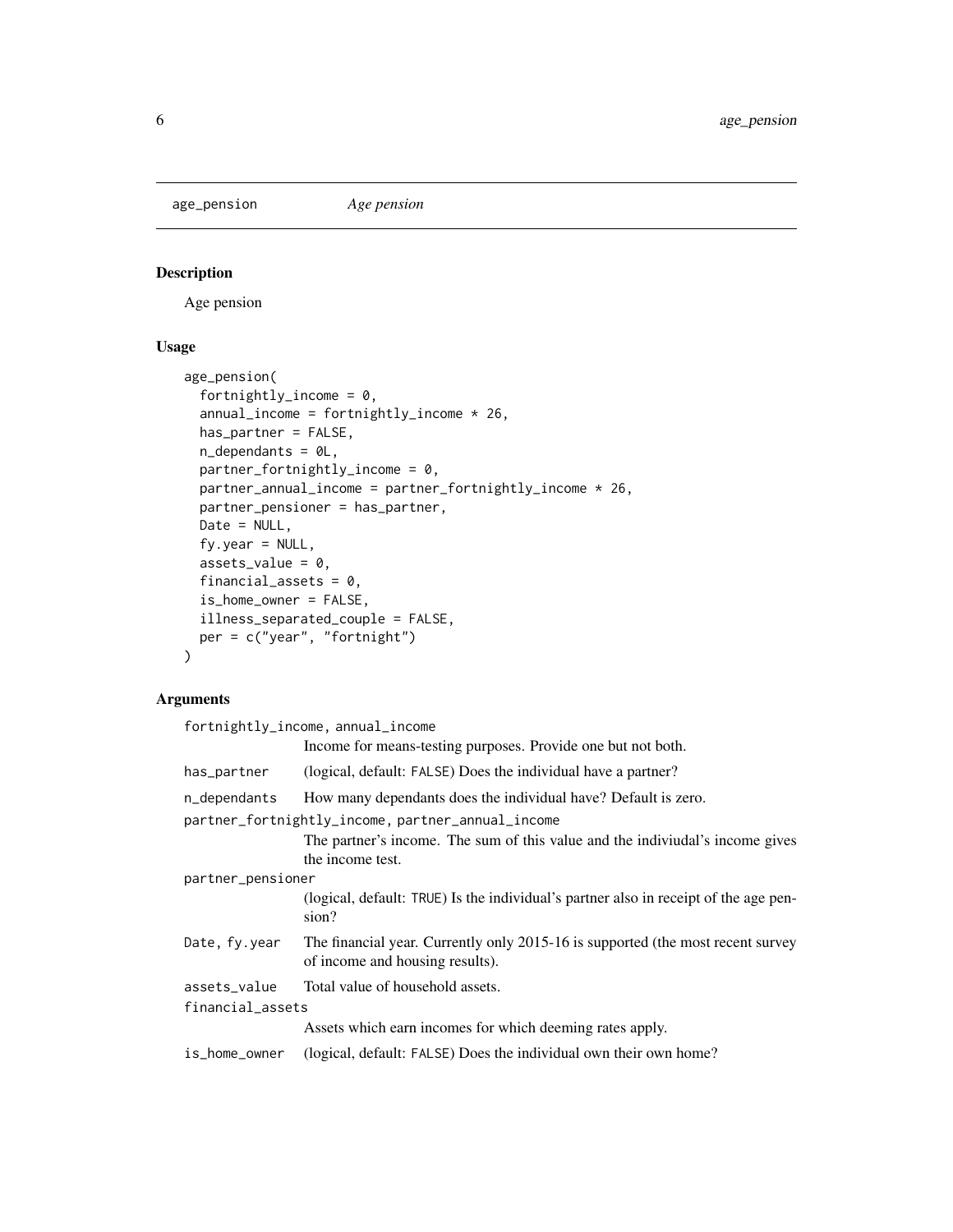# <span id="page-6-0"></span>age\_pension\_age 7

| illness_separated_couple |                                                                                           |
|--------------------------|-------------------------------------------------------------------------------------------|
|                          | Is the couple separated by illness? (Affects the assets test.)                            |
| per                      | Specifies the timeframe in which payments will be made. One of "year" and<br>"fortnight". |

# Details

Currently does not include the age pension supplement.

#### Value

Returns the age pension payable for each individual defined by the arguments, assuming otherwise eligible.

age\_pension\_age *Age of eligibility for the Age Pension*

#### Description

Age of eligibility for the Age Pension

#### Usage

```
age_pension_age(when = Sys.Date(), sex = "male")
```
#### Arguments

| when | Either a Date (or a character vector coercible to such) or a financial year, when<br>the age of eligibility of Age Pension is requested. Defaults to current date. |
|------|--------------------------------------------------------------------------------------------------------------------------------------------------------------------|
| sex  | A character vector the same length as when, containing strings "male" and<br>"female". May be abbreviated to "m" or "f" and is case-insensitive.                   |

#### Value

A numeric vector, the age of eligiblity for the Age Pension for each when.

#### Source

<http://guides.dss.gov.au/guide-social-security-law/3/4/1/10>

#### Examples

```
age_pension_age() # Current age of eligiblity
age_pension_age("1995-12-31")
age_pension_age("2013-14")
```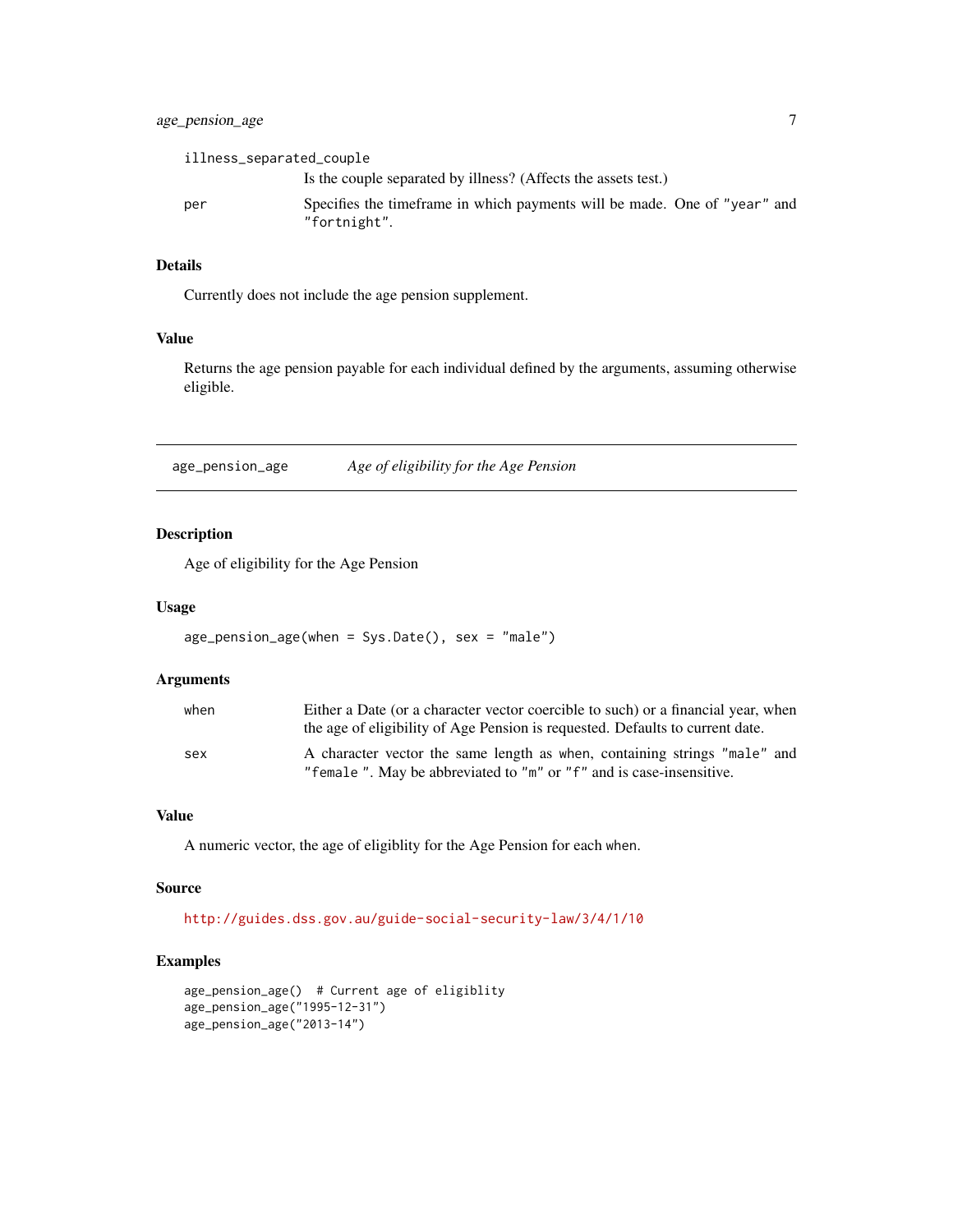<span id="page-7-0"></span>

# Description

Any without logical creation

# Usage

anyGeq(x, a)

# Arguments

| X | An integer vector. |
|---|--------------------|
| a | An integer.        |

#### Value

0 if none true or the index of the first match.

AnyWhich *Quickly verify (and locate) the existence of a breach.*

# Description

Used when a single instance is likely to occur and be important to detect quickly (in a sufficiently large integer vector).

|            | An integer vector.                                                                                                         |
|------------|----------------------------------------------------------------------------------------------------------------------------|
| a          | A (single) integer. That which is to be compared.                                                                          |
| gt, lt, eq | Booleans, whether or not the comparison is greater than, less than, or equal to.<br>Only gt and 1t are mutually exclusive. |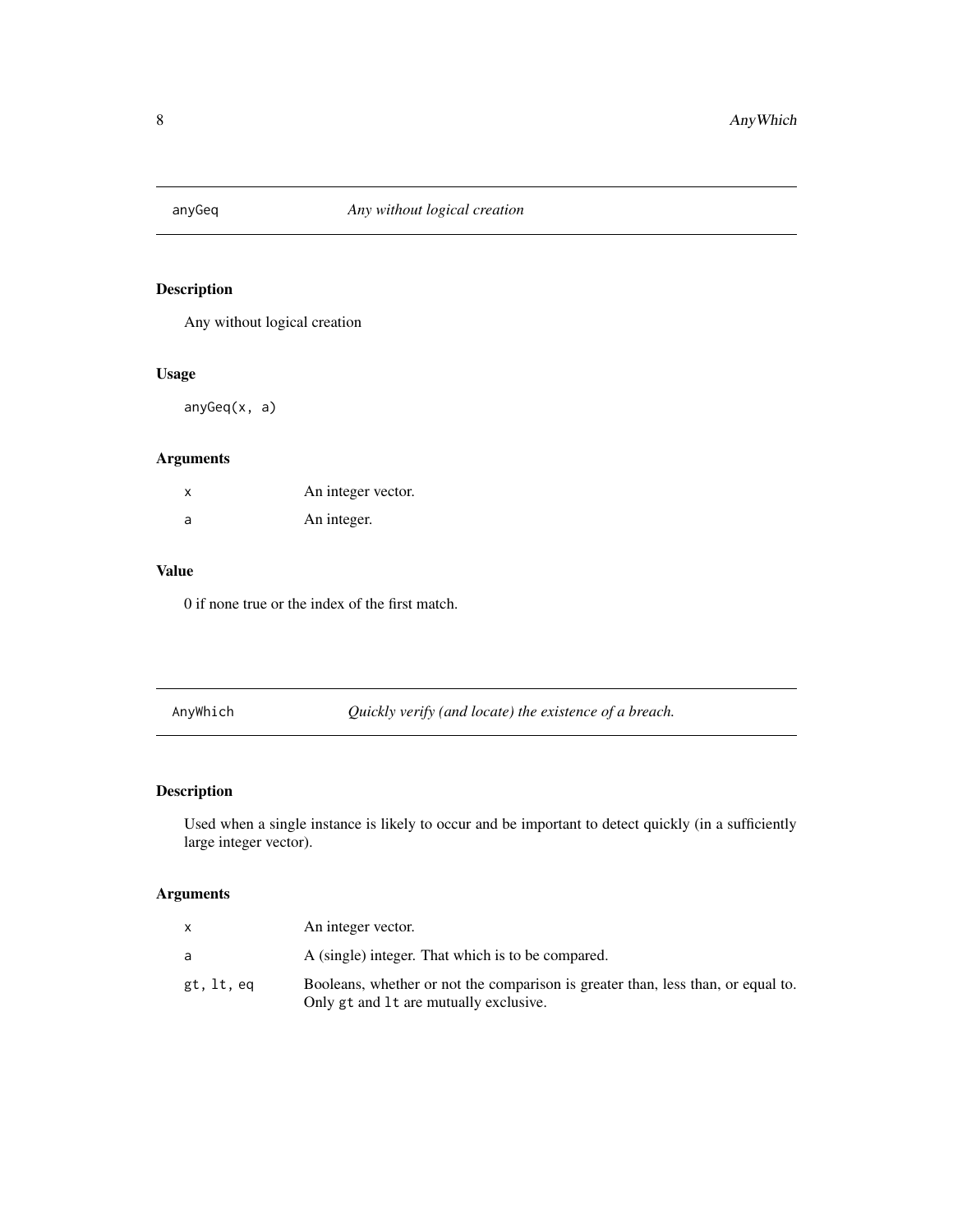<span id="page-8-0"></span>apply\_super\_caps\_and\_div293

*Superannuation caps and Division 293 calculations*

#### Description

Mutate a sample file to reflect particular caps on concessional contributions and applications of Division 293 tax.

#### Usage

```
apply_super_caps_and_div293(
  .sample.file,
 colname_concessional = "concessional_contributions",
  colname_div293_tax = "div293_tax",
  colname_new_Taxable_Income = "Taxable_income_for_ECT",
  div293_{th}rhreshold = 3e+05,
  cap = 30000,cap2 = 35000,age_based_cap = TRUE,
  cap2_age = 59,
  ecc = FALSE,
  use_other_contr = FALSE,
  scale_contr_match_ato = FALSE,
  .lambda = 0,
  reweight_late_lodgers = FALSE,
  .mu = 1.05,
  impute_zero_concess_contr = FALSE,
  .min.Sw.for.SG = 450 \times 12,
  .SG_rate = 0.0925,
 warn_if_colnames_overwritten = TRUE,
 drop_helpers = FALSE,
  copyDT = TRUE)
```
#### Arguments

| .sample.file               | A data table containing at least the variables sample_file_1314 from the taxs-<br>tats package.                |
|----------------------------|----------------------------------------------------------------------------------------------------------------|
| colname_concessional       |                                                                                                                |
|                            | The name for concessional contributions.                                                                       |
| colname_div293_tax         |                                                                                                                |
|                            | The name of the column containing the values of Division 293 tax payable for<br>that taxpayer.                 |
| colname_new_Taxable_Income |                                                                                                                |
|                            | ления в село в село в село в село в село в село в село в село в село в село в село в село в село в село в село |

The name of the column containing the new Taxable Income.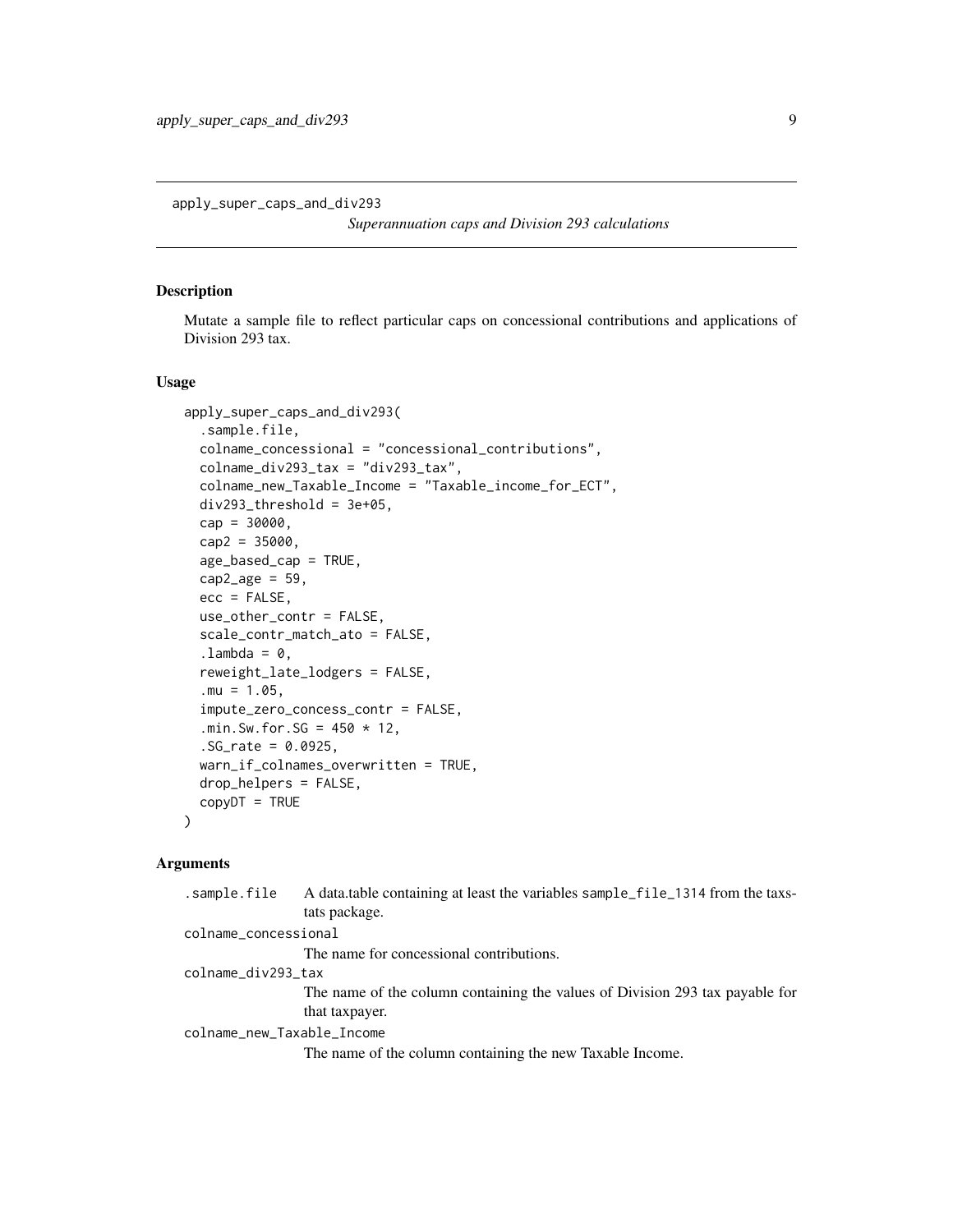| div293_threshold             |                                                                                                                                                                                                                                                                                                           |
|------------------------------|-----------------------------------------------------------------------------------------------------------------------------------------------------------------------------------------------------------------------------------------------------------------------------------------------------------|
|                              | The Division 293 threshold.                                                                                                                                                                                                                                                                               |
| cap                          | The cap on concessional contributions for all taxpayers if age_based_cap is<br>FALSE, or for those below the age threshold otherwise.                                                                                                                                                                     |
| cap2                         | The cap on concessional contributions for those above the age threshold. No<br>effect if age_based_cap is FALSE.                                                                                                                                                                                          |
| age_based_cap                | Is the cap on concessional contributions age-based?                                                                                                                                                                                                                                                       |
| cap2_age                     | The age above which cap2 applies.                                                                                                                                                                                                                                                                         |
| ecc                          | (logical) Should an excess concessional contributions charge be calculated? (Not<br>implemented.)                                                                                                                                                                                                         |
| use_other_contr              |                                                                                                                                                                                                                                                                                                           |
|                              | Make a (poor) assumption that all 'Other contributions' (MCS_0thr_Contr) are<br>concessional contributions. This may be a useful upper bound should such con-<br>tributions be considered important.                                                                                                      |
| scale_contr_match_ato        |                                                                                                                                                                                                                                                                                                           |
|                              | (logical) Should concessional contributions be inflated to match aggregates in<br>2013-14? That is, should concessional contributions by multiplied by grattan:::super_contribution_<br>which was defined to be:                                                                                          |
|                              | Total assessable contributions in SMSF and funds                                                                                                                                                                                                                                                          |
|                              | Total contributions in 2013-14 sample file                                                                                                                                                                                                                                                                |
|                              |                                                                                                                                                                                                                                                                                                           |
| .lambda                      | Scalar weight applied to concessional contributions. $\lambda = 0$ means no (ex-<br>tra) weight. $\lambda = 1$ means contributions are inflated by the ratio of aggregates<br>to the sample file's total. For $R = \text{actual/apparent}$ then the contributions are<br>scaled by $1 + \lambda(R - 1)$ . |
| reweight_late_lodgers        |                                                                                                                                                                                                                                                                                                           |
|                              | (logical) Should WEIGHT be inflated to account for late lodgers?                                                                                                                                                                                                                                          |
| .mu                          | Scalar weight for WEIGHT. $(w' = \mu w)$ No effect if reweight_late_lodgers<br>is FALSE.                                                                                                                                                                                                                  |
| impute_zero_concess_contr    |                                                                                                                                                                                                                                                                                                           |
|                              | Should zero concessional contributions be imputed using salary?                                                                                                                                                                                                                                           |
|                              | .min. Sw. for. SG The minimum salary required for super guarantee to be imputed.                                                                                                                                                                                                                          |
| .SG_rate                     | The super guarantee rate for imputation.                                                                                                                                                                                                                                                                  |
| warn_if_colnames_overwritten | (logical) Issue a warning if the construction of helper columns will overwrite                                                                                                                                                                                                                            |
|                              | existing column names in . sample. file.                                                                                                                                                                                                                                                                  |
| drop_helpers                 | (logical) Should columns used in the calculation be dropped before the sample<br>file is returned?                                                                                                                                                                                                        |
| copyDT                       | (logical) Should the data table be $\text{copy}()d$ ? If the action of this data table is<br>being compared, possibly useful.                                                                                                                                                                             |

# Value

A data table comprising the original sample file (.sample.file) with extra superannuation policyrelevant variables for the policy specified by the function.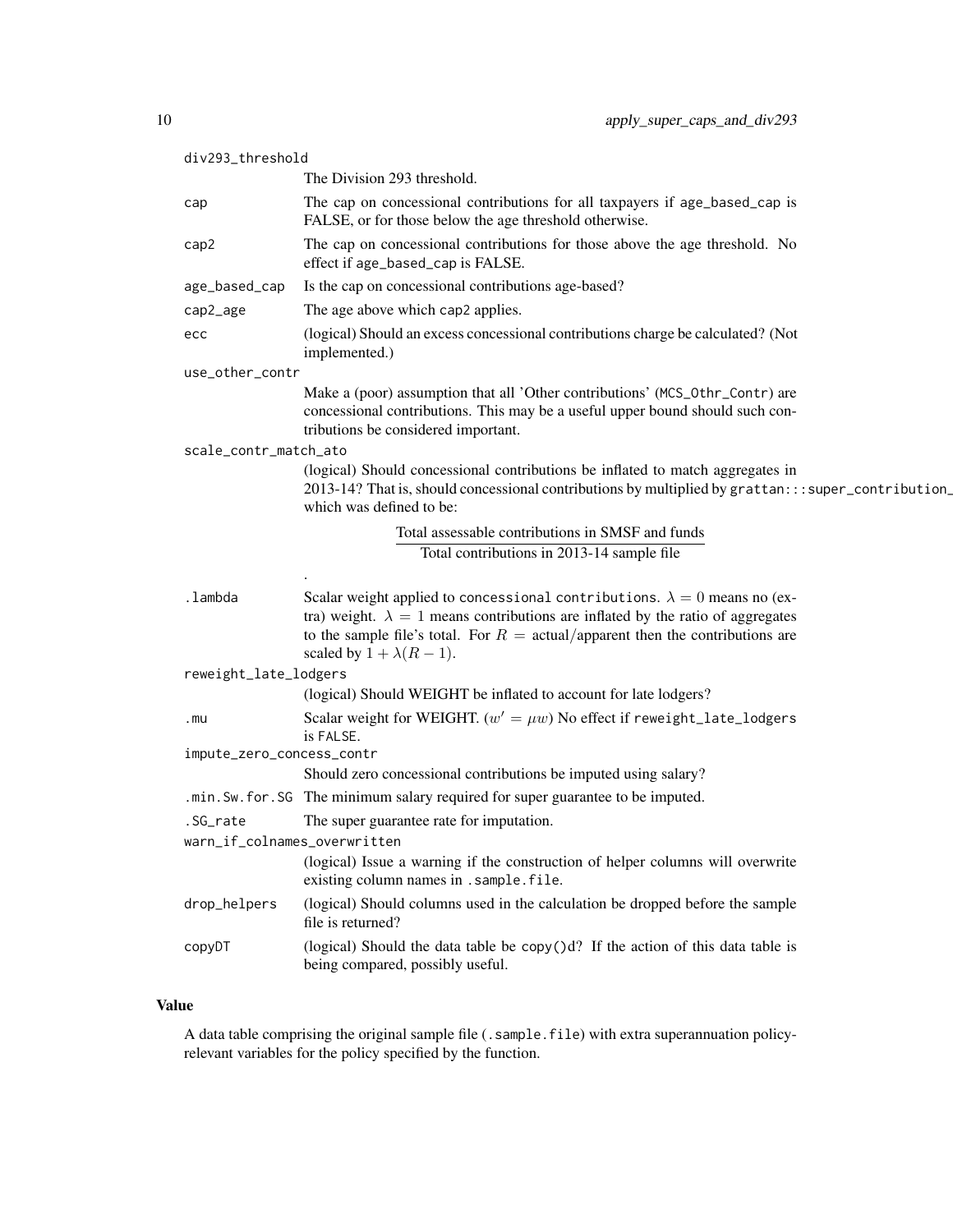<span id="page-10-0"></span>aus\_pop\_qtr 11

# Author(s)

Hugh Parsonage, William Young

aus\_pop\_qtr *Australia's population*

# Description

Australia's population

#### Usage

aus\_pop\_qtr(date\_quarter, allow.projections = TRUE)

# Arguments

date\_quarter A character string (YYYY-QQ). allow.projections If the date is beyond the ABS's confirmed data, should a projection be used?

#### Value

The population at date\_quarter, or at the most recent year in the data if projections are disallowed.

aus\_pop\_qtr\_age *Australian estimated resident population by age and date*

#### Description

Australian estimated resident population by age and date

```
aus_pop_qtr_age(
  date = NULL,age = NULL,tb1 = FALSE,roll = TRUE,roll.beyond = FALSE
\mathcal{E}
```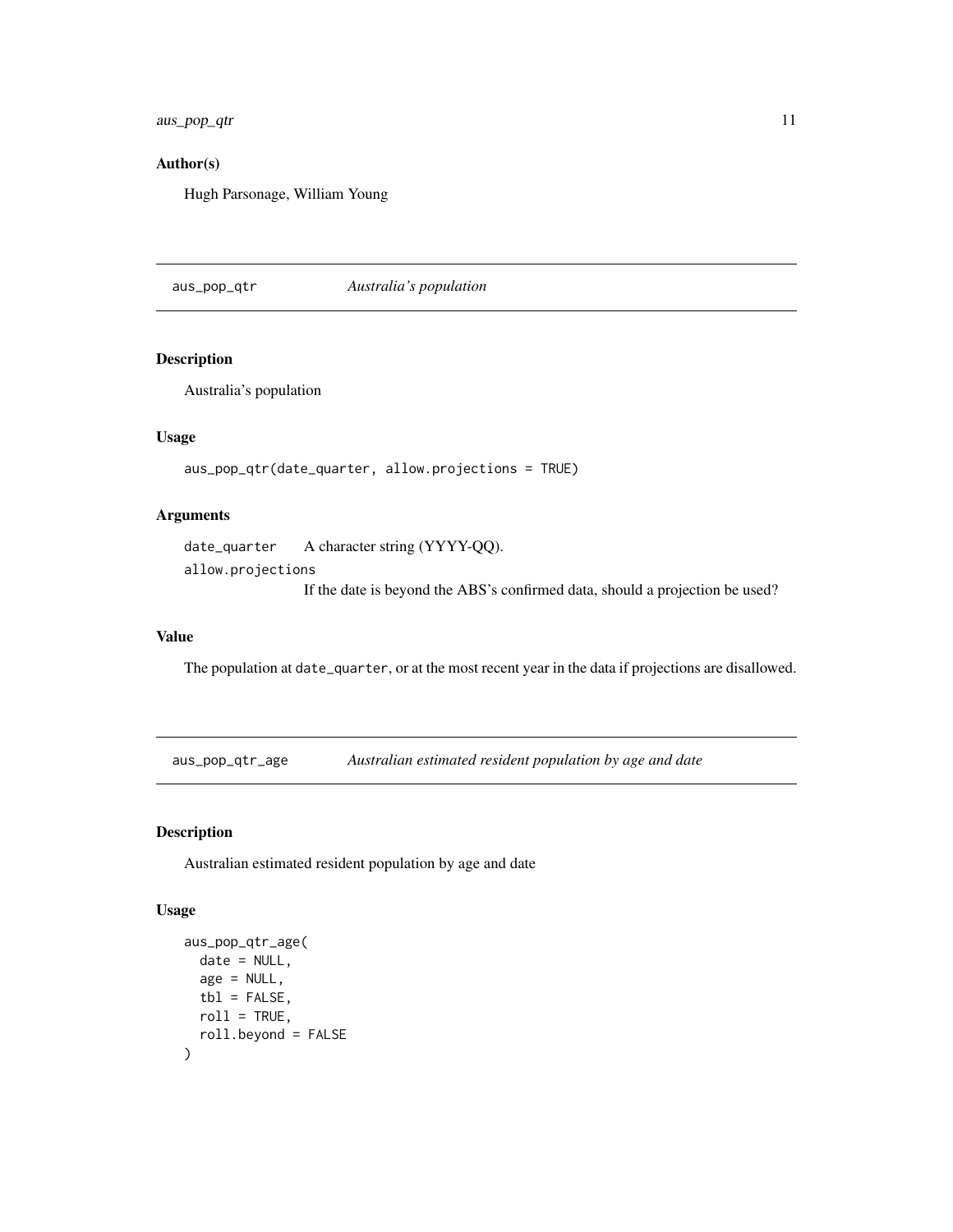<span id="page-11-0"></span>

| date        | A vector of dates. If NULL, values for all dates are returned in a table. The dates<br>need not be quarters, provided roll != FALSE,                                                           |
|-------------|------------------------------------------------------------------------------------------------------------------------------------------------------------------------------------------------|
| age         | A vector of (integer) ages from 0 to 100 inclusive. If NULL, all ages are returned.                                                                                                            |
| tbl         | Should a table be returned? If FALSE, a vector is returned.                                                                                                                                    |
| roll        | Should a rolling join be performed?                                                                                                                                                            |
| roll.beyond | Should inputs be allowed to go beyond the limits of data (without a warning)?<br>This is passed to data. table's join, so options other than TRUE and FALSE are<br>available. See ?data.table. |

#### Value

A data.table or vector with values of the estimated resident population.

# Examples

 $aus\_pop\_qtr\_age(data = as.DataFrame("2016-01-01"), age = 42)$ 

awote *AWOTE*

# Description

Adult weekly ordinary-time earnings

# Usage

```
awote(
 Date = NULL,
 fy.year = NULL,
 rollDate = "nearest",
 isMale = NA,
 isAdult = TRUE,isOrdinary = TRUE
)
```

| Date, fy.year | When the AWOTE is desired.                                                                                           |
|---------------|----------------------------------------------------------------------------------------------------------------------|
| rollDate      | How should the Date be joined to the source data? Passed to data.table.                                              |
| isMale        | (logical, default: NA) TRUE for male weekly earnings, FALSE for female, NA for<br>the weekly earnings of both sexes. |
| isAdult       | (logical, default: TRUE) Use adult weekly earnings?                                                                  |
| isOrdinary    | Use ordinary weekly earnings?                                                                                        |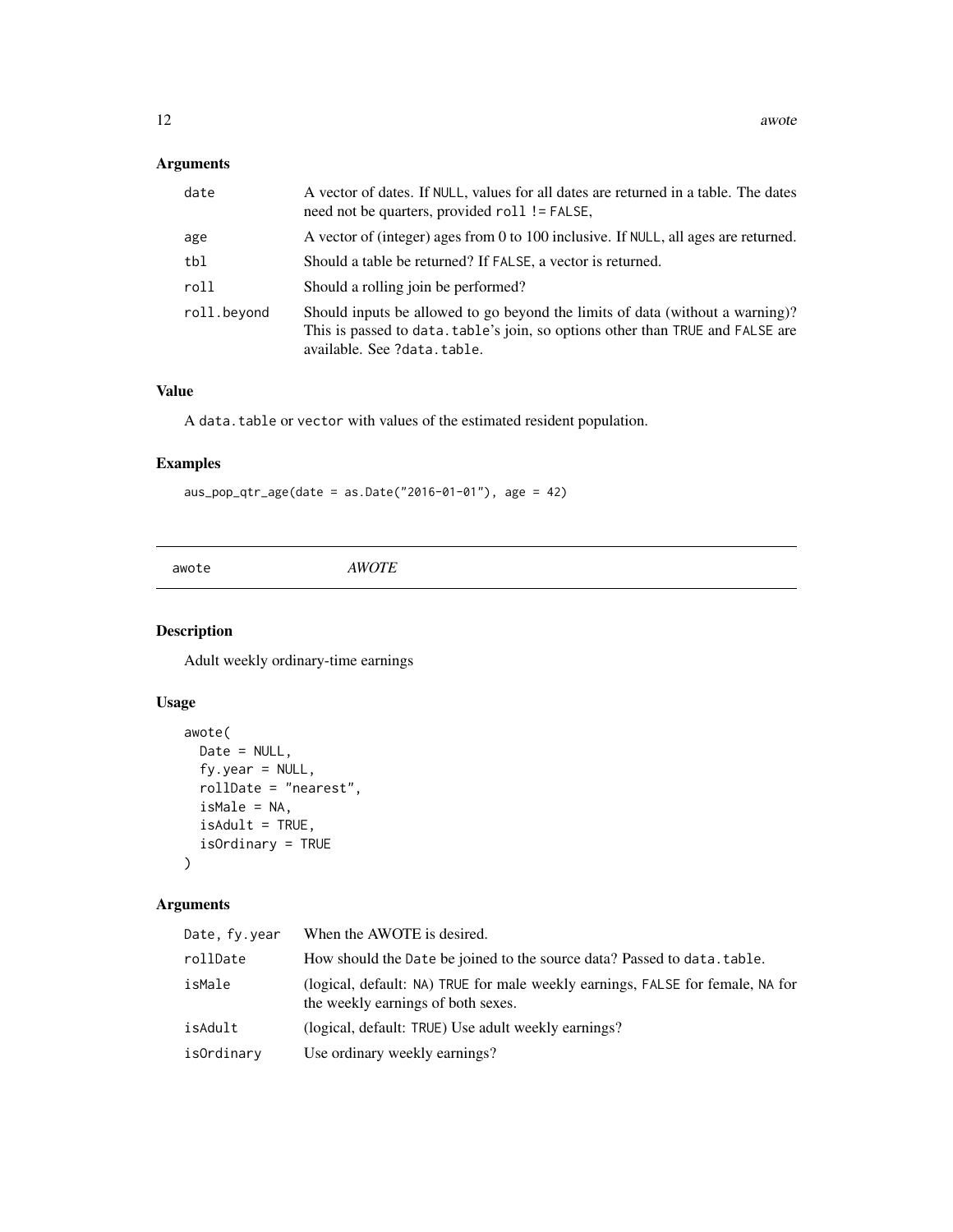#### <span id="page-12-0"></span>bto 13

# Examples

awote() # Current AWOTE

# bto *Beneficiary tax offset*

# Description

Beneficiary tax offset

# Usage

```
bto(
 benefit_amount,
  fy.year = NULL,rate1 = 0.15,
 benefit_threshold = 6000,
  tax_threshold = 37000,
  rate2 = 0.15)
```
# Arguments

|                   | benefit_amount The amount of Tax Offsetable benefit received by the taxpayer during the income<br>year.                          |  |
|-------------------|----------------------------------------------------------------------------------------------------------------------------------|--|
| fy.year           | The income year. Not used by default.                                                                                            |  |
| rate1             | The coefficient in Division 2, section $13(2)$ of the Income Tax Assessment (1936)<br>Act) Regulation 2015 (the regulations).    |  |
| benefit_threshold |                                                                                                                                  |  |
|                   | The amount of benefits above which the offset applies.                                                                           |  |
| tax_threshold     | The threshold at the upper conclusion of the lowest marginal tax rate in the<br>words of the section $13(3)$ of the regulations. |  |
| rate2             | The second coefficient in section $13(3)$ of the regulations.                                                                    |  |

# Value

The beneficiary tax offset.

# WARNING

This function disagrees with the ATO online calculator.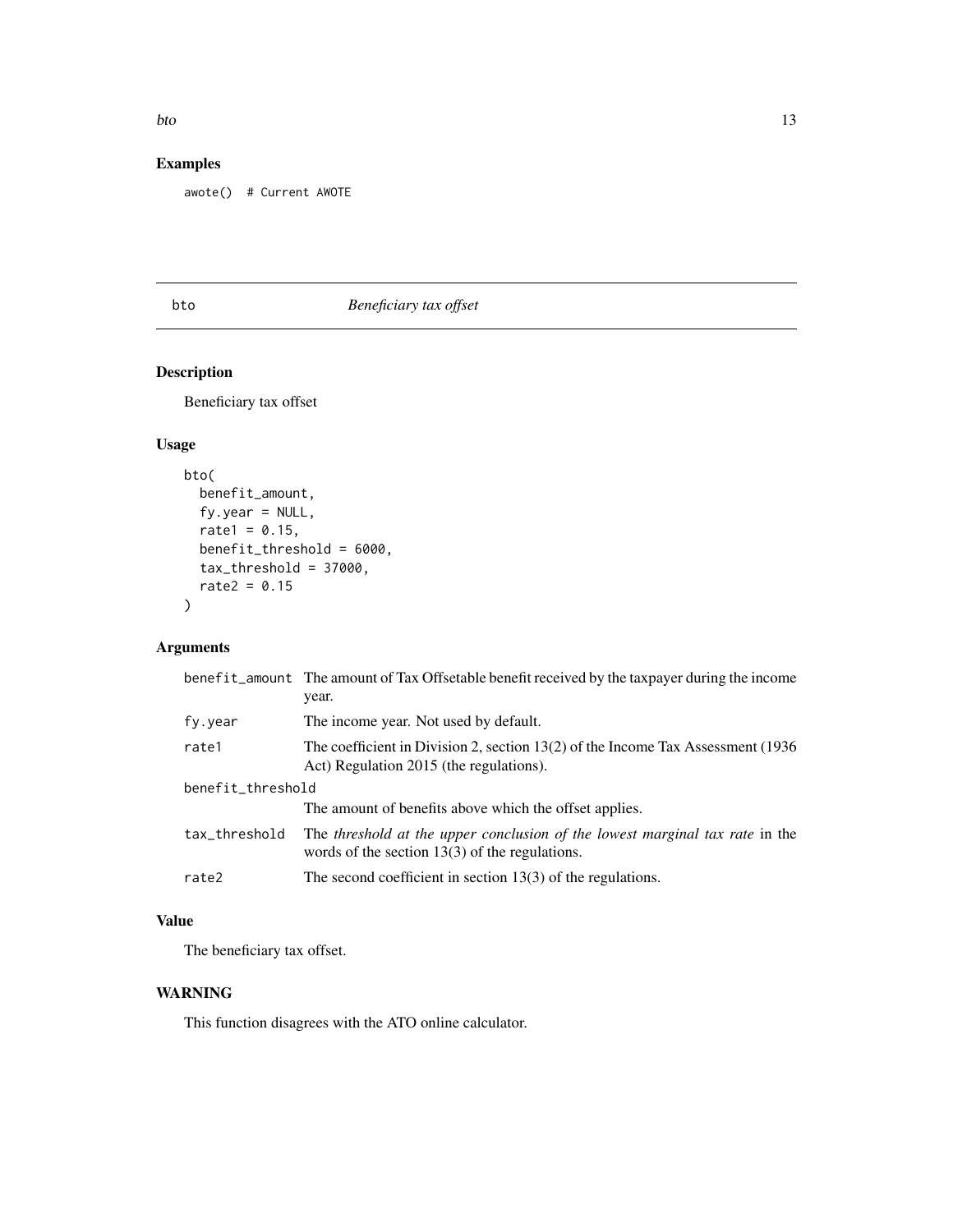<span id="page-13-0"></span>carers\_allowance *Carers allowance*

#### Description

Carers allowance

#### Usage

```
carers_allowance(Date = NULL, fy.year = NULL, per = c("year", "fortnight"))
```
#### **Arguments**

| Date, fy.year | The timing of the allowance. |
|---------------|------------------------------|
| per           | Frequency of the payment.    |

#### Value

The carer's payment, if eligible.

| carer_payment | Carer Payment |
|---------------|---------------|
|---------------|---------------|

#### Description

Carer payment is available to those who provide constant for a person who has a physical, intellectual, or psychiatric disability. Note that many of the arguments relate to the individual who receives the care (indicated by not starting with 'carer\_'). Payment is made to the carer and not to the person receiving the care.

```
carer_payment(
 Date = NULL,
  fy.year = NULL,carer_fortnightly_income = 0,
  carer_annual_income = carer_fortnightly_income * 26,
  carer_has_partner = FALSE,
  carer_n_dependants = 0L,
  carer\_partner\_fortnightly\_income = 0,
  carer_partner_annual_income = carer_partner_fortnightly_income * 26,
  carer_assets_value = 0,
  carer_is_home_owner = FALSE,
  carer_illness_separated_couple = FALSE,
  dclad_eligible = FALSE,
```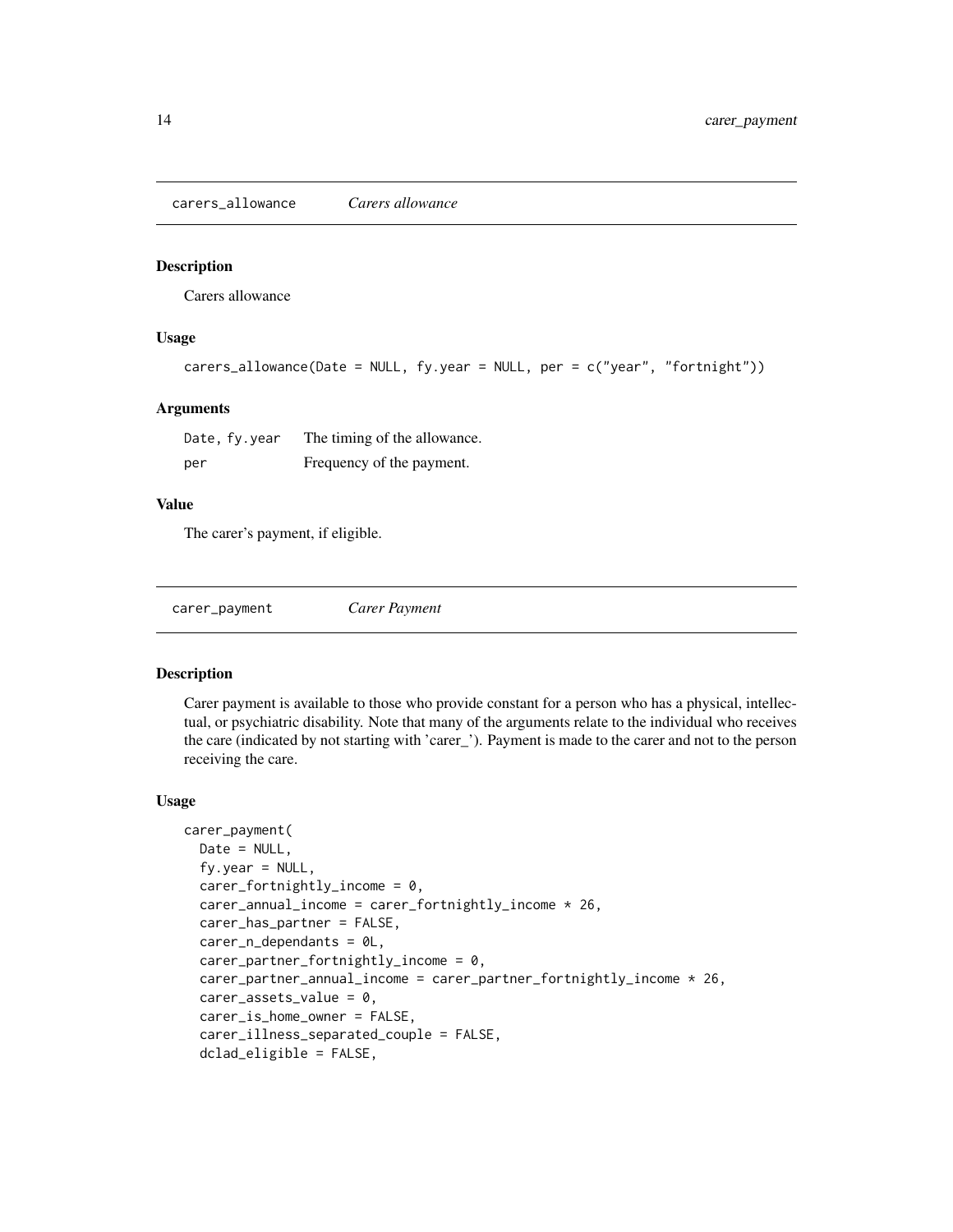```
high_adat = FALSE,
living_at_home = TRUE,
receiving_other_payment = FALSE,
care_receiver_fortnightly_income = 0,
care_receiver_annual_income = care_receiver_fortnightly_income * 26,
care_receiver_asset_value = 0,
partner_fortnightly_income = 0,partner_annual_income = partner_fortnightly_income * 26,
partner\_asset\_value = 0,
children_fortnightly_income = 0,
children_annual_income = children_fortnightly_income * 26,
children\_asset\_value = 0,parents_fortnightly_income = 0,
parents_annual_income = parents_fortnightly_income * 26,
parents_asset_value = 0
```
)

| Date, fy.year           | The financial year. Currently only 2015-16 is supported (the most recent survey<br>of income and housing results).                                                                         |
|-------------------------|--------------------------------------------------------------------------------------------------------------------------------------------------------------------------------------------|
|                         | carer_fortnightly_income, carer_annual_income                                                                                                                                              |
|                         | Carer's income for means-testing purposes. Provide one but not both.                                                                                                                       |
| carer_has_partner       |                                                                                                                                                                                            |
|                         | (logical, default: FALSE) Does the carer have a partner?                                                                                                                                   |
| carer_n_dependants      |                                                                                                                                                                                            |
|                         | How many dependants does the carer have? Default is zero.                                                                                                                                  |
|                         | carer_partner_fortnightly_income, carer_partner_annual_income                                                                                                                              |
|                         | The carer's partner's income.                                                                                                                                                              |
| carer_assets_value      |                                                                                                                                                                                            |
|                         | Total value of carer's household assets.                                                                                                                                                   |
| carer_is_home_owner     |                                                                                                                                                                                            |
|                         | (logical, default: FALSE) Does the carer own their own home?                                                                                                                               |
|                         | carer_illness_separated_couple                                                                                                                                                             |
|                         | Is the couple separated by illness? (Affects the assets test.)                                                                                                                             |
|                         | dclad_eligible Is the person receiving care a DCLAD (Disability Care Load Assessment) quali-<br>fying child as defined in http://guides.dss.gov.au/guide-social-security-law/1/1/q/17<br>9 |
| high_adat               | Does the person receiving care have a high ADAT (Adult Disability Assess-<br>ment Tool) score as defined in http://guides.dss.gov.au/guide-social-security-<br>$law/1/1/a/78$ ?            |
|                         | living at home Does the person receiving care live at home with their parents?                                                                                                             |
| receiving_other_payment |                                                                                                                                                                                            |
|                         | Is the care receiver receiving other social security payments?                                                                                                                             |
|                         | care_receiver_fortnightly_income                                                                                                                                                           |
|                         | Care receiver's fortnightly income                                                                                                                                                         |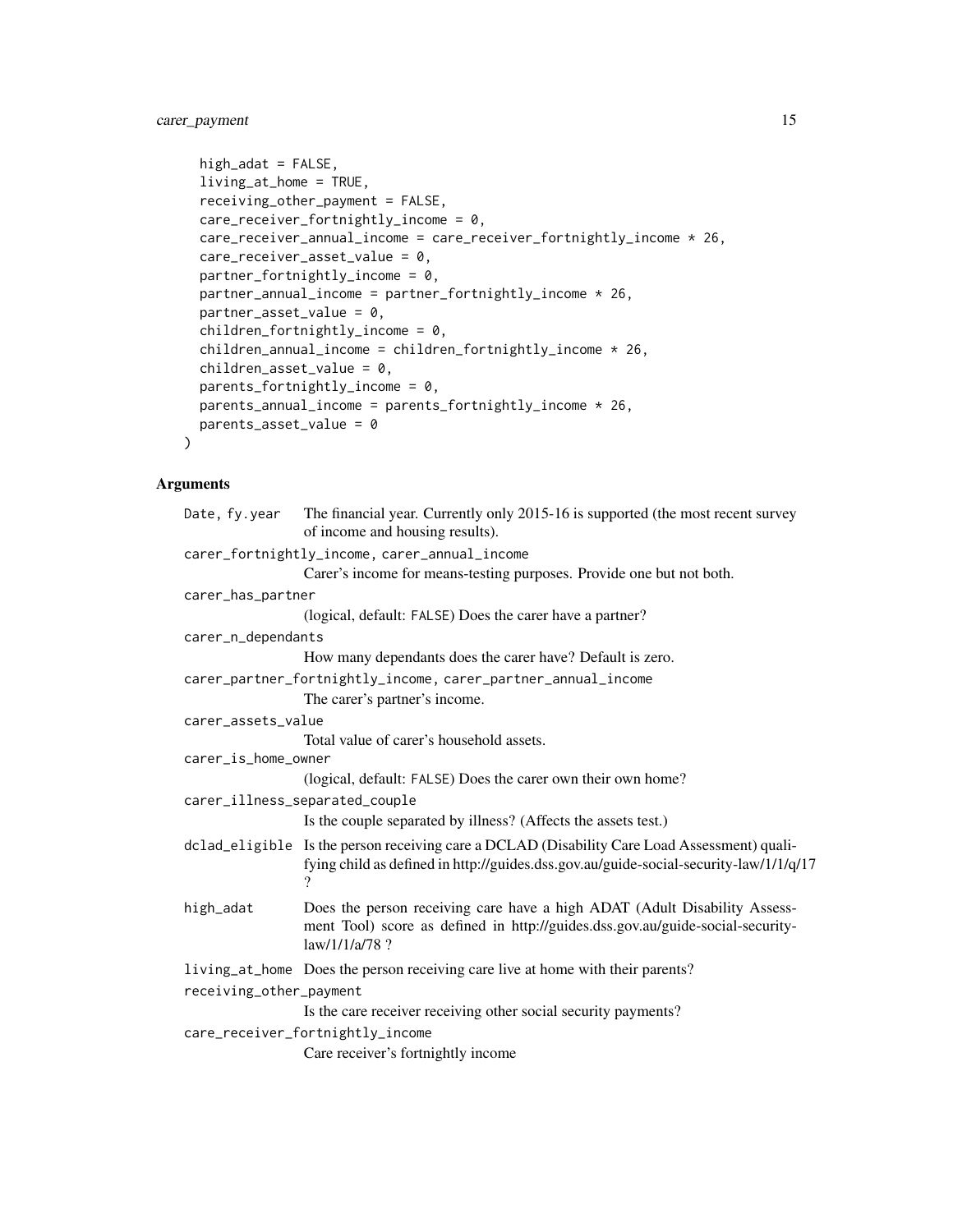```
care_receiver_annual_income
                 Care receiver's annual income
care_receiver_asset_value
                 Care receiver's asset value
partner_fortnightly_income
                 Care receiver's partner's fortnightly income
partner_annual_income
                 Care receiver's partner's annual income
partner_asset_value
                 Care receiver's partner's asset value
children_fortnightly_income
                 Care receiver's children's fortnightly income
children_annual_income
                 Care receiver's children's annual income
children_asset_value
                 Care receiver's children's asset value
parents_fortnightly_income
                 Care receiver's parents' fortnightly income
parents_annual_income
                 Care receiver's parents' annual income
parents_asset_value
                 Care receiver's parents' asset value
```
#### Author(s)

Matthew Katzen

CG\_population\_inflator

*Forecasting capital gains*

# Description

Forecasting capital gains

#### Usage

```
CG_population_inflator(
  x = 1,
  from_fy,
  to_fy,
  forecast.series = "mean",
  cg.series
\lambda
```
 $CG\_inflator(x = 1, from_fy, to_fy, forecast.series = "mean")$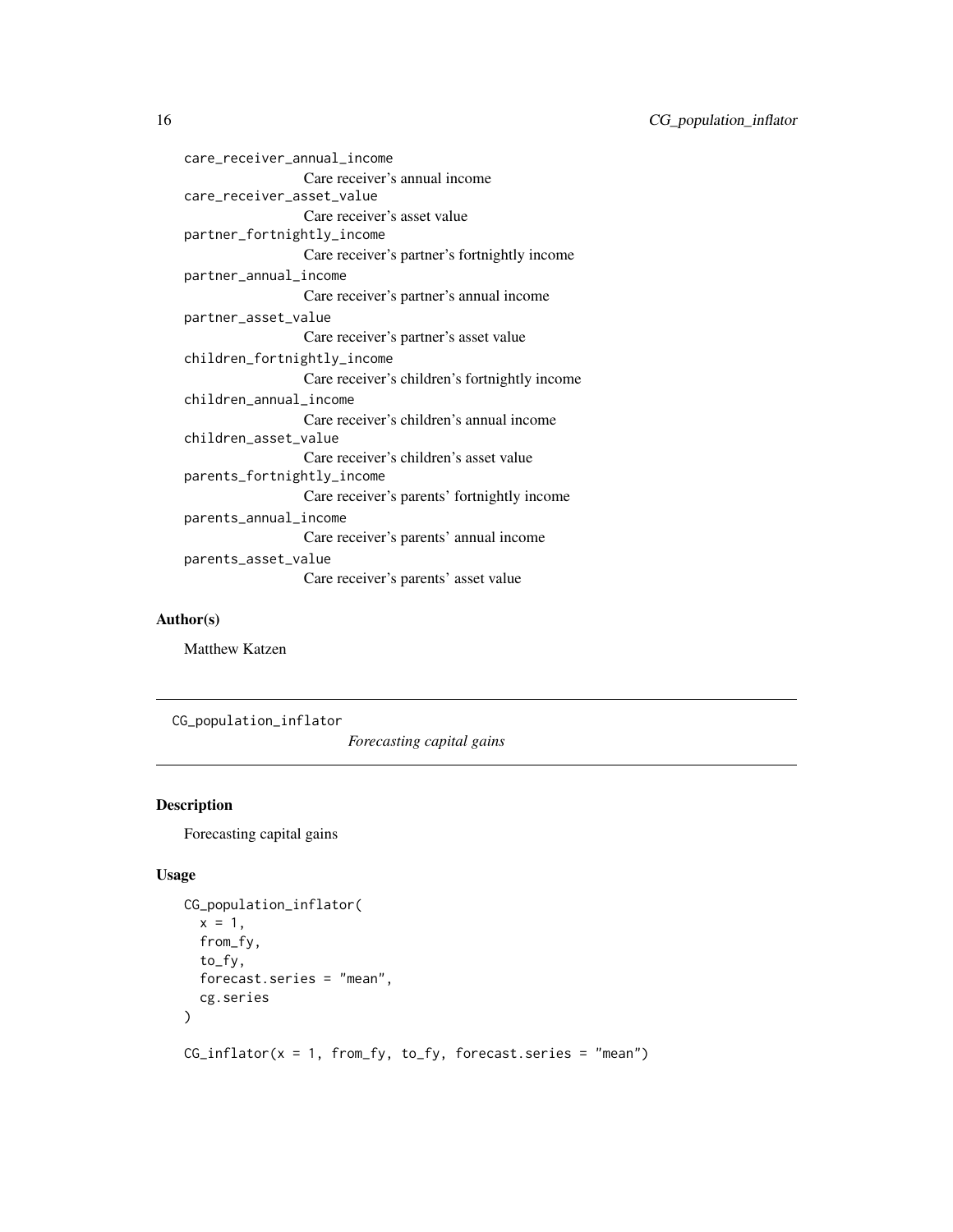<span id="page-16-0"></span>

| $\mathsf{x}$    | To be inflated.                                                                                                                                                 |
|-----------------|-----------------------------------------------------------------------------------------------------------------------------------------------------------------|
|                 | from fy, to fy Financial years designating the inflation period.                                                                                                |
| forecast.series |                                                                                                                                                                 |
|                 | One of "mean", "lower", "upper". What estimator to use in forecasts. "lower"<br>and "upper" give the lower and upper boundaries of the 95% prediction interval. |
| cg.series       | (Not implemented.)                                                                                                                                              |

# Value

For CG\_population\_inflator, the number of individuals estimated to incur capital gains in fy\_year. For CG\_inflator, an estimate of the nominal value of (total) capital gains in to\_fy relative to the nominal value in from\_fy.

child\_care\_subsidy *Child Care Subsidy paid per child.*

#### Description

Child Care Subsidy paid per child.

```
child_care_subsidy(
  family\_annual\_income = 0,activity_level = Inf,
  activity_exemption = FALSE,
  child\_\{age = 3,type_of_day_care = c("cbdc", "oshc", "fdc", "ihc"),
  hours_day_care_fortnight = 36,
  cost\_hour = 10,early_education_program = FALSE,
  cbdc_hourly_cap = 11.77,
  fdc_hourly_cap = 10.9,
  oshc_hourly_cap = 10.29,
  inc\_hourly\_cap = 25.48,
  annual_cap_income = 186958,
  annual_cap_subsidy = 10190,
  income_test_bracket_1 = 66958,
  income_test_bracket_2 = 171958,
  income_test_bracket_3 = 251248,
  income_test_bracket_4 = 341248,
  income_test_bracket_5 = 354248,
  taper_1 = 0.85,taper_2 = 0.5,
  taper_3 = 0.2,
```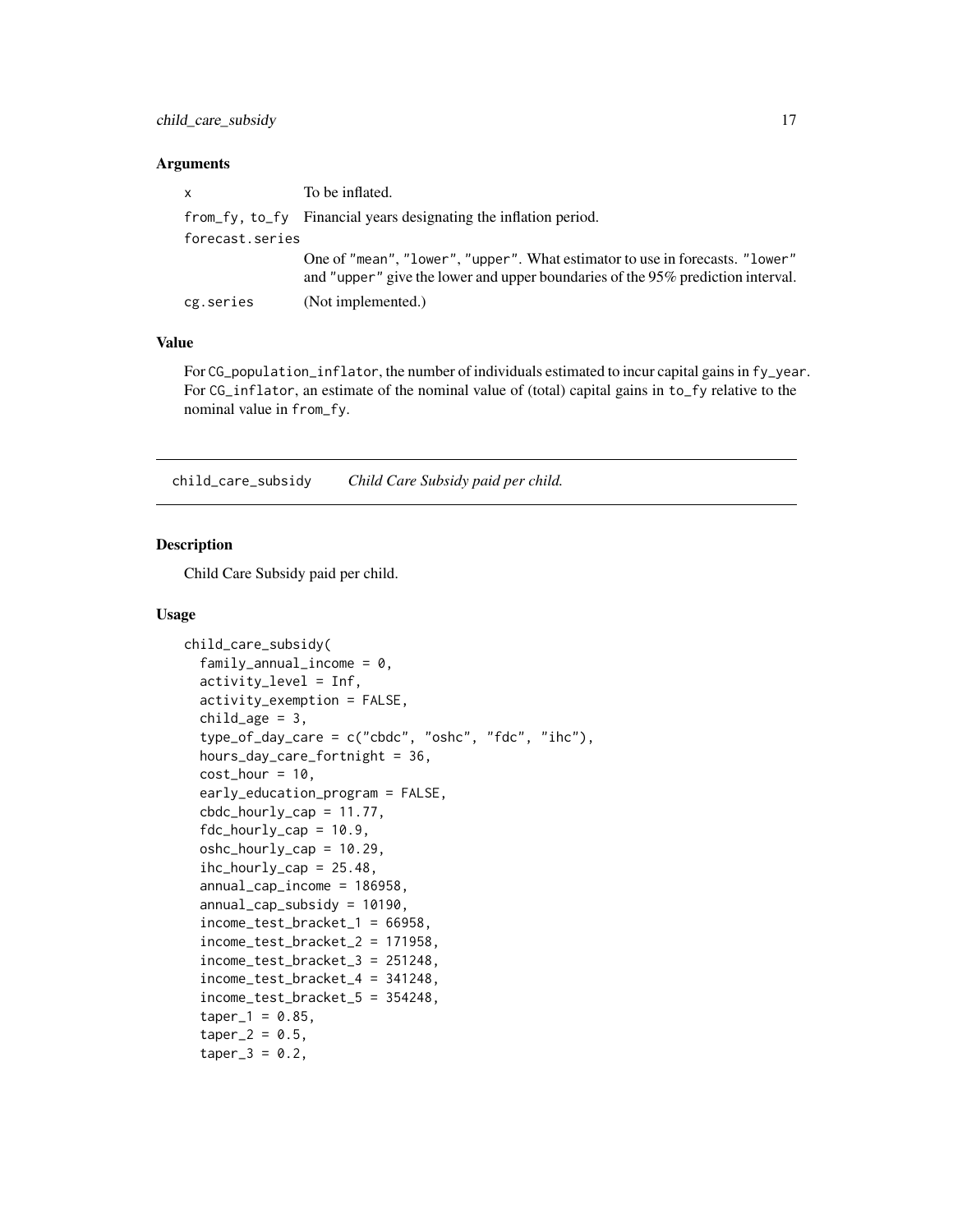```
activity_test_1brackets = c(0, 8, 16.00001, 48.00001),activity_test_1_hours = c(0, 36, 72, 100)\lambda
```
family\_annual\_income

(numeric) Total income of the family.

activity\_level (numeric) The total number of activity hours of the parent. Note that if there are two parents the one with the lower activity level will be applied. Common activities include work, leave, and study. A full list can be viewed at [http:](http://guides.dss.gov.au/family-assistance-guide/3/5/2/10) [//guides.dss.gov.au/family-assistance-guide/3/5/2/10](http://guides.dss.gov.au/family-assistance-guide/3/5/2/10).

```
activity_exemption
```
(logical) Whether the parent is exempt from the activity test. Note that in a two parent family both parents must be exempt. A list of exemptions is available at <http://guides.dss.gov.au/family-assistance-guide/3/5/2/10>.

- child\_age (numeric) The age of the child in child care.
- type\_of\_day\_care

(character) The type of child care. Acceptable inputs are: "cbdc" Centre Based Day Care, "oshc" Outside School Hours Care, "fdc" Family Day Care, or "ihc" In Home Care. Note that In Home Care can only be claimed once per family.

hours\_day\_care\_fortnight

(numeric) The number of hours of day care per child per fortnight.

- cost\_hour (numeric) The cost of day care per hour.
- early\_education\_program

(logical) Whether the child is part of an early education program.

cbdc\_hourly\_cap, fdc\_hourly\_cap, oshc\_hourly\_cap, ihc\_hourly\_cap

(numeric) The lower of 'cost\_hour' or the relevant 'hourly\_cap' will be used in the calculation of the subsidy.

annual\_cap\_income

(numeric) The minimum family income for which the 'annual\_cap\_subsidy' applies from.

annual\_cap\_subsidy

(numeric) Amount at which annual subsidies are capped for those who earn more than 'annual\_cap\_income'.

income\_test\_bracket\_1, income\_test\_bracket\_2, income\_test\_bracket\_3, income\_test\_bracket\_4, income\_test\_bracket\_5 (numeric) The steps at which income test 1 changes rates. Note the strange structure [https://www.humanservices.gov.au/individuals/services/centrel](https://www.humanservices.gov.au/individuals/services/centrelink/child-care-subsidy/payments/how-your-income-affects-it)ink/ [child-care-subsidy/payments/how-your-income-affects-it](https://www.humanservices.gov.au/individuals/services/centrelink/child-care-subsidy/payments/how-your-income-affects-it).

taper\_1, taper\_2, taper\_3

(numeric) The proportion of the hourly cap retained. Note that the rate only decreases between each odd bracket.

activity\_test\_1\_brackets

(numeric vector) The activity levels at which the activity test increases.

activity\_test\_1\_hours

(numeric vector) The hours corresponding to the step increase in 'activity\_test\_1\_brackets'.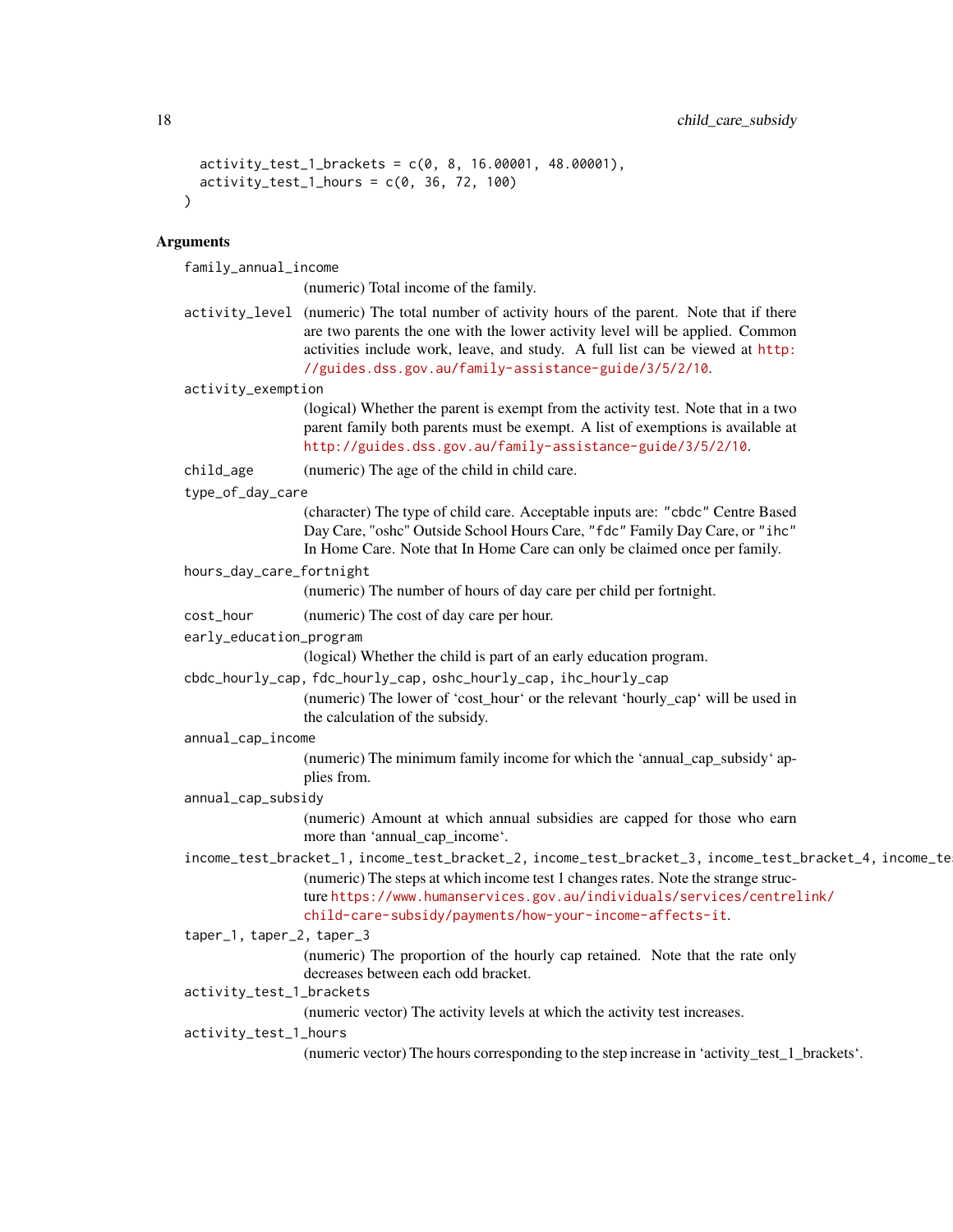# <span id="page-18-0"></span>Value

The annual child care subsidy payable per child.

#### Examples

```
child_care_subsidy(family_annual_income = 175000,
                   activity_level = 40,
                    activity_exemption = FALSE,
                    child\_\text{age} = 3,
                    type_of_day_care = "cbdc",
                   cost\_hour = 20,
                   hours_day_care_fortnight = 80,
                    early_education_program = FALSE)
```
compare\_avg\_tax\_rates *Compare average tax rates by percentile*

#### Description

To determine the effects of bracket creep on a proposed tax policy, a common task is calculate the change in the average tax rates for each percentile. This function accepts a sample file and a baseline sample file, and returns a 100-row table giving the mean change in average tax rates for each percentile, compared to the baseline.

# Usage

compare\_avg\_tax\_rates(DT, baseDT, by = "id", ids = NULL)

| DT     | A single data. table containing columns new_tax, Taxable_Income, baseline_tax.                            |
|--------|-----------------------------------------------------------------------------------------------------------|
| baseDT | A data table of a single cross-section of taxpayers from which baseline per-<br>centiles can be produced. |
| bv     | How to separate DT                                                                                        |
| ids    | Subset DT by by.                                                                                          |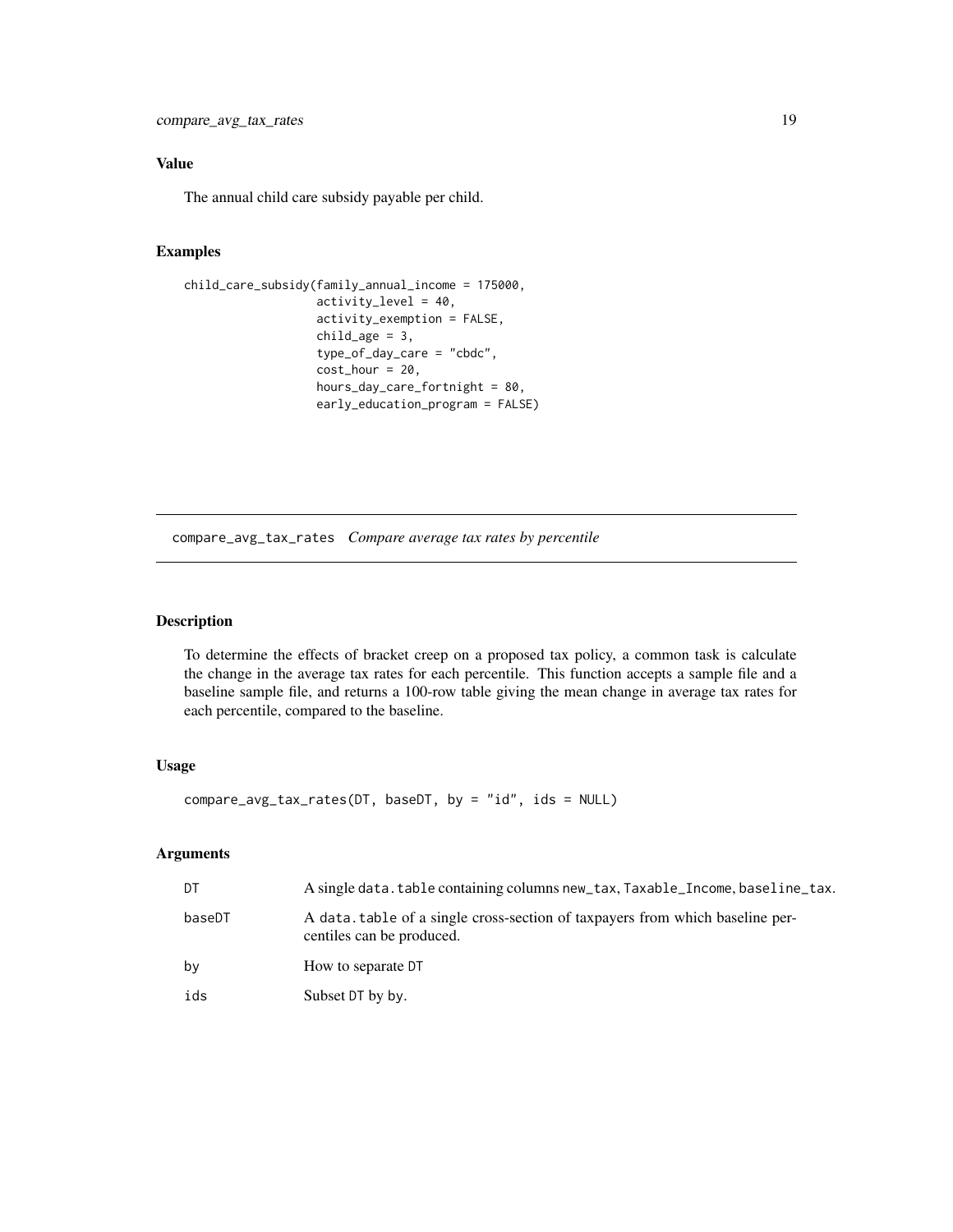<span id="page-19-0"></span>cpi\_inflator *CPI inflator*

# Description

CPI inflator

# Usage

```
cpi_inflator(
 from_nominal_price = 1,
 from_f y = NULL,to_fy = NULL,
  adjustment = c("seasonal", "none", "trimmed.mean"),
 useABSConnection = FALSE,
 allow.projection = TRUE,
  accelerate.above = 100000L
)
```
# Arguments

from\_nominal\_price

(numeric) the price (or vector of prices) to be inflated

| from_fy, to_fy   | (character) a character vector with each element in the form "2012-13" repre-<br>senting the financial years between which the CPI inflator is desired.                                                                                                                                                              |
|------------------|----------------------------------------------------------------------------------------------------------------------------------------------------------------------------------------------------------------------------------------------------------------------------------------------------------------------|
|                  | If both from_fy and to_fy are NULL (the default), from_fy is set to the previous<br>financial year and to_fy to the current financial year, with a warning. Setting<br>only one is an error.                                                                                                                         |
| adjustment       | What CPI index to use ("none" = raw series, "seasonal", or "trimmed" $[mean]$ ).                                                                                                                                                                                                                                     |
| useABSConnection |                                                                                                                                                                                                                                                                                                                      |
|                  | Should the function connect with ABS. Stat via an SDMX connection? If FALSE<br>(the default), a pre-prepared index table is used. This is much faster and more<br>reliable (in terms of errors), though of course relies on the package maintainer<br>to keep the tables up-to-date.                                 |
|                  | If the SDMX connection fails, a message is emitted (not a warning) and the<br>function contines as if useABSConnection = FALSE.                                                                                                                                                                                      |
|                  | The internal data was updated on 2020-07-02 to 2020-Q1. If using useABSConnection<br>= TRUE, ensure you have $r$ sdmx ( $> = 0.5 - 10$ ) up-to-date.                                                                                                                                                                 |
| allow.projection |                                                                                                                                                                                                                                                                                                                      |
|                  | Should projections beyond the ABS's data be allowed?                                                                                                                                                                                                                                                                 |
| accelerate.above |                                                                                                                                                                                                                                                                                                                      |
|                  | An integer setting the threshold for 'acceleration'. When the maximum length of<br>the arguments exceeds this value, calculate each unique value individually then<br>combine. Set to 100,000 as a rule of thumb beyond which calculation speeds<br>benefit dramatically. Can be set to Inf to disable acceleration. |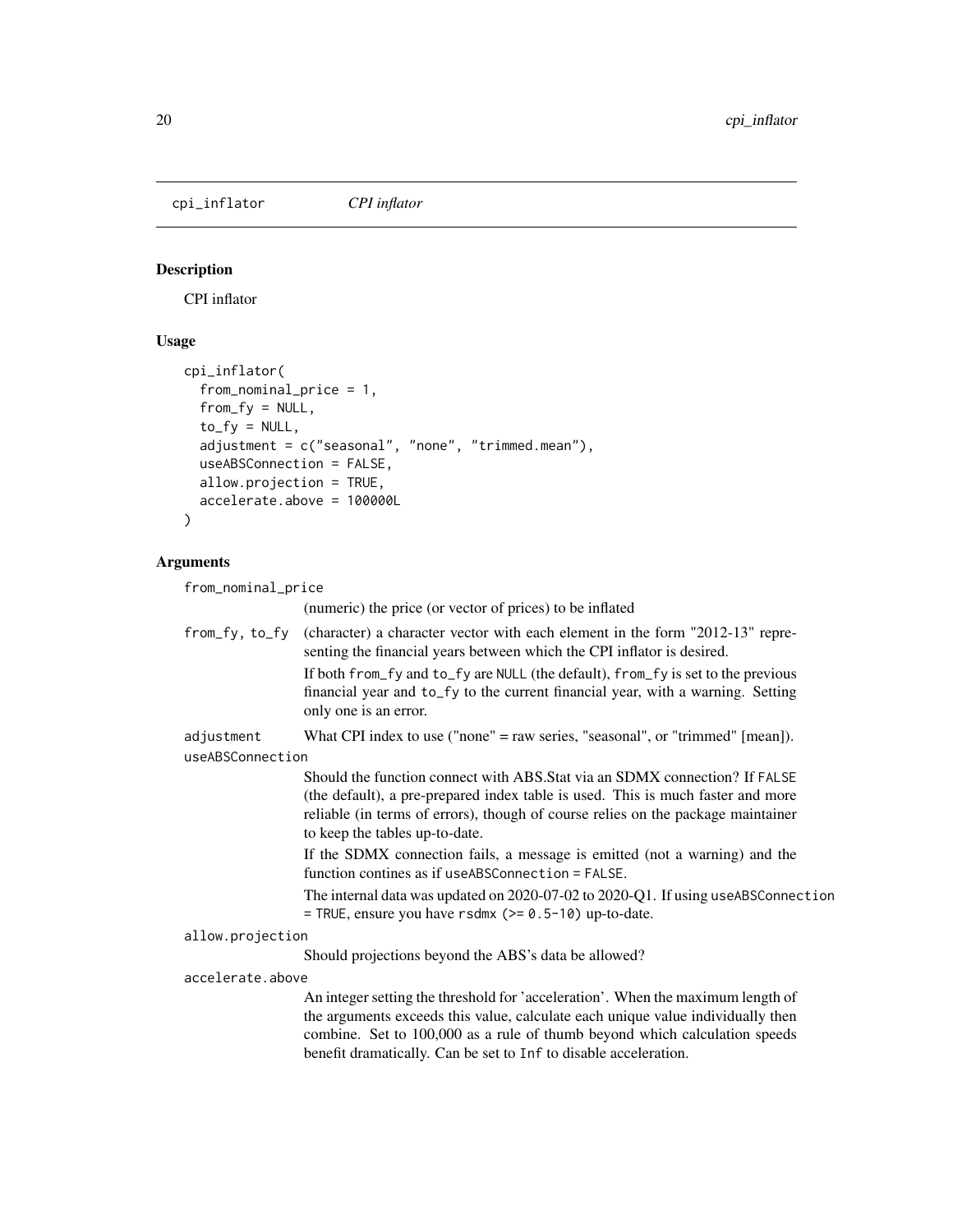# <span id="page-20-0"></span>Value

The value of from\_nominal\_price in real (to\_fy) dollars.

# Examples

```
cpi_inflator(100, from_fy = "2005-06", to_fy = "2014-15")
```
cpi\_inflator\_general\_date

*CPI for general dates*

# Description

CPI for general dates

# Usage

```
cpi_inflator_general_date(from_nominal_price = 1, from_date, to_date, ...)
```
# Arguments

| from_nominal_price |                                                                                                                                                                                                                                                  |
|--------------------|--------------------------------------------------------------------------------------------------------------------------------------------------------------------------------------------------------------------------------------------------|
|                    | (numeric) the nominal prices to be converted to a real price                                                                                                                                                                                     |
| from_date          | (character, date-like) the 'date' contemporaneous to from nominal price. The<br>acceptable forms are 'YYYY', 'YYYY-YY' (financial year), 'YYYY-MM-DD',<br>and 'YYYY-Q[1-4]' (quarters). Note a vector cannot contain a mixture of date<br>forms. |
| to_date            | (character, date-like) the date at which the real price is valued (where the nomi-<br>nal price equals the real price). Same forms as for from date                                                                                              |
| $\ddots$ .         | other arguments passed to cpi_inflator_quarters                                                                                                                                                                                                  |

# Value

A vector of real prices in to\_date dollars.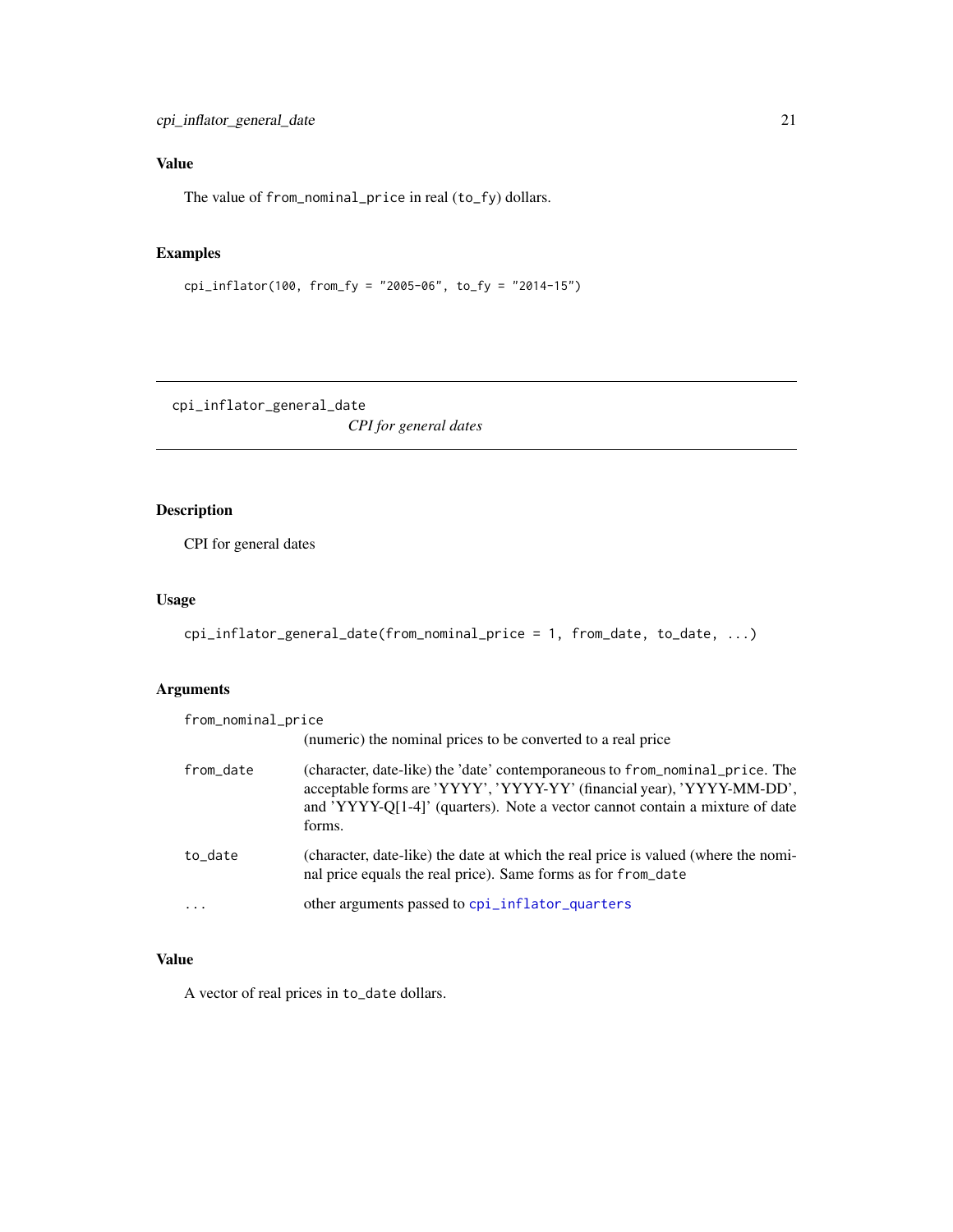<span id="page-21-1"></span><span id="page-21-0"></span>cpi\_inflator\_quarters *CPI inflator when dates are nice*

#### Description

CPI inflator when dates are nice

#### Usage

```
cpi_inflator_quarters(
  from_nominal_price,
  from_qtr,
  to_qtr,
  adjustment = c("seasonal", "trimmed", "none"),
  useABSConnection = FALSE
)
```
#### Arguments

from\_nominal\_price (numeric) the nominal prices to be converted to a real price from\_qtr (date in quarters) the dates contemporaneous to the prices in from\_nominal\_price. Must be of the form "YYYY-Qq" e.g. "1066-Q2". Q1 = Mar, Q2 = Jun, Q3 = Sep,  $Q4 = Dec.$  $to_q$ tr (date in quarters) the date to be inflated to, where nominal price  $=$  real price. Must be of the form "YYYY-Qq" e.g. "1066-Q2". adjustment Should there be an adjustment made to the index? Adjustments include 'none' (no adjustment), 'seasonal', or 'trimmed' [referring to trimmed mean]. By default, seasonal. useABSConnection Should the function connect with ABS.Stat via an SDMX connection? By default set to FALSE in which case a pre-prepared index table is used. This is much faster and more reliable (in terms of errors), though of course relies on the package maintainer to keep the tables up-to-date. The internal data was updated on 2020-07-02 to 2020-Q1. If using useABSConnection = TRUE, ensure you have rsdmx (>= 0.5-10) up-to-date.

# Value

A vector of real prices.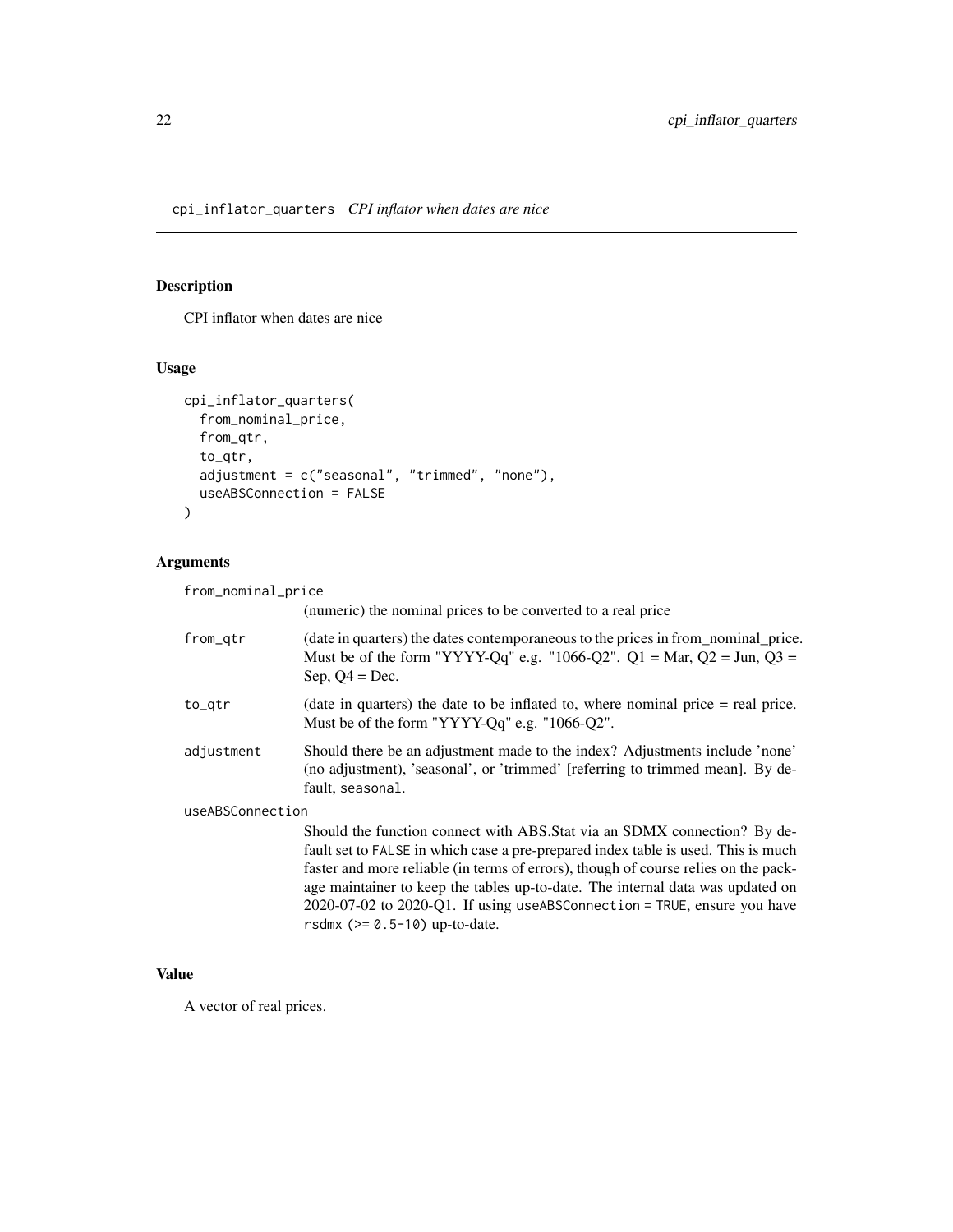<span id="page-22-0"></span>differentially\_uprate\_wage

*Differential uprating*

#### Description

Apply differential uprating to projections of the Sw\_amt variable.

# Usage

```
differentially_uprate_wage(wage = 1, from_fy, to_fy, ...)
```
#### Arguments

| wage    | A numeric vector to be uprated.                                                                                                                 |
|---------|-------------------------------------------------------------------------------------------------------------------------------------------------|
| from_fv | The financial year contemporaneous to wage, which must be a financial year of<br>an available sample file $-$ in particular, not after 2016-17. |
| to_fv   | The target of the uprating. Passed to wage_inflator.                                                                                            |
| .       | Other arguments passed wage_inflator.                                                                                                           |
|         |                                                                                                                                                 |

# Details

See vignette("differential-uprating").

#### Value

The vector wage differentially uprated to to\_fy.

# Author(s)

Hugh Parsonage and William Young

# Examples

```
ws <- c(20e3, 50e3, 100e3)
from <- "2013-14"
to \leq "2016-17"
differentially_uprate_wage(ws, from, to)
differentially_uprate_wage(ws, from, to) / wage_inflator(ws, from, to)
# Use a wage series:
if (requireNamespace("taxstats", quietly = TRUE)) {
  library(data.table)
  library(taxstats)
  WageGrowth <- data.table(fy_year = c("2017-18", "2018-19"),
                           r = c(0.0, 0.1)Wage201314 <- sample_file_1314[["Sw_amt"]]
```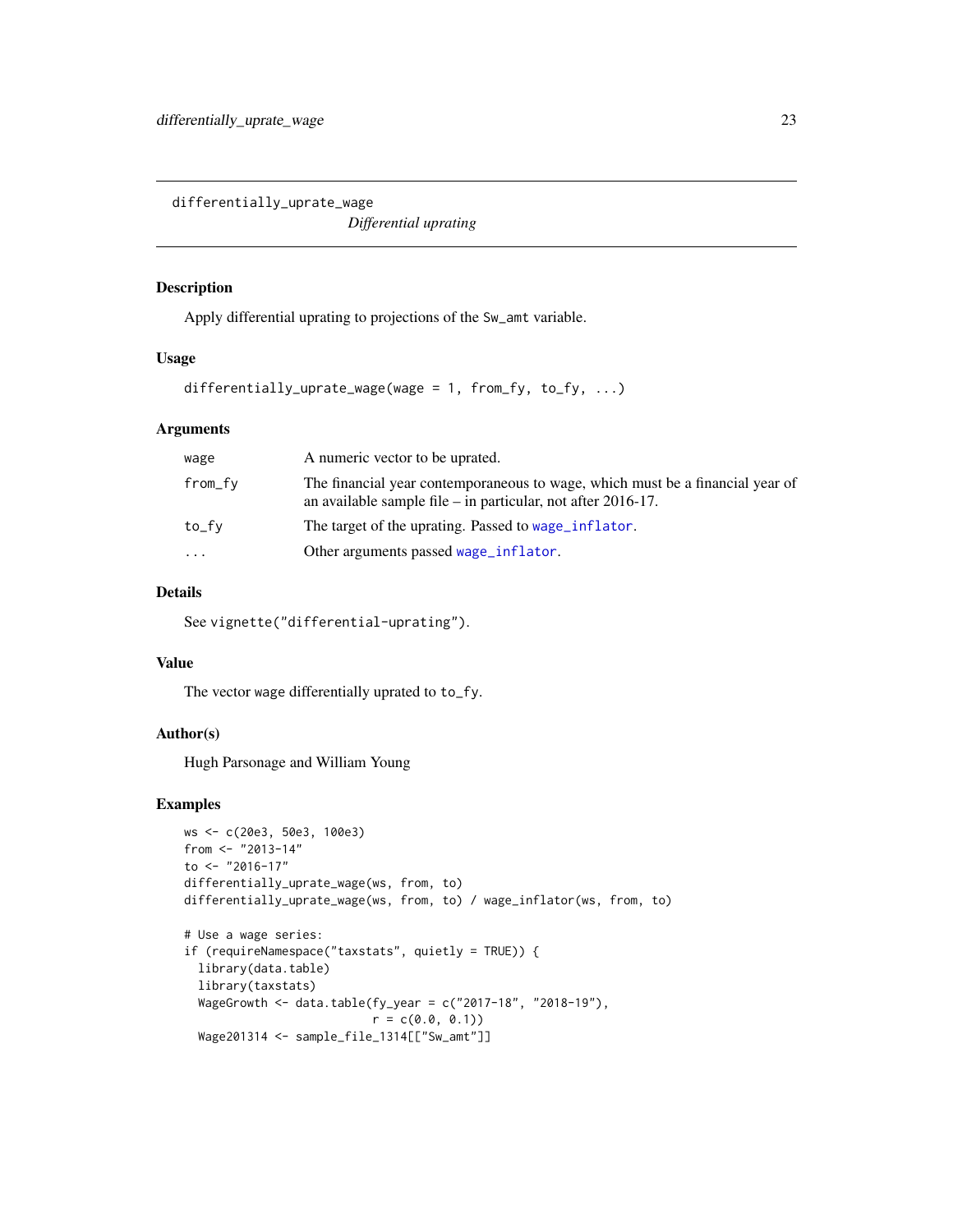```
data.table(Wage_201314 = Wage201314,
          Wage_201819 =
             differentially_uprate_wage(Wage201314,
                                        from_fy = "2013-14",
                                        to_{f} = "2018-19",wage.series = WageGrowth))
```
disability\_pension *Disability support pension*

#### Description

}

Identical to the [age\\_pension](#page-5-1) except for those under 21.

#### Usage

```
disability_pension(
  fortnightly_income = 0,
  annual_income = 26 * fortnightly_income,
  assets_value = 0,fy.year = NULL,Date = NULL,
  age = 21L,has_partner = FALSE,
 n_dependants = 0L,
  lives_at_home = FALSE,
  independent = FALSE,
 per = c("year", "fortnight"),
  ...
\mathcal{L}
```
# Arguments

fortnightly\_income, annual\_income

|               | Income for the means test                                                                                           |
|---------------|---------------------------------------------------------------------------------------------------------------------|
| assets_value  | Value of assets for the assets test.                                                                                |
| fy.year, Date | Either the financial year and Date in which the pension is paid. Only 'fy.year $=$<br>" $2015-16$ " is implemented. |
| age           | Age of the individual, only relevant for those under 21.                                                            |
| has_partner   | (logical, default: FALSE) Is the individual a member of a couple?                                                   |
| n_dependants  | Integer number of dependent children.                                                                               |
| lives_at_home | (logical, default: FALSE) Does the individual live at home with their parents?<br>Only relevant if age $\leq 21$ .  |
| independent   | (logical, default: FALSE) Is the person independent? Only relevant if age $\leq$ 21.                                |
|               |                                                                                                                     |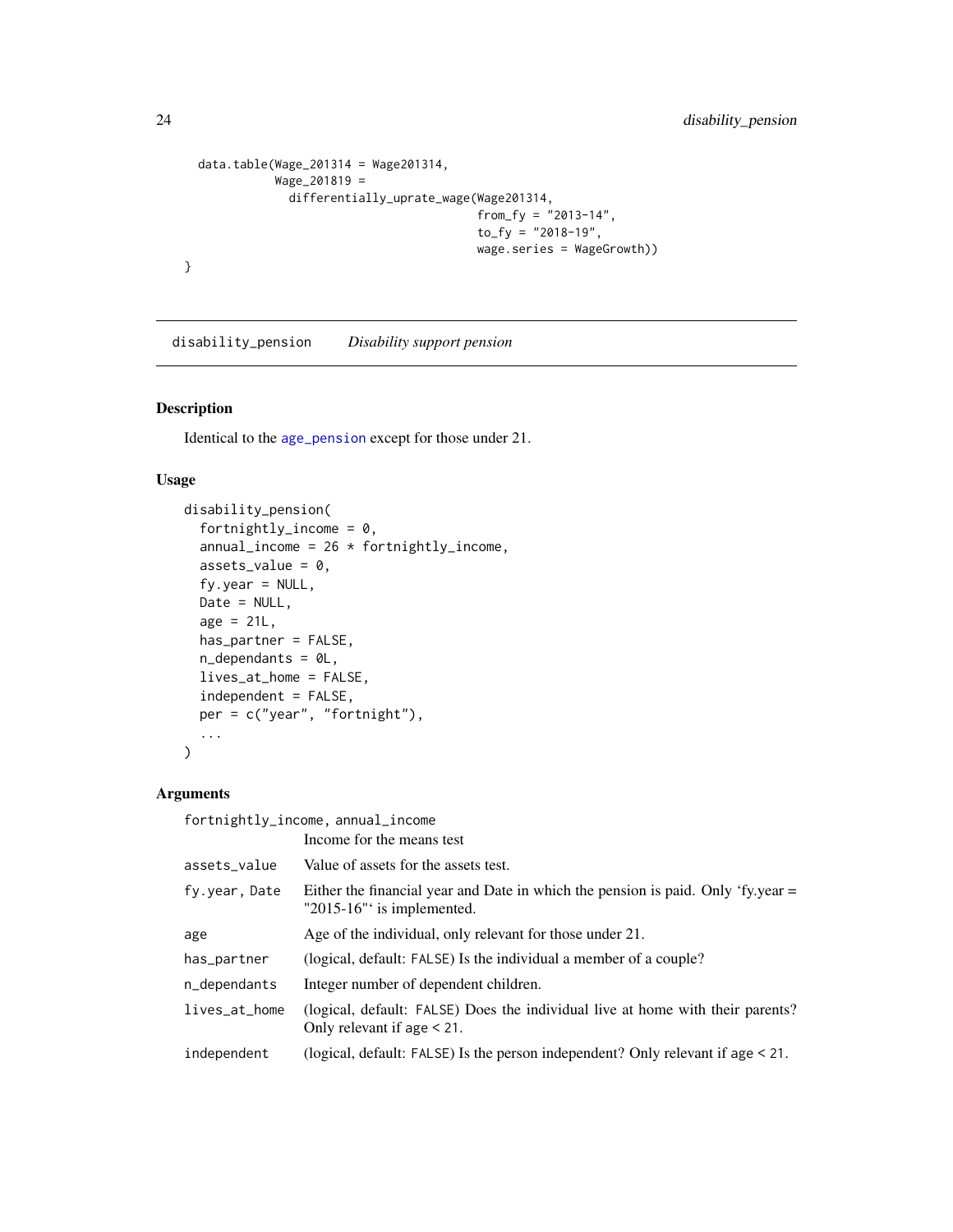<span id="page-24-0"></span>

| per      | One of "fortnight", "year" to return either the fortnightly pension or the<br>annual amount. |
|----------|----------------------------------------------------------------------------------------------|
| $\cdots$ | Other arguments passed to age_pension.                                                       |

energy\_supplement *Energy supplement*

#### **Description**

The energy supplement (ES) is a supplementary payment that commenced on 20 September 2014. It was previously known as the clean energy supplement (CES). It is a fixed nominal amount; the supplement is neither indexed nor increased each year. There is no means testing.

#### Usage

```
energy_supplement(
  qualifying_payment,
  has_partner = FALSE,
  n_dependants = 0L,
  age = 21,lives_at_home = FALSE,
  independent = FALSE,
  isjspceoalfofcoahodeoc = FALSE,
  long_term = FALSE,
 per = c("year", "fortnight", "quarter")
)
```
#### Arguments

qualifying\_payment

- A character vector designating the payment type the individual is entitled to. Valid strings are
- pension All pensions and bereavement allowance
- seniors health card Commonwealth Seniors Health Card
- disability pension Disability support pension (over 21)
- allowance All allowances not elsewhere described, *viz.* Newstart allowance, Widow allowance, Partner allowance, Sickness allowance
- parenting Parenting payments
- youth allowance Youth allowance (but not receiving youth disability supplement)
- youth disability Youth allowance but also receiving youth disability supplement
- austudy Austudy recipients

# has\_partner (logical, default: FALSE) Does the individual have a partner? For persons with partners but separated due to the partner's illness or imprisonment, this may be true or false depending on the eligibility of the qualifying payment.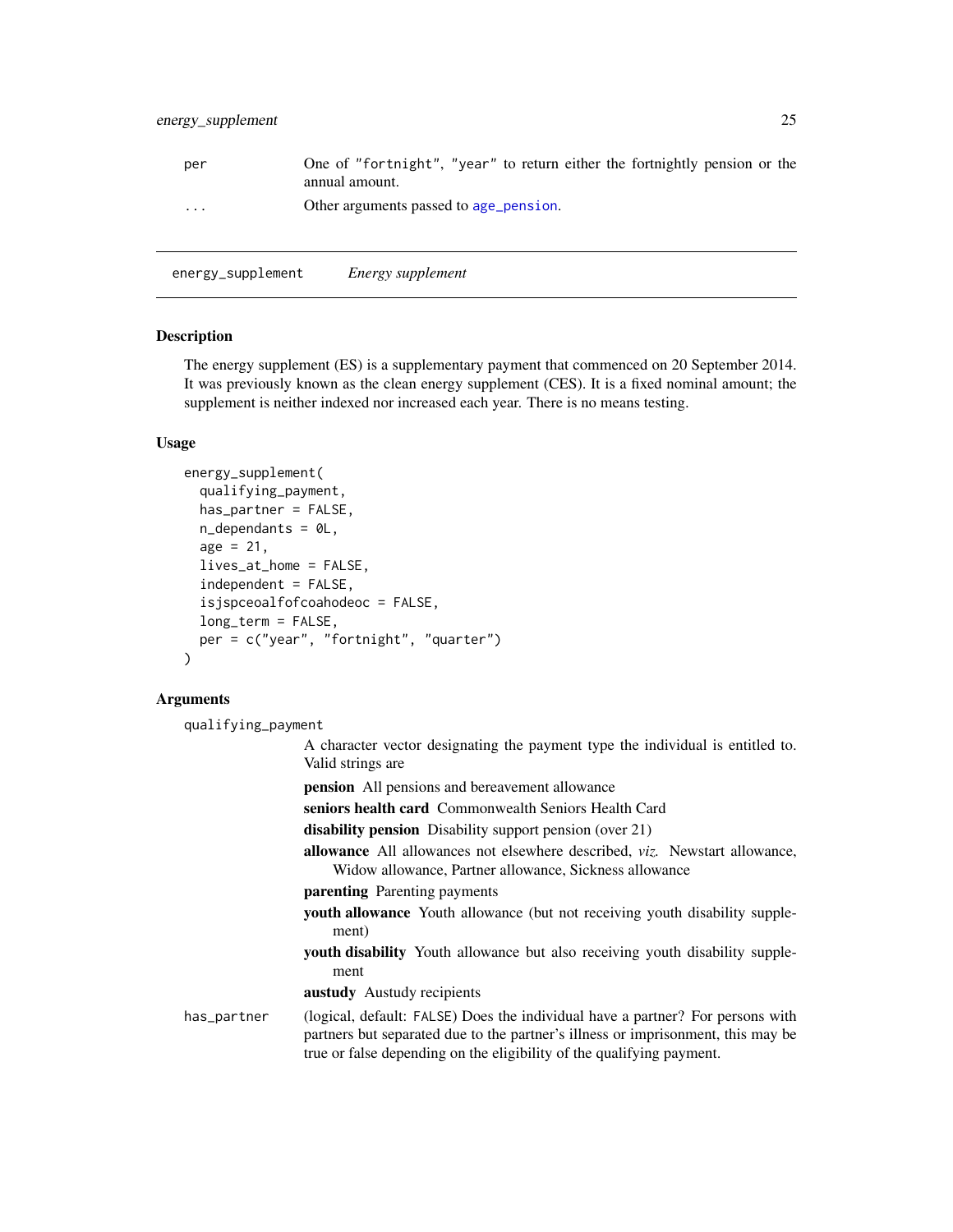<span id="page-25-0"></span>

| n_dependants           | How many dependants does the individual have? Default is zero.                                                                                                                                                                              |  |
|------------------------|---------------------------------------------------------------------------------------------------------------------------------------------------------------------------------------------------------------------------------------------|--|
| age                    | The age of the individual.                                                                                                                                                                                                                  |  |
| lives_at_home          | (logical, default: FALSE) Does the individual live at home?                                                                                                                                                                                 |  |
| independent            | (logical, default: FALSE) For persons under 21, is the person 'independent'?                                                                                                                                                                |  |
| isjspceoalfofcoahodeoc |                                                                                                                                                                                                                                             |  |
|                        | Is the recipient a single job seeker principal carer, either of large family or foster<br>child/ren, or who is a home or distance educator of child/ren?                                                                                    |  |
| long_term              | Is the individual a long-term welfare recipient?                                                                                                                                                                                            |  |
| per                    | Dictates whether the result is per year, per fortnight, or per quarter. By default,<br>yearly payments are returned, with a message. Payments are generally made<br>each fortnight though recipients can elect to have them paid quarterly. |  |

#### Value

The energy supplement for each individual. Arguments are recycled, but only if length-one.

#### Source

*Social Security Guide* by the Department of Social Services. Chapter 5, 'Payment rates', s. 5.1.10.20 "Clean Energy Household Assistance: current rates". [http://guides.dss.gov.au/guide-social](http://guides.dss.gov.au/guide-social-security-law/5/1/10/20)-security-law/ [5/1/10/20](http://guides.dss.gov.au/guide-social-security-law/5/1/10/20)

family\_tax\_benefit *Family tax benefit*

#### Description

Family tax benefit

```
family_tax_benefit(
  data = NULL,id_hh = NULL,id = NULL,age = NULL,income = NULL,
  in_secondary_school = NULL,
  single_parent = NULL,
 other_allowance_benefit_or_pension = NULL,
 maintenance_income = NULL,
 maintenance_children = NULL,
  income_test_ftbA_1_bound = 51027,
 income_test_ftbA_2_bound = 94316,
  income_test_ftbB_bound = 5402,
  taper_ftbA_1 = 0.2,
```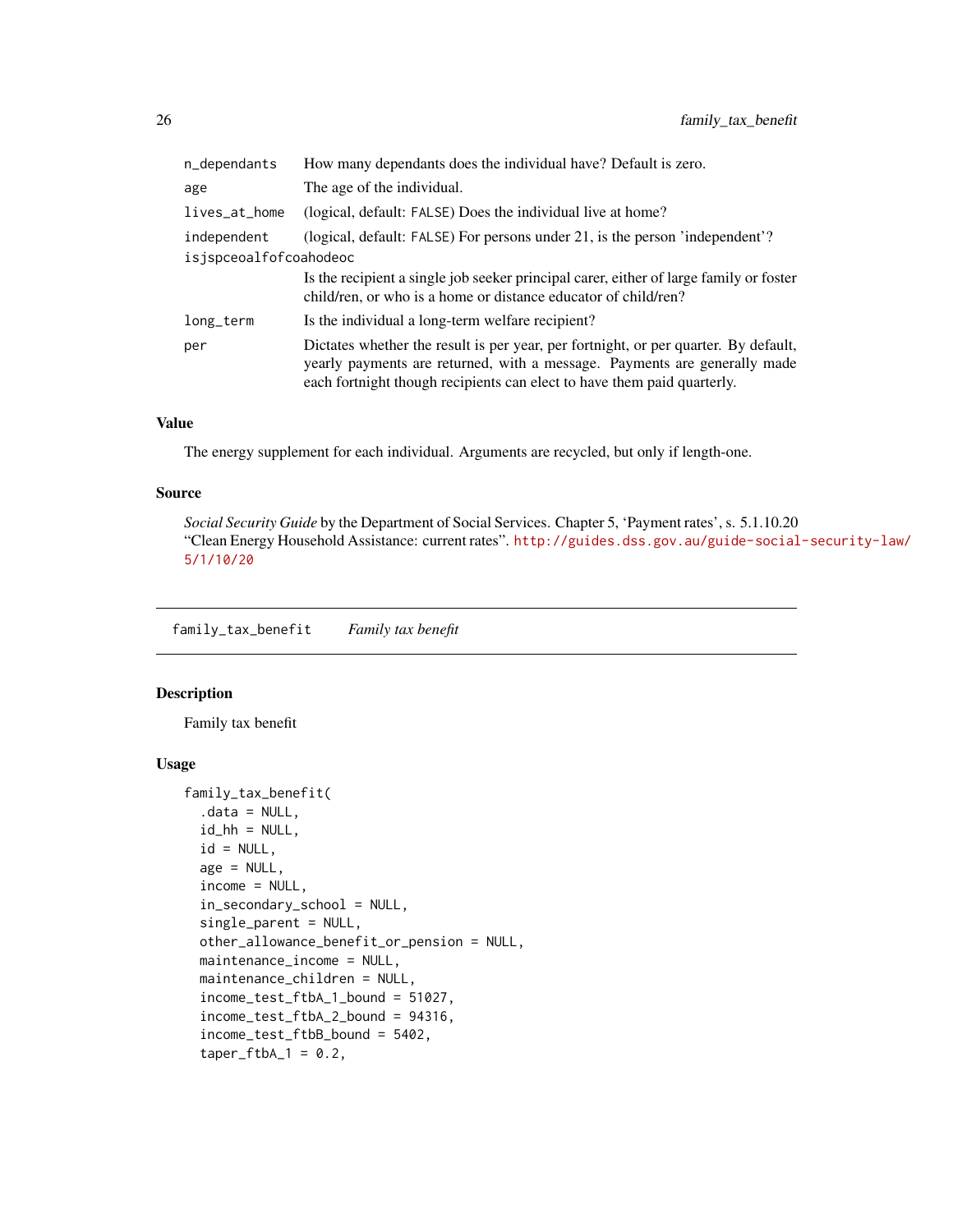```
taper_ftbA_2 = 0.3,
  taper_ftbB = 0.2,
 per = "year",copy = TRUE)
```

| .data                         | data.table input. Each row is an individual. Columns must be have the same<br>names                                                                                        |
|-------------------------------|----------------------------------------------------------------------------------------------------------------------------------------------------------------------------|
| id_hh                         | household identifier, used to group households to determine eligiblity and num-<br>ber of children                                                                         |
| id                            | individual identifier                                                                                                                                                      |
| age                           | numeric: age of each id                                                                                                                                                    |
| income<br>in_secondary_school | numeric: income of each id                                                                                                                                                 |
|                               | logical column: does id attend secondary school?                                                                                                                           |
| single_parent                 | logical column: is id (a parent) single?                                                                                                                                   |
|                               | other_allowance_benefit_or_pension                                                                                                                                         |
|                               | logical column: does the individual receive a pension, benefit, or labour market<br>program payment such as Youth Allowance?                                               |
| maintenance_income            |                                                                                                                                                                            |
|                               | numeric: the amount of maintenance income the individual receives for the care<br>of a child/children from a previous relationship                                         |
| maintenance_children          |                                                                                                                                                                            |
|                               | integer: the number of children in the care of id for whom id receives mainte-<br>nance                                                                                    |
| income_test_ftbA_1_bound      |                                                                                                                                                                            |
|                               | Lower bound for which reduction in FTB A max payment occurs at rate taper_ftbA_1.                                                                                          |
| income_test_ftbA_2_bound      |                                                                                                                                                                            |
|                               | Lower bound for which reduction in FTB A base payment occurs at rate taper_ftbA_1.                                                                                         |
| income_test_ftbB_bound        | Lower bound for which reduction in FTB B payment occurs at rate taper_ftbB.                                                                                                |
|                               |                                                                                                                                                                            |
| taper_ftbA_1                  | The amount at which ftb A max payment is reduced for each dollar earned above<br>income_test_ftbA_1_bound.                                                                 |
| taper_ftbA_2                  | The amount at which ftb A base payment is reduced for each dollar earned above<br>income_test_ftbA_2_bound.                                                                |
| taper_ftbB                    | The amount at which ftb B payment is reduced for each dollar earned above<br>income_test_ftbB_bound.                                                                       |
| per                           | How often the payment will be made. At present, payments can only be annu-<br>ally.                                                                                        |
| copy                          | (logical, default: TRUE) Should a copy of . data be made before the calculation?<br>If FALSE, intermediate values will be assigned by reference to .data (if not<br>NULL). |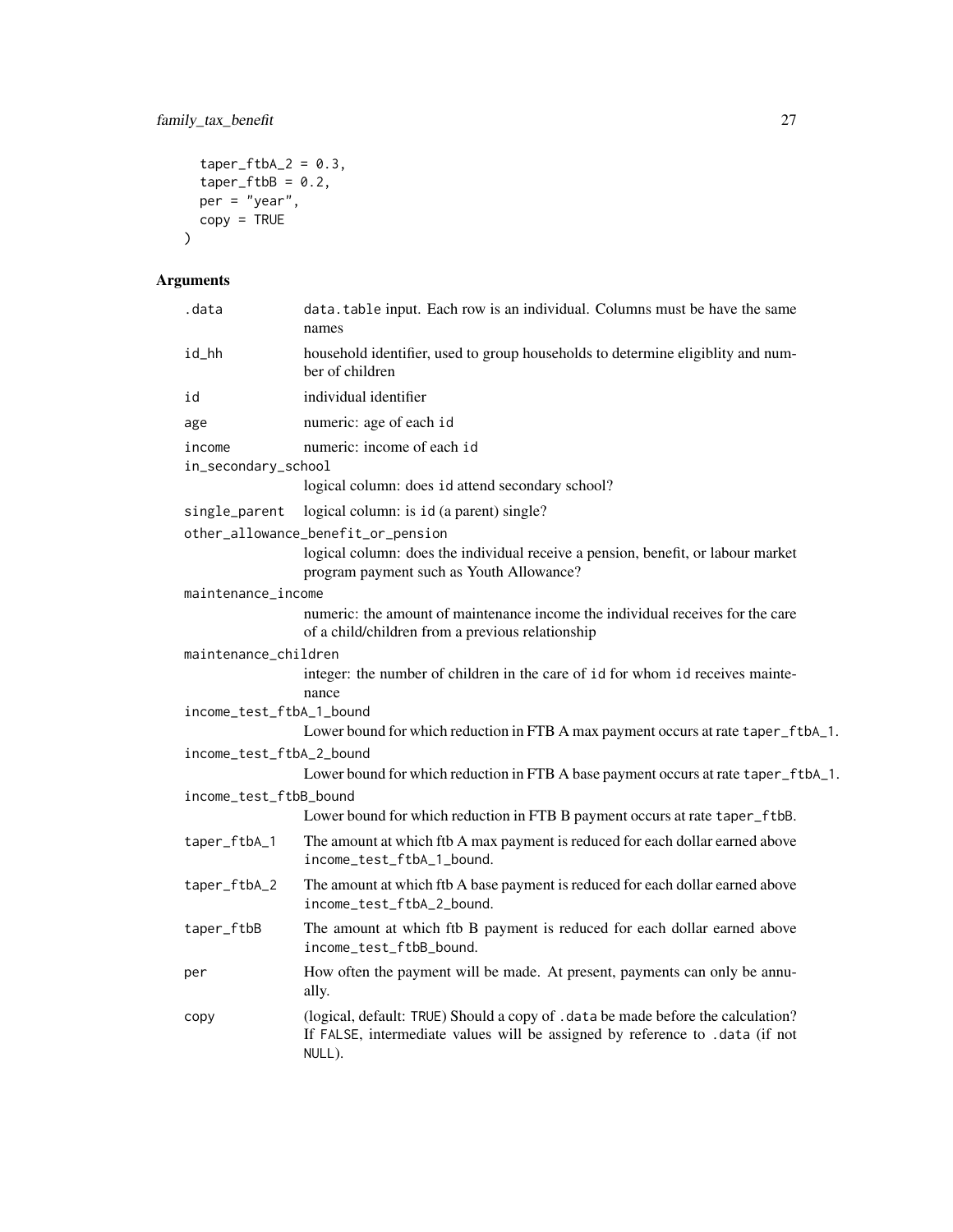#### <span id="page-27-0"></span>Author(s)

Matthew Katzen

gdp *Gross Domestic Product, Australia*

#### Description

Gross domestic product, at contemporaneous prices (called 'current prices' by the ABS).

#### Usage

gdp\_qtr(date, roll = "nearest")

gdp\_fy(fy\_year)

# Arguments

| date    | A Date vector or character coercible thereto. |
|---------|-----------------------------------------------|
| roll    | Passed to data. table when joining.           |
| fy_year | Character vector of financial years.          |

#### Value

For gdp\_qtr, the quarterly GDP for the quarter date nearest (or otherwise using roll). For gdp\_fy the sum over the quarters in the financial year provided. If fy\_year would provide incomplete data (i.e. only sum three or fewer quarters), a warning is issued. Dates or fy\_year outside the available data is neither a warning nor an error, but NA.

#### Source

Australian Bureau of Statistics, Catalogue 5206.0. Series A2304350J.

generic\_inflator *Generic inflator*

#### Description

Used to inflate variables in the sample file when there is no clear existing index. Note this is an unexported function: it is not available to the end-user.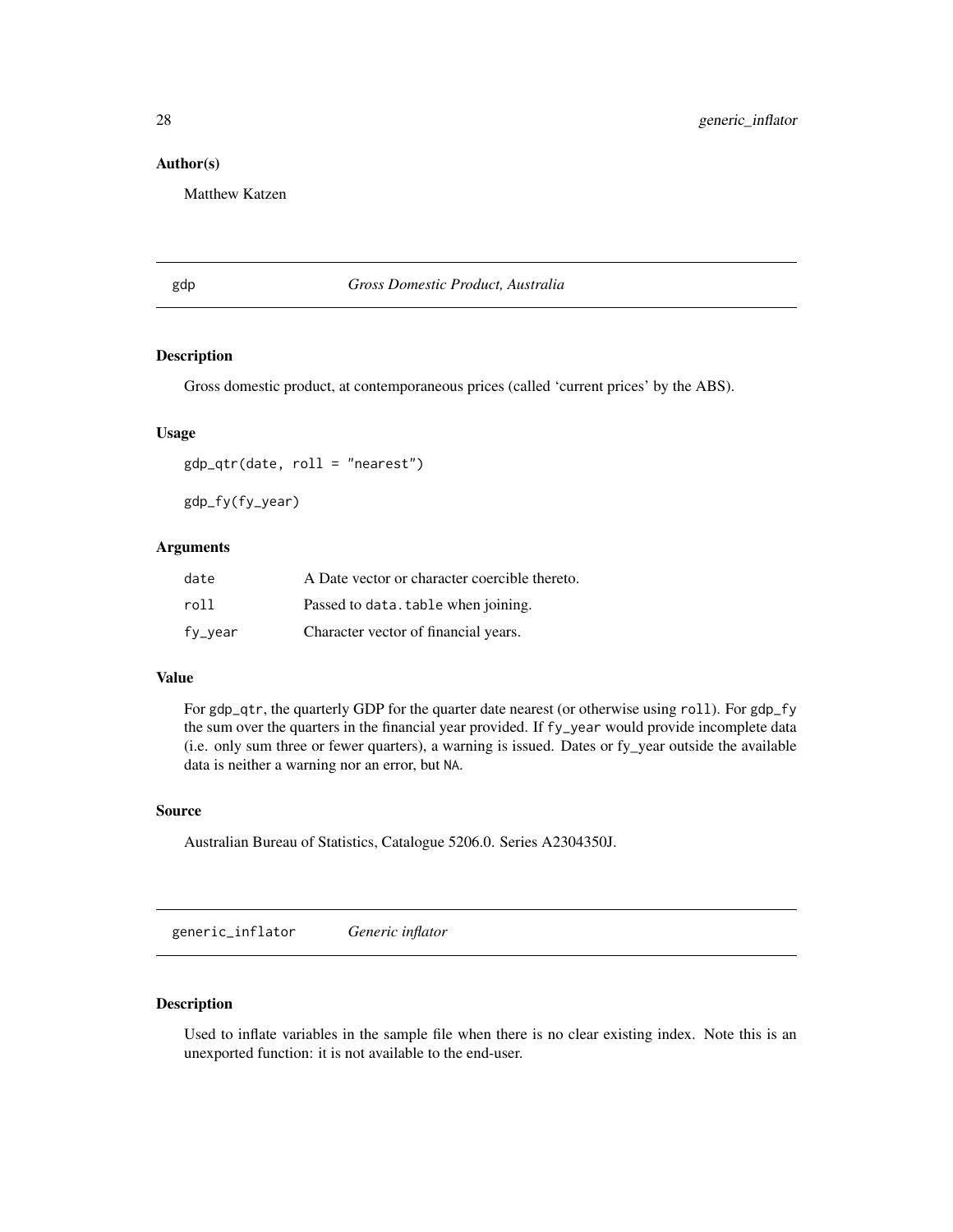<span id="page-28-0"></span>gni 29 anisotrophysical control of the control of the control of the control of the control of the control of the control of the control of the control of the control of the control of the control of the control of the con

# Usage

```
generic_inflator(
  vars,
  h,
  fy.year.of.sample.file = "2012-13",
  nonzero = FALSE,
  estimator = "mean",
  pred_interval = 80
\mathcal{L}
```
# Arguments

| vars                   | A character vector of those variables within . sample_file for which forecasts<br>are desired.                                 |  |
|------------------------|--------------------------------------------------------------------------------------------------------------------------------|--|
| h                      | An integer, how many years ahead should the inflator be targeted.                                                              |  |
| fy.year.of.sample.file |                                                                                                                                |  |
|                        | A string representing the financial year of . sample_file.                                                                     |  |
| nonzero                | Should the forecast be taken on all values, or just nonzero values?                                                            |  |
| estimator              | What forecast element should be used: the point estimate ("mean"), or the upper<br>or lower endpoint of a prediction interval? |  |
| pred_interval          | If estimator is upper or lower, what prediction interval are these the end<br>points of?                                       |  |

# Value

A data table of two columns: variable containing vars and inflator equal to the inflator to be applied to that variable to inflate it ahead h years.

gni *Gross National Income, Australia*

# Description

Gross national income, at contemporaneous prices (called 'current prices' by the ABS).

#### Usage

gni\_qtr(date, roll = "nearest")

```
gni_fy(fy_year)
```

| date    | A Date vector or character coercible thereto. |
|---------|-----------------------------------------------|
| roll    | Passed to data. table when joining.           |
| fy_year | Character vector of financial years.          |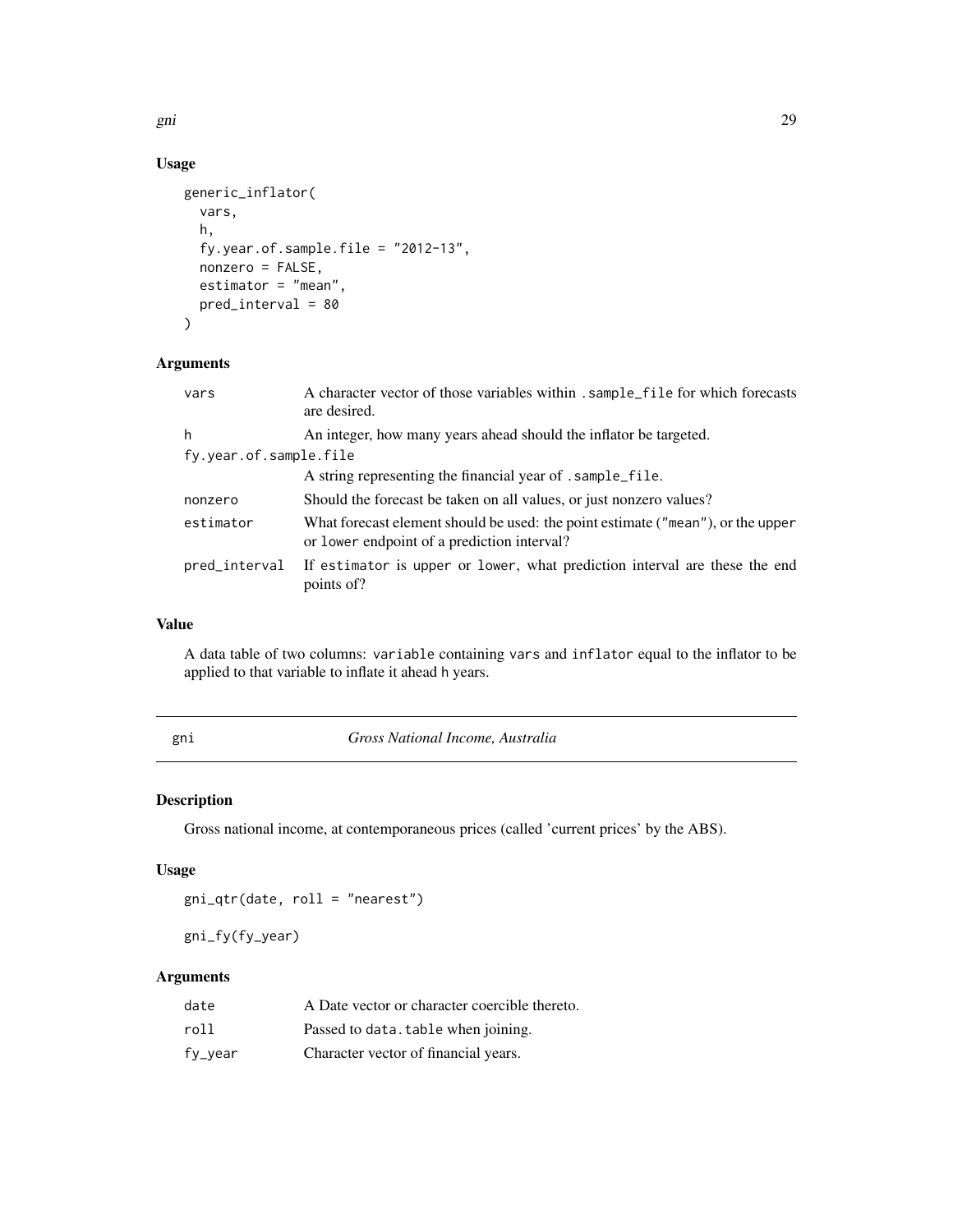#### Value

For gni\_qtr, the quarterly GNI for the nearest quarter date. For gni\_fy the sum over the quarters in the financial year provided. If fy\_year would provide incomplete data (i.e. only sum three or fewer quarters), a warning is issued. Dates or fy\_year outside the available data is neither a warning nor an error, but NA.

#### Source

Australian Bureau of Statistics, Catalogue 5206.0. Series A2304354T.

| IncomeTax | <i>IncomeTax</i> |  |
|-----------|------------------|--|
|           |                  |  |

#### Description

Calculates the ordinary tax payable given income and tax thresholds and rates. Basic, designed for performance.

# Arguments

| $\mathbf{x}$ | Taxable income.                   |
|--------------|-----------------------------------|
| thresholds   | Lower brackets of the tax tables. |
| rates        | Marginal rates                    |

<span id="page-29-1"></span>income\_tax *Income tax payable*

#### Description

Income tax payable

```
income_tax(
  income,
  fy.year = NULL,
  age = NULL,family_status = "individual",
  n<sup>\theta</sup>.
  dots. ATO = NULL,
  return.mode = c("numeric", "integer"),
 allow.forecasts = FALSE,
  .debug = FALSE
\mathcal{E}
```
<span id="page-29-0"></span>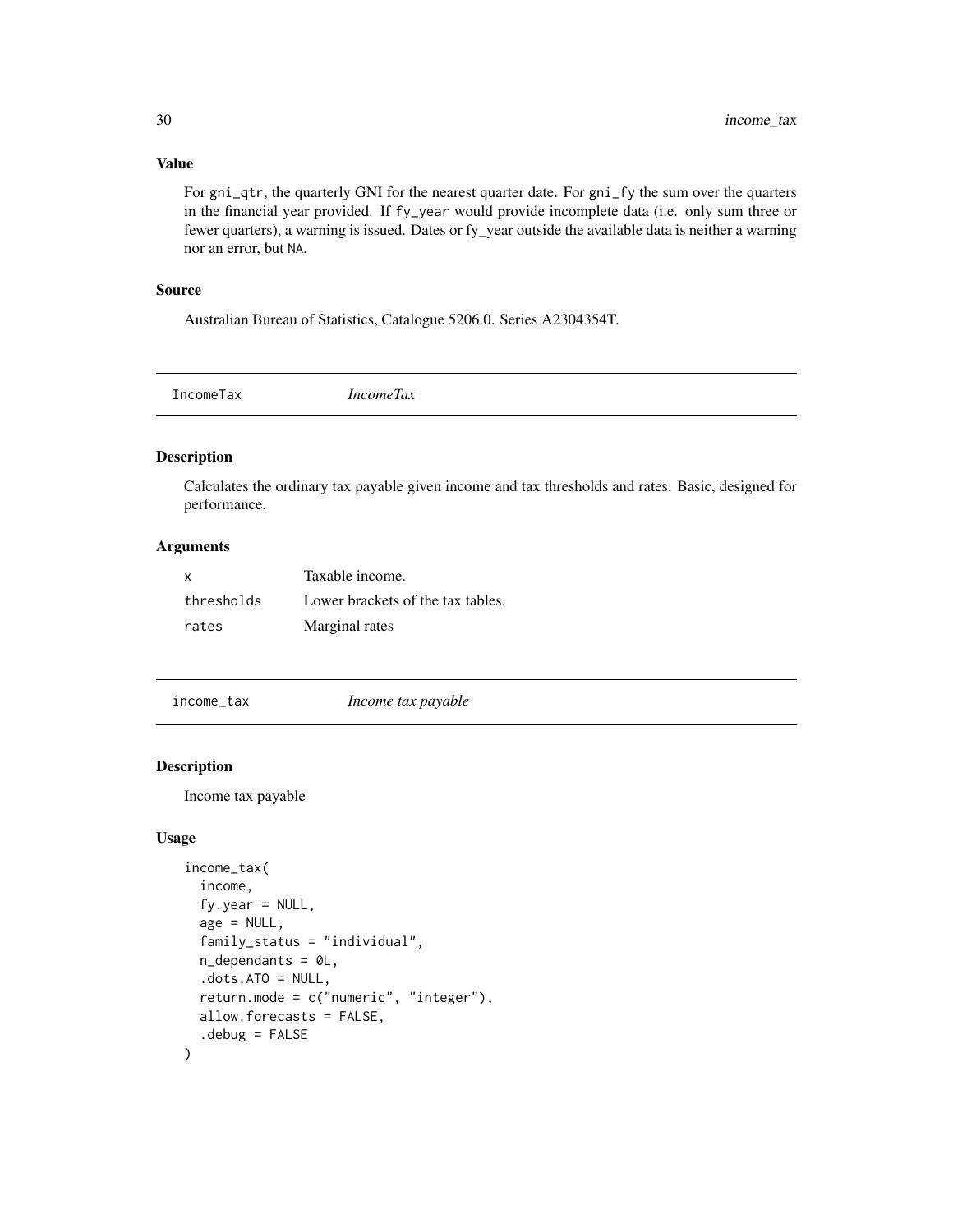#### income\_tax 31

#### **Arguments**

| income          | The individual assessable income.                                                                                                                                                                                               |  |
|-----------------|---------------------------------------------------------------------------------------------------------------------------------------------------------------------------------------------------------------------------------|--|
| fy.year         | The financial year in which the income was earned. Tax years 2000-01 to 2018-<br>19 are supported, as well as the tax year 2019-20, for convenience. If fy.year<br>is not given, the current financial year is used by default. |  |
| age             | The individual's age. Ignored if .dots.ATO is provided (and contains an age<br>variable such as age_range or Birth_year).                                                                                                       |  |
| family_status   | For Medicare and SAPTO purposes.                                                                                                                                                                                                |  |
| n_dependants    | An integer for the number of children of the taxpayer (for the purposes of the<br>Medicare levy).                                                                                                                               |  |
| .dots.ATO       | A data frame that contains additional information about the individual's circum-<br>stances, with columns the same as in the ATO sample files.                                                                                  |  |
|                 | Age variables in .dots.ATO take precedence over age and providing both is a<br>warning.                                                                                                                                         |  |
| return.mode     | The mode (numeric or integer) of the returned vector.                                                                                                                                                                           |  |
| allow.forecasts |                                                                                                                                                                                                                                 |  |
|                 | should dates beyond 2019-20 be permitted? Currently, not permitted.                                                                                                                                                             |  |
| . debug         | (logical, default: FALSE) If TRUE, returns a data. table containing the compo-<br>nents of income tax calculated. (This argument and its result is liable to change<br>in future versions, possibly without notice.)            |  |

#### **Details**

The function is inflexible by design. It is designed to return the correct tax payable in a year, not to model the tax payable under different tax settings. (Use [model\\_income\\_tax](#page-43-1) for that purpose.)

The function aims to produce the personal income tax payable for the inputs given in the tax year fy.year. The function is specified to produce the most accurate calculation of personal income tax given the variables in the ATO's 2% sample files. However, many components are absent from these files, while other components could not be computed reliably.

For the 2018-19 tax year, the function calculates

tax on ordinary taxable income The tax as specified in Schedule 7 of the *Income Tax Rates Act 1986* (Cth).

Medicare levy See [medicare\\_levy](#page-40-1) for details.

- LITO See [lito](#page-38-1) for details.
- SAPTO See [sapto](#page-67-1). For years preceding the introduction of SAPTO, the maximum offset is assumed to apply to those above age 65 (since the sample files only provide 5-year age groups).

SBTO See [small\\_business\\_tax\\_offset](#page-70-1) for details.

Historical levies The flood levy and the temporary budget repair levy.

Notably, when used with a 2% sample file, the function will not be able to correctly account for different tax rates and offsets among taxpayers with dependants since the sample files (as of 2015- 16) do not have this information.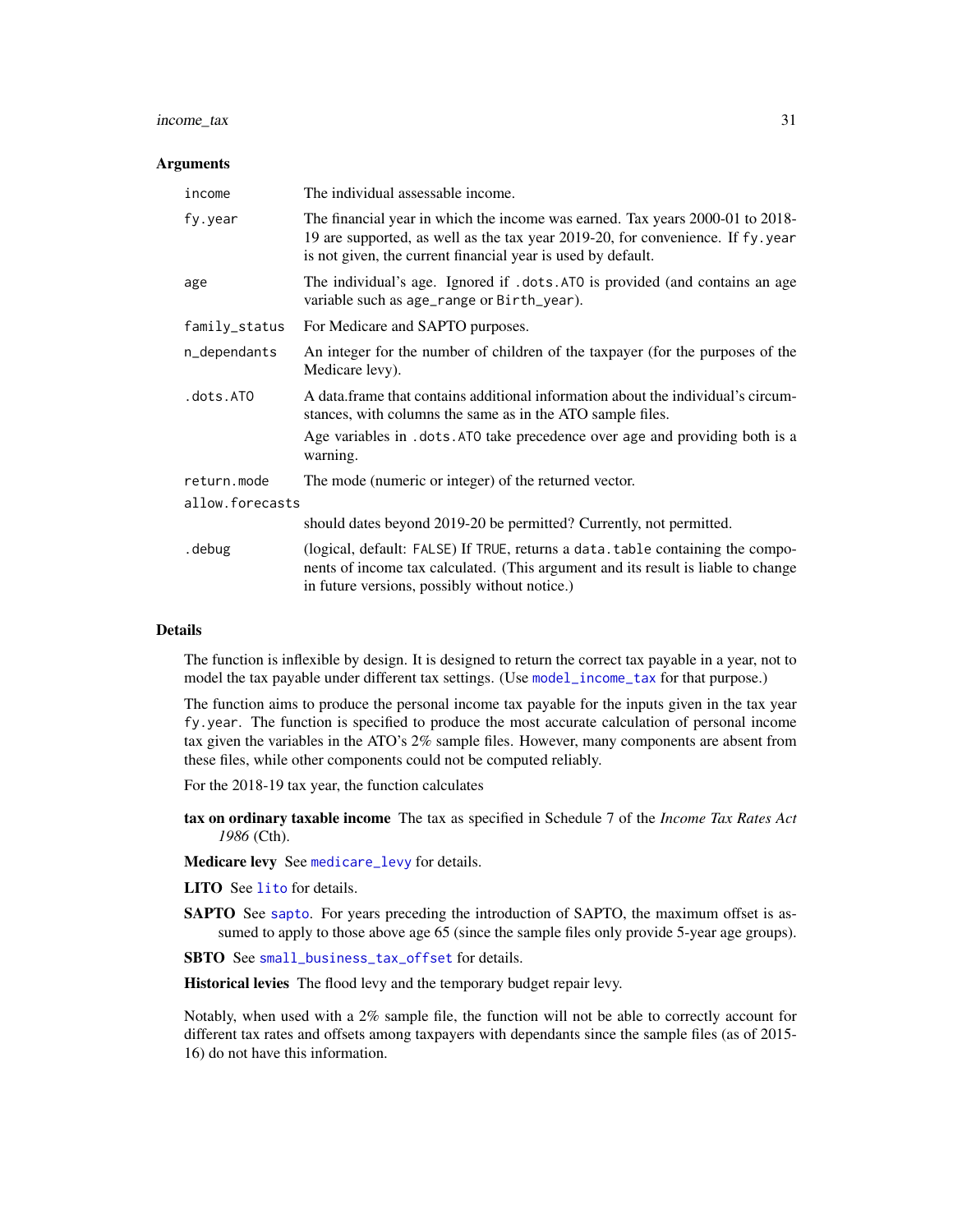<span id="page-31-0"></span>The total personal income tax payable.

#### Author(s)

Tim Cameron, Brendan Coates, Matthew Katzen, Hugh Parsonage, William Young

# Examples

```
## Income tax payable on a taxable income of 50,000
## for the 2013-14 tax year
income_tax(50e3, "2013-14")
## Calculate tax for each lodger in the 2013-14 sample file.
if (requireNamespace("taxstats", quietly = TRUE)) {
 library(data.table)
 library(taxstats)
 s1314 <- as.data.table(sample_file_1314)
 s1314[, tax := income_tax(Taxable_Income, "2013-14", .dots.ATO = s1314)]
}
```
income\_tax\_sapto *Income tax payable as a function of SAPTO*

#### Description

Income tax payable as a function of SAPTO

```
income_tax_sapto(
  income,
  fy.year = NULL,age = 42,family_status = "individual",
  n_dependants = 0L,
  return.mode = c("numeric", "integer"),
  dots. dots. ATO = NULL,
  allow.forecasts = FALSE,
  sapto.eligible,
 medicare.sapto.eligible,
  new_sapto_tbl = NULL
)
```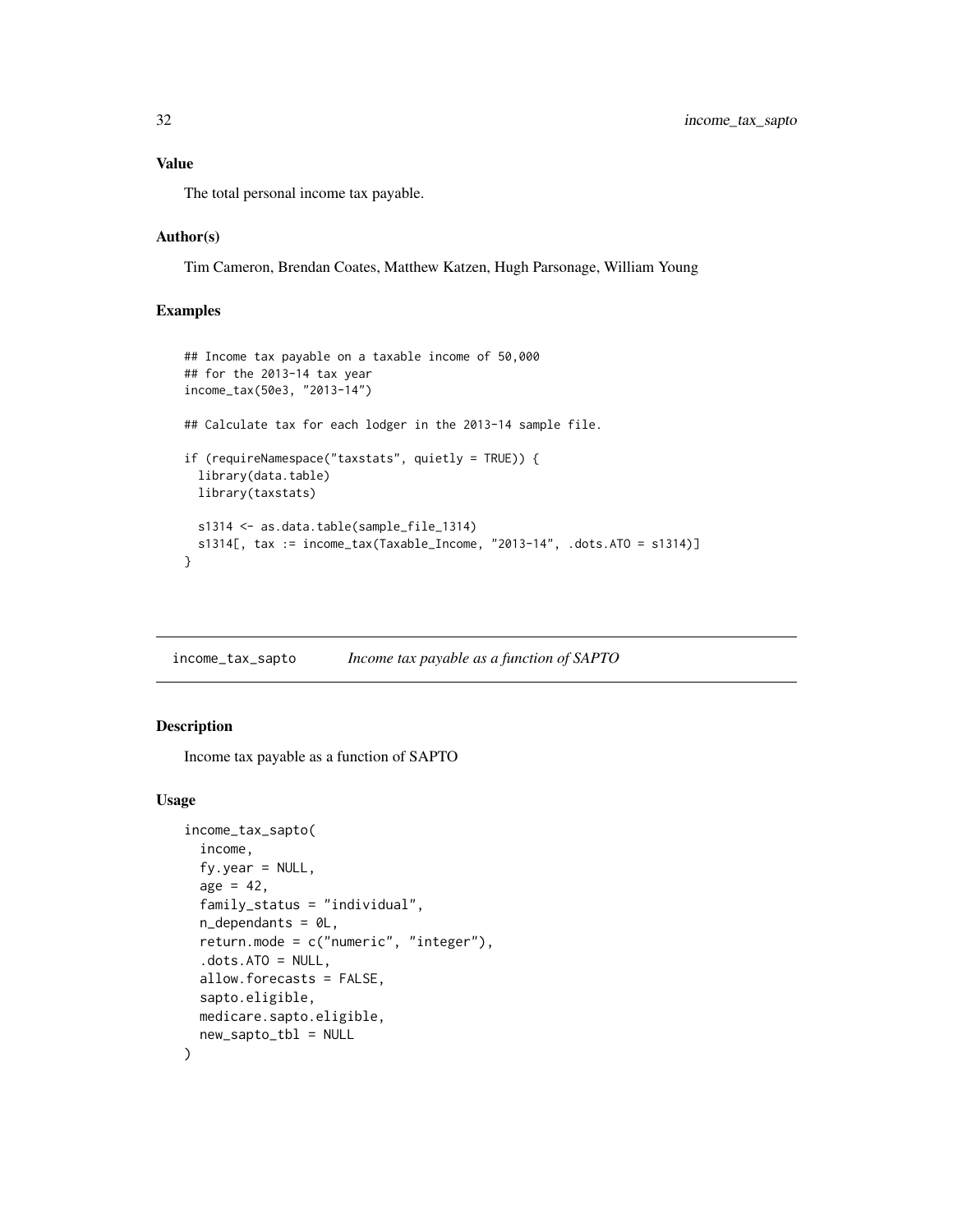#### <span id="page-32-0"></span>inflator 33

# Arguments

| income                  | The individual assessable income.                                                                                                                                                                                         |
|-------------------------|---------------------------------------------------------------------------------------------------------------------------------------------------------------------------------------------------------------------------|
| fy.year                 | The financial year in which the income was earned. Only tax years from 2000-<br>01 to 2016-17 are available. If fy year is not given, the current financial year is<br>used by default.                                   |
| age                     | The individual's age.                                                                                                                                                                                                     |
| family_status           | For Medicare and SAPTO purposes.                                                                                                                                                                                          |
| n_dependants            | An integer for the number of children of the taxpayer (for the purposes of the<br>Medicare levy).                                                                                                                         |
| return.mode             | The mode (numeric or integer) of the returned vector.                                                                                                                                                                     |
| .dots.ATO               | A data frame that contains additional information about the individual's circum-<br>stances, with columns the same as in the ATO sample files. If . dots. ATO is a<br>data.table, I recommend you enclose it with copy(). |
| allow.forecasts         |                                                                                                                                                                                                                           |
|                         | should dates beyond 2016-17 be permitted? Currently, not permitted.                                                                                                                                                       |
| medicare.sapto.eligible | sapto.eligible Specify explicitly the eligibility for SAPTO. If missing, defaults to ages over 65.                                                                                                                        |
|                         | Specify explicitly the eligibility for SAPTO with respect to the Medicare levy<br>for low-income earners. If missing, defaults to ages over 65.                                                                           |
| new_sapto_tbl           | If not NULL, supplied to new_sapto. Otherwise, fy. year is passed to sapto.                                                                                                                                               |

# Details

Used to cost simple changes to SAPTO.

inflator *Inflate using a general index*

# Description

Inflate using a general index

```
inflator(
 x = 1,
 from,
  to,
  inflator_table,
 index.col = "Index",
 time.col = "Time",
 roll = NULL,max.length = NULL
)
```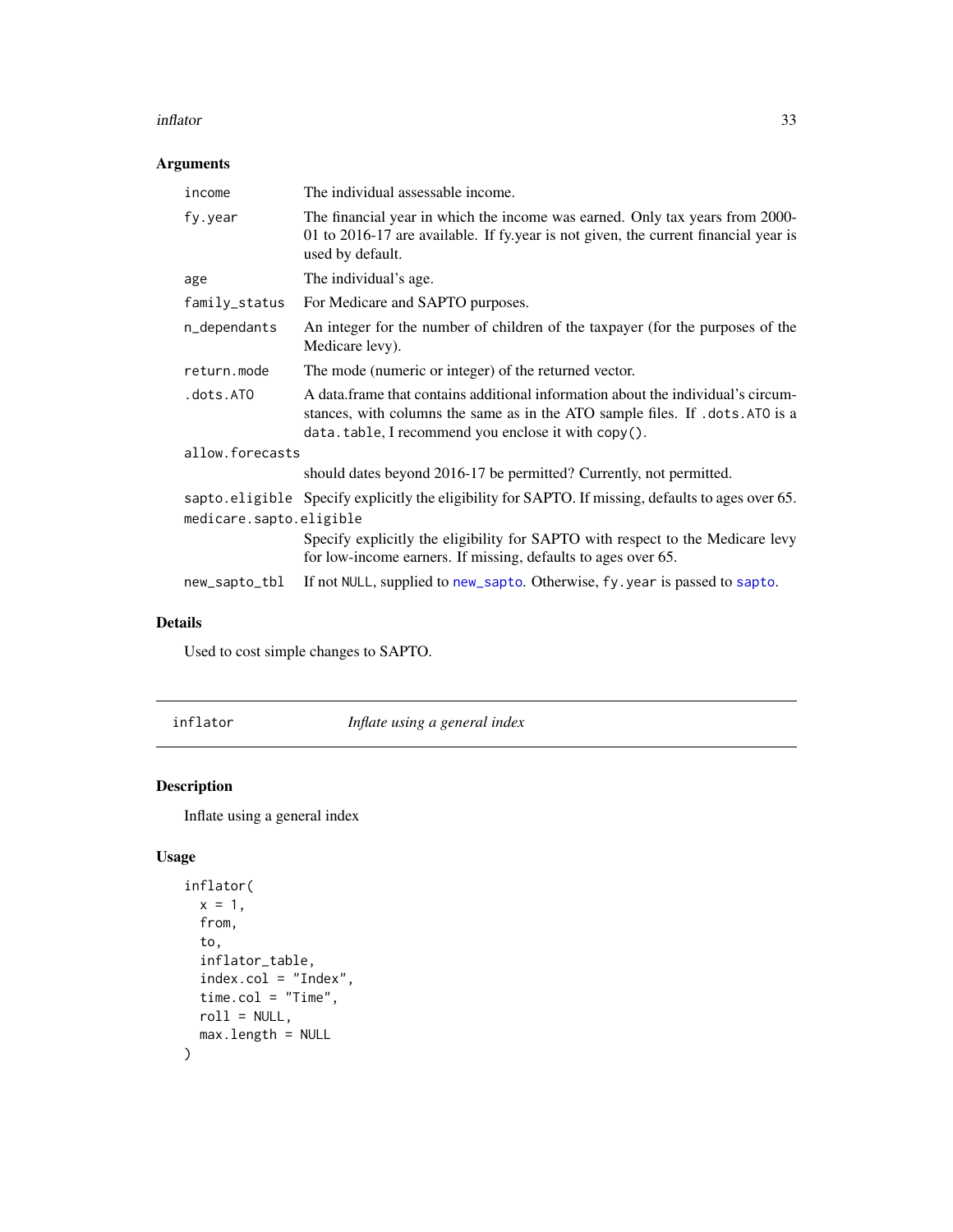| $\mathsf{x}$ | The vector to be inflated.                                                                                                                        |
|--------------|---------------------------------------------------------------------------------------------------------------------------------------------------|
| from         | The contemporaneous time of x.                                                                                                                    |
| to           | The target time (in units of the inflator_table) to which x is to be inflated.                                                                    |
|              | inflator_table A data.table having columns index.col and time.col.                                                                                |
| index.col    | The column in inflator_table containing the index used for inflation.                                                                             |
| time.col     | The column in inflator_table by which times are mapped.                                                                                           |
| roll         | If NULL, inflation is calculated only on exact matches in inflator_table. Oth-<br>erwise, uses a rolling join. See data.table:: data.table.       |
| max.length   | (Internal use only). If not NULL, the maximum length of x, from, and to known<br>in advance. May be provided to improve the performance if known. |

#### Value

A vector of inflated values. For example, inflator\_table = grattan:::cpi\_seasonal\_adjustment, index.col = "obsValue", time.col = "obsTime", gives the CPI inflator.

# Description

The taxstats packages provide the sample files as released by the ATO. These packages are used for testing, but are not available through CRAN as they are too large.

# Usage

```
install\_taxstats(pkg = c("taxstats"), ...)
```

| pkg      | The package to install such as "taxstats" or "taxstats1516". |
|----------|--------------------------------------------------------------|
| $\cdots$ | Arguments passed to install, packages.                       |

<span id="page-33-0"></span>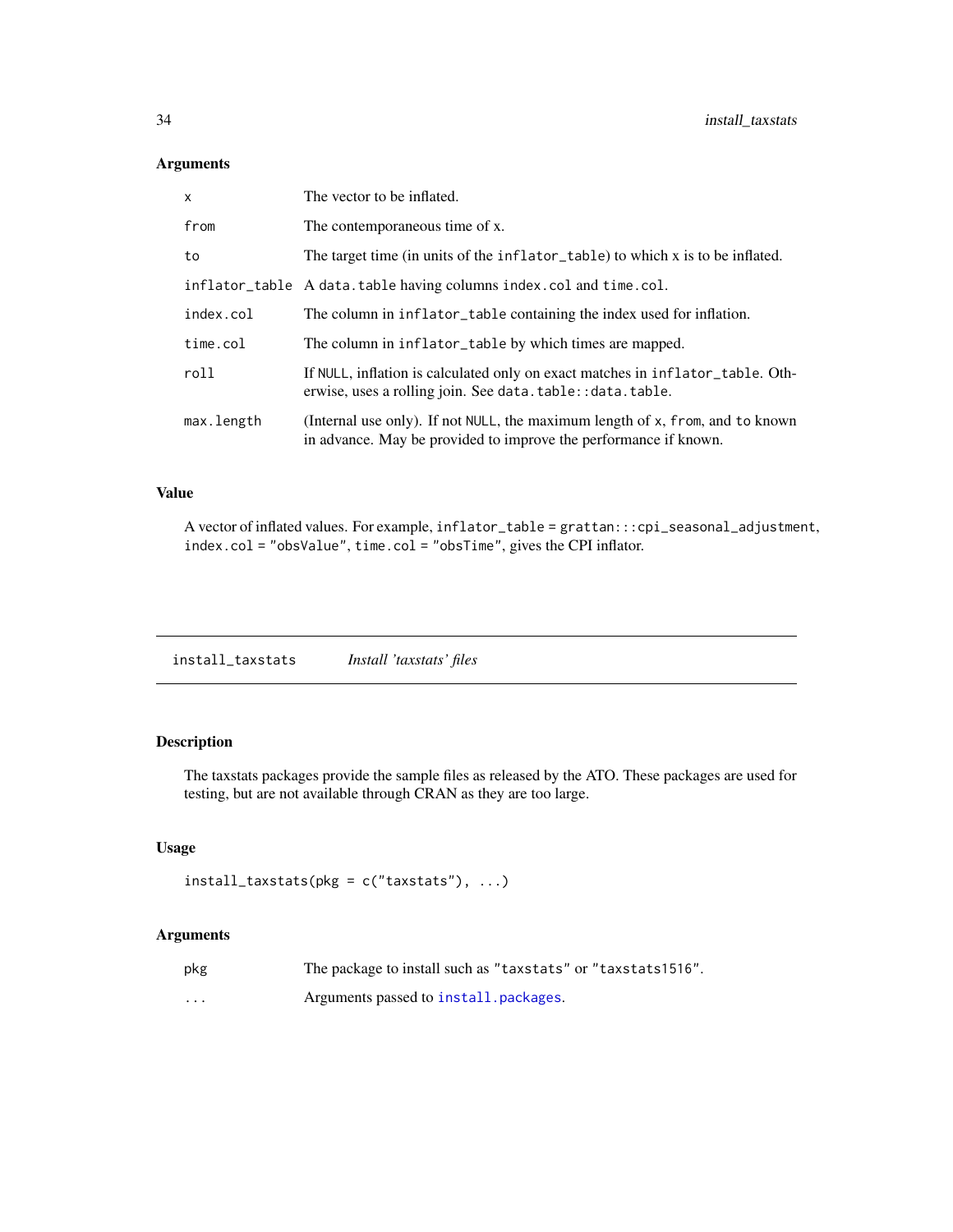<span id="page-34-0"></span>inverse\_average\_rate *Inverse average tax rate*

#### Description

Inverse average tax rate

# Usage

inverse\_average\_rate(average\_rate, ..., .max = 1e+08)

# Arguments

|          | average_rate The average tax rate $(\frac{tax}{income})$                                       |
|----------|------------------------------------------------------------------------------------------------|
| $\cdots$ | Parameters passed to income_tax.                                                               |
| .max     | The maximum income to test before ending the search. (Used only to prevent<br>infinite loops.) |

#### Value

The minimum income at which the average tax rate exceeds average\_rate.

#### Examples

```
inverse_average_rate(0.2, fy.year = "2014-15")
```
inverse\_income *Inverse income tax functions*

# Description

Inverse income tax functions

```
inverse_income(
  tax,
  fy.year = "2012-13",
  zero.tax.income = c("maximum", "zero", "uniform", numeric(1)),
  ...
\mathcal{L}
```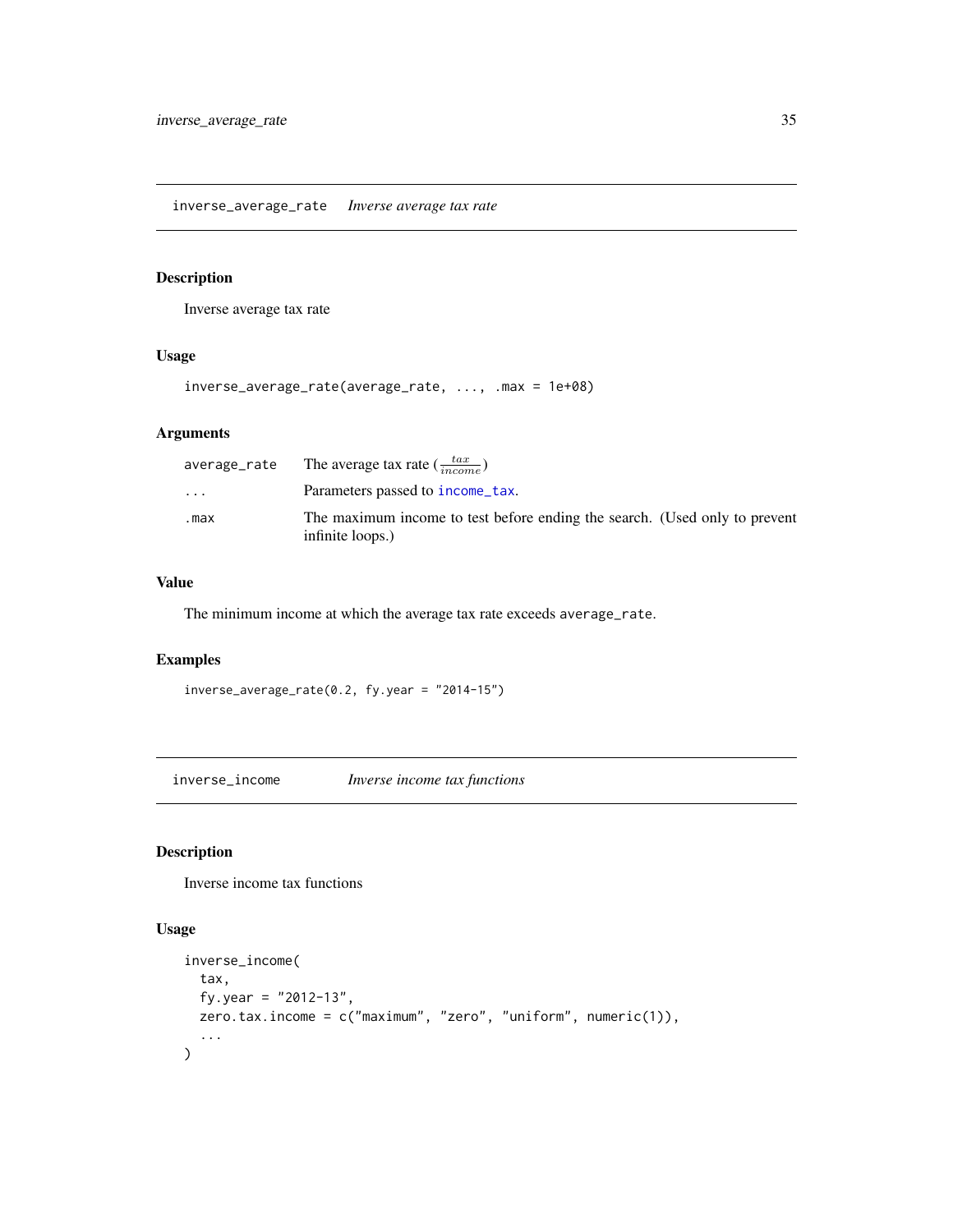<span id="page-35-0"></span>

| tax             | The tax payable.             |
|-----------------|------------------------------|
| fy.year         | The relevant financial year. |
| zero.tax.income |                              |

A character vector, ("maximum", "zero", "uniform", numeric(1)) Given that many incomes map to zero taxes, the income\_tax function is not invertible there. As a consequence, the inverse function's value must be specified for tax  $= 0$ . "maximum" returns the maximum integer income one can have with a zero tax liability; "zero" returns zero for any tax of zero; "uniform" provides a random integer from zero to the maximum income with a zero tax. The value can also be specified explicitly.

... Other arguments passed to income\_tax. If tax or fy.year are vectors, these should be named vectors.

#### Details

This function has an error of \$2.

#### Value

The approximate taxable income given the tax payable for the financial year. See Details.

is.fy *Convenience functions for dealing with financial years*

#### Description

From grattan v1.7.1.4, these are reexports from the [fy-package](#page-0-0).

# Arguments

| yr_ending       | An integer representing a year.                                                                                                               |
|-----------------|-----------------------------------------------------------------------------------------------------------------------------------------------|
| fy.yr           | A string suspected to be a financial year.                                                                                                    |
| date            | A string or date for which the financial year is desired. Note that yr2fy does not<br>check its argument is an integer.                       |
| assume1901 2100 |                                                                                                                                               |
|                 | For yr2fy, assume that yr_ending is between 1901 and 2100, for performance.<br>By default, set to getOption("grattan.assume1901_2100", TRUE). |

#### Details

The following forms are permitted: 2012-13, 201213, 2012 13, only. However, the 2012-13 form is preferred and will improve performance.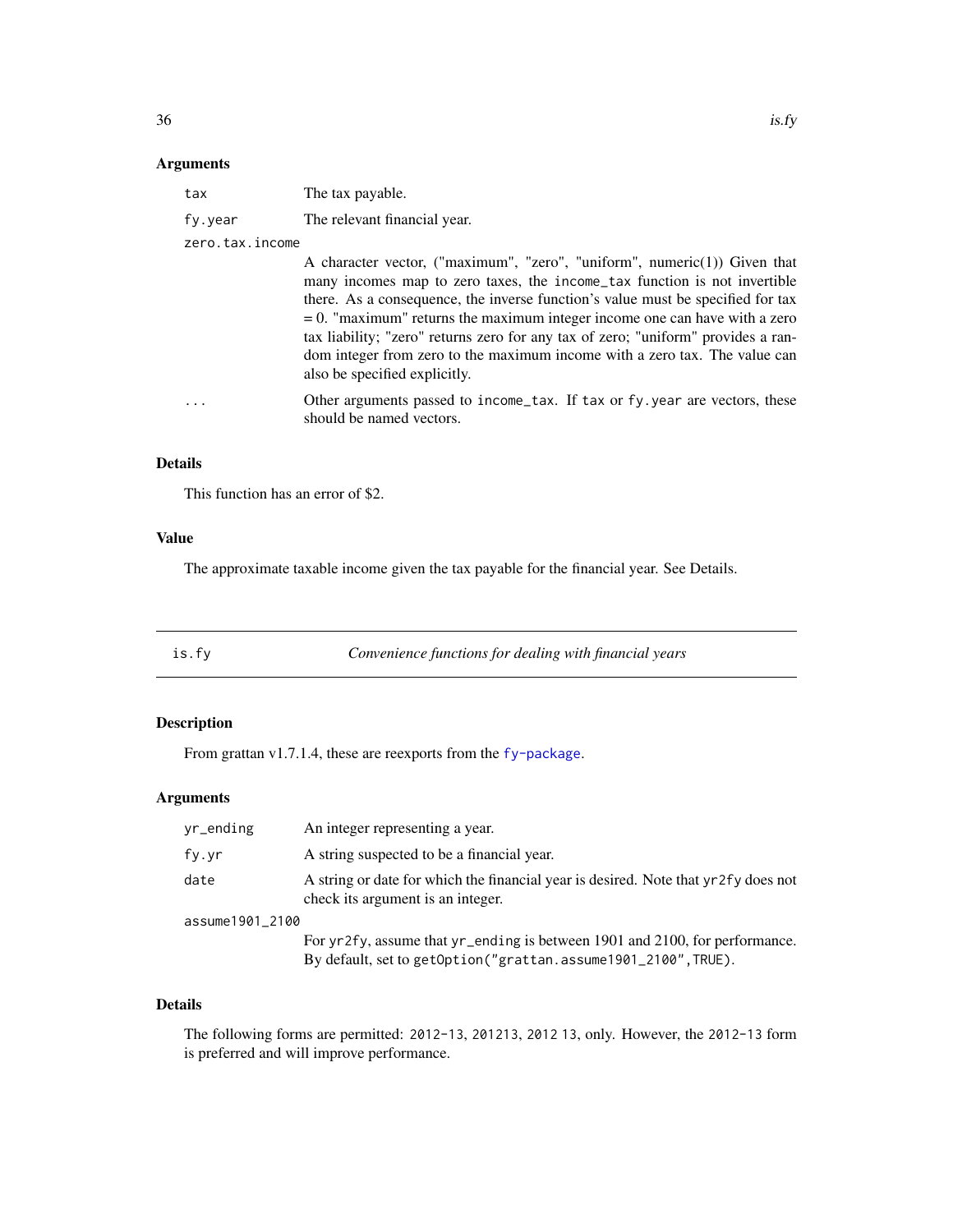#### lf\_inflator 37

#### Value

For is.fy, a logical, whether its argument is a financial year. The following forms are allowed: 2012-13, 201213, 2012 13, only. For fy.year, yr2fy, and date2fy, the financial year. For the inverses, a numeric corresponding to the year.

fy.year is a deprecated alias for yr2fy, the latter is slightly more efficient, as well as more declarative.

fy2yr converts a financial year to the year ending: fy2yr("2016-17") returns 2017. yr2fy is the inverse: yr2fy(fy2yr("2016-17")) == "2016-17".

fy2date converts a financial year to the 30 June of the financial year ending.

date2fy converts a date to the corresponding financial year.

## Examples

```
is.fy("2012-13")
is.fy("2012-14")
yr2fy(2012)
fy2yr("2015-16")
date2fy("2014-08-09")
```
lf\_inflator *Labour force inflators*

#### <span id="page-36-0"></span>Description

Labour force inflators

```
lf_inflator_fy(
  labor-force = 1,from_f y = NULL,to_f y = NULL,useABSConnection = FALSE,
  allow.projection = TRUE,
  use.month = 1L,
  forecast.series = c("mean", "upper", "lower", "custom"),
  forecast.level = 95,
  lf.series = NULL,
  .lf_indices = NULL,
  accelerate.above = 100000L
\lambdalf_inflator(
  labour_force = 1,
  from_date = "2013-06-30",
  to_date,
```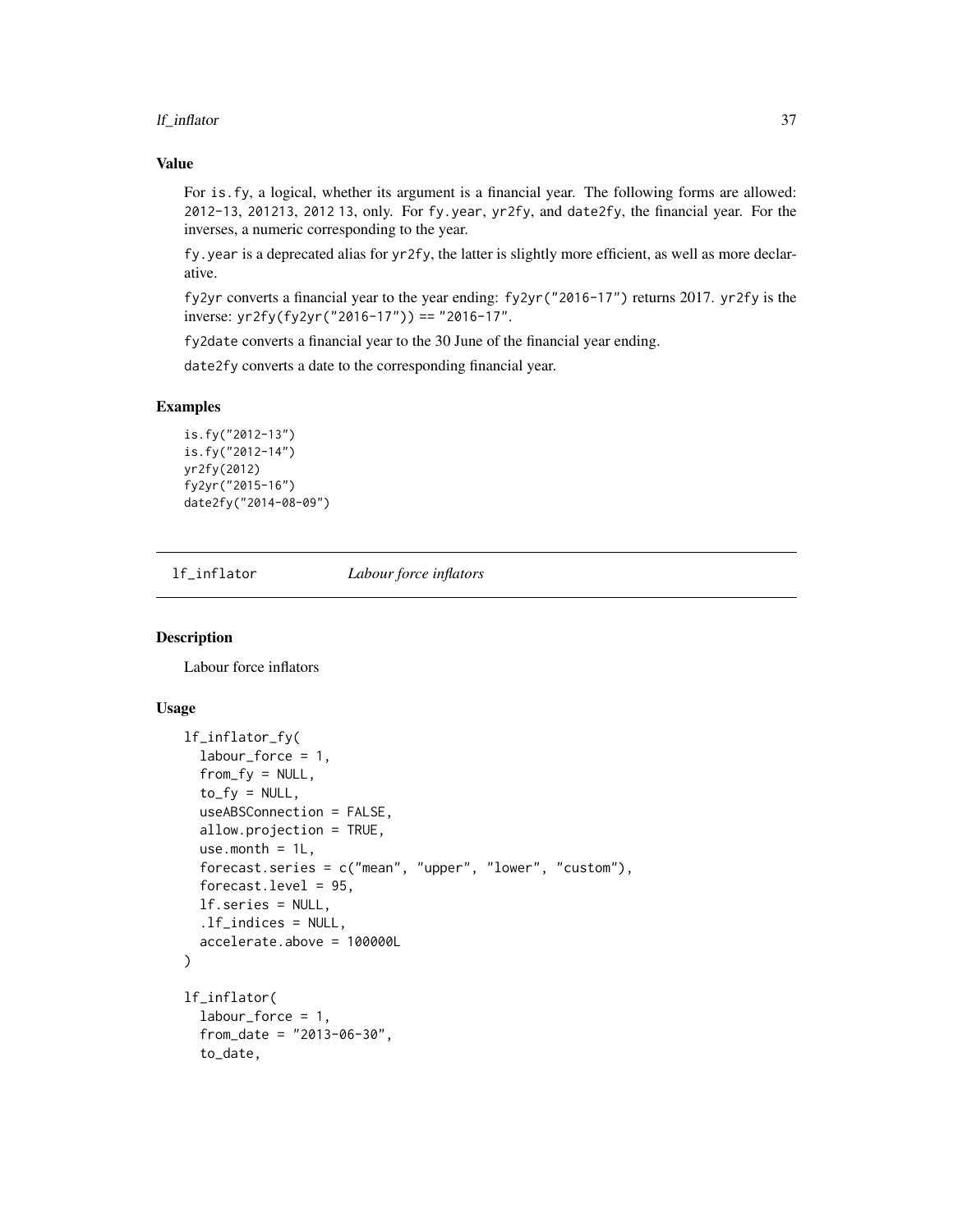```
useABSConnection = FALSE
)
```
labour\_force A numeric vector. from\_fy, to\_fy (character) a character vector with each element in the form "2012-13" representing the financial years between which the labour force inflator is desired. If both from\_fy and to\_fy are NULL (the default), from\_fy is set to the previous financial year and to\_fy to the current financial year, with a warning. Setting only one is an error. useABSConnection Should the function connect with ABS.Stat via an SDMX connection? If FALSE (the default), a pre-prepared index table is used. This is much faster and more reliable (in terms of errors), though of course relies on the package maintainer to keep the tables up-to-date. If the SDMX connection fails, a message is emitted (not a warning) and the function contines as if useABSConnection = FALSE. The internal data was updated on 2020-07-02 to 2020-05-01. allow.projection Logical. Should projections be allowed? use.month An integer (corresponding to the output of data.table::month) representing the month of the series used for the inflation. forecast.series Whether to use the forecast mean, or the upper or lower boundaries of the prediction intervals. forecast.level The prediction interval to be used if forecast.series is upper or lower. lf.series If forecast.series = 'custom', a data.table with two variables, fy\_year and r. The variable fy\_year consists of all financial years between the last financial year in the (known) labour force series and to\_fy inclusive. The variable r consists of rates of labour force growth assumed in each fy\_year, which must be 1 in the first year (to connect with the original labour force series). .lf\_indices (Internal use only.) A data.table sent directly to inflator without any checks. accelerate.above An integer setting the threshold for 'acceleration'. When the maximum length of the arguments exceeds this value, calculate each unique value individually then combine. Set to 100,000 as a rule of thumb beyond which calculation speeds benefit dramatically. Can be set to Inf to disable acceleration. from\_date The date of labour\_force. to\_date Dates as a character vector.

### Details

lf\_inflator is used on dates. The underlying data series is available every month.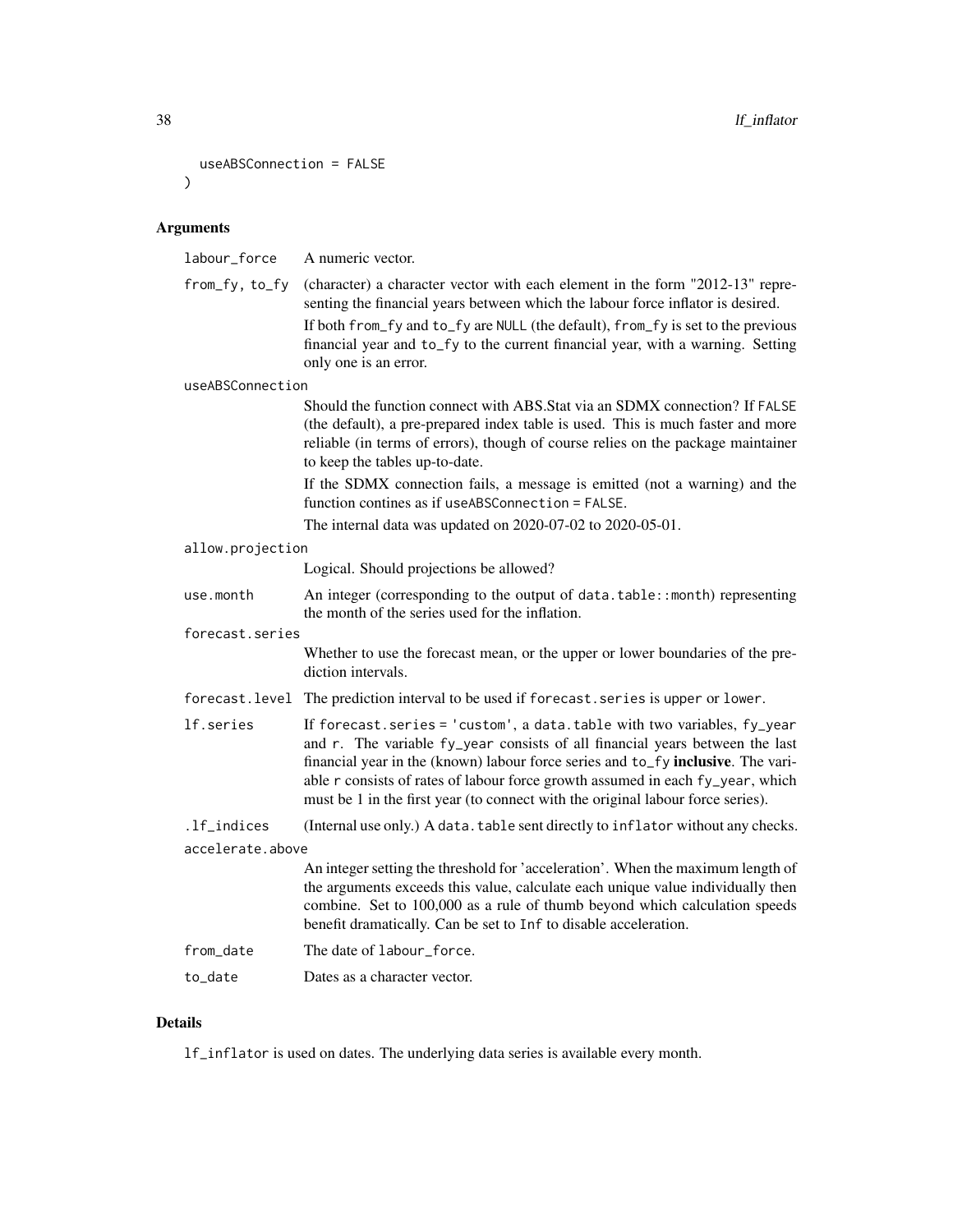lito 39

## Value

The relative labour force between to\_date and for\_date or to\_fy and from\_fy, multiplied by labour\_force.

## Author(s)

Tim Cameron, Matthew Katzen, and Hugh Parsonage

#### Source

ABS Cat 6202.0 <http://www.abs.gov.au/ausstats/abs@.nsf/mf/6202.0?OpenDocument>.

#### Examples

```
1f_inflator_fv(labour_force = 1, from_fv = "2012-13", to_fv = "2013-14")library(data.table)
# Custom 1% growth over 2018-19 -> 2019-20
lf_inflator_fy(from_fy = "2018-19",
               to_f y = "2019-20",forecast.series = "custom",
               lf.series = data.table(fy_year = c("2018-19", "2019-20"),
                                      r = c(0, 0.01))## Not run:
lf_inflator(labour_force = 1, from_date = "2013-06-30", to_date = "2014-06-30")
## End(Not run)
```
lito *Low Income Tax Offset*

#### Description

The Low Income Tax Offset (LITO) is a non-refundable tax offset to reduce ordinary personal income tax for low-income earners.

#### Usage

```
.lito(input)
```
 $lito(income, max\_lito = 445, lito\_taper = 0.015, min\_bracket = 37000)$ 

#### Arguments

input A keyed data.table containing the financial year and the input of every observation for which the LITO should be calculated. The input must have the following structure. The structure will not be checked.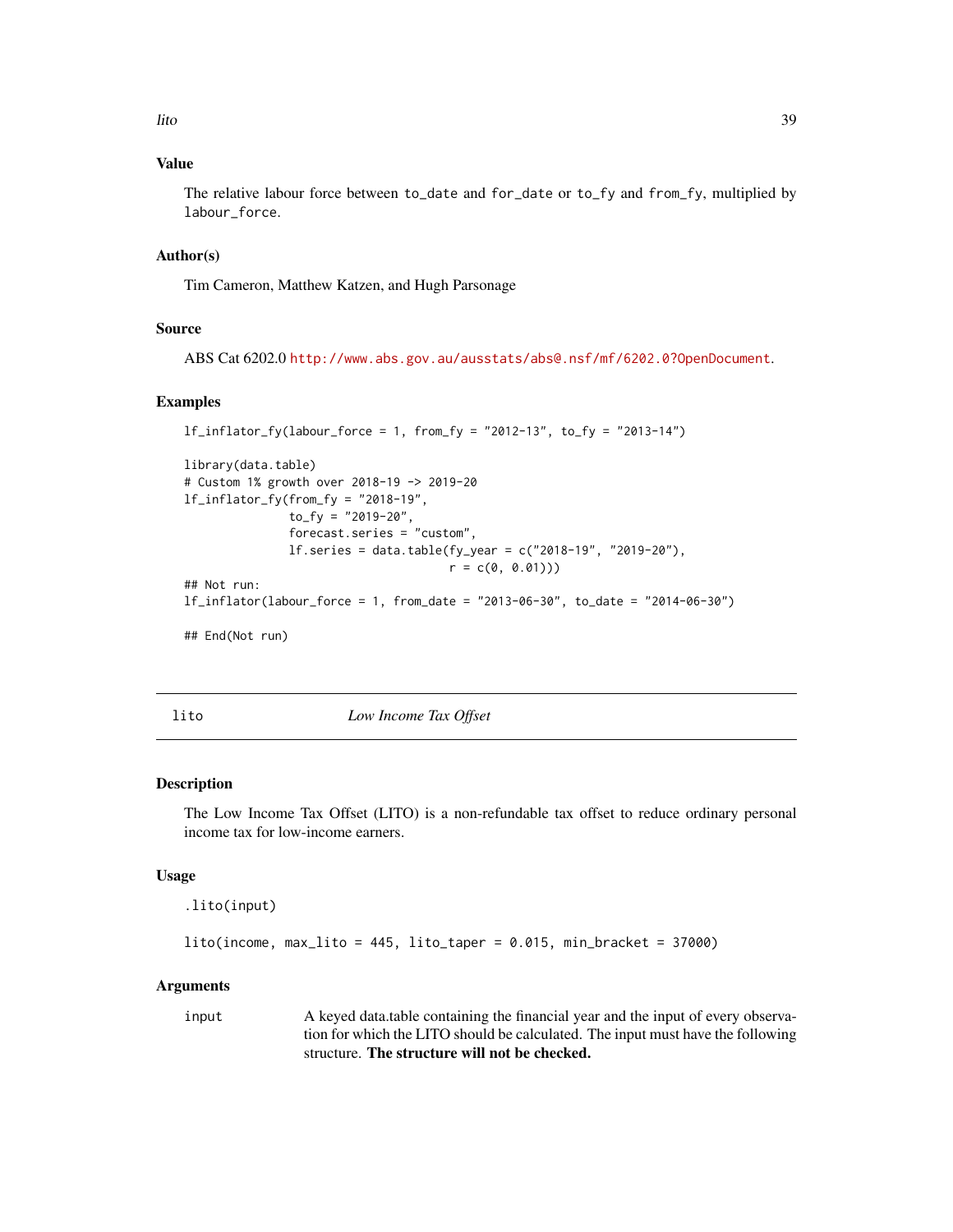|                       | fy vear The financial year the LITO parameters should be obtained. This must<br>be the key of the data.table. |
|-----------------------|---------------------------------------------------------------------------------------------------------------|
|                       | <b>income</b> The Taxable Income of the individual.                                                           |
|                       | <b>ordering</b> An integer sequence from 1 to nrow(input) which will be the order<br>of the output.           |
| income                | Income of taxpayer                                                                                            |
| $max$ <sub>Lito</sub> | The maximum LITO available.                                                                                   |
| lito_taper            | The amount by which LITO should be shaded out or reduced for every additional<br>dollar of taxable income.    |
| min_bracket           | The income at which the lito_taper applies.                                                                   |

# Value

For .lito, the a numeric vector equal to the offset for each income and each financial year in input. For lito, a numeric vector equal to the offset for each income given the LITO parameters.

max\_super\_contr\_base *Maximum superannuation contribution base*

## Description

Data maximum super contribution base.

## Usage

max\_super\_contr\_base

## Format

A data frame with 25 rows and 2 variables:

fy\_year The financial year.

max\_sg\_per\_qtr Maximum superannuation guarantee per quarter.

## Source

ATO.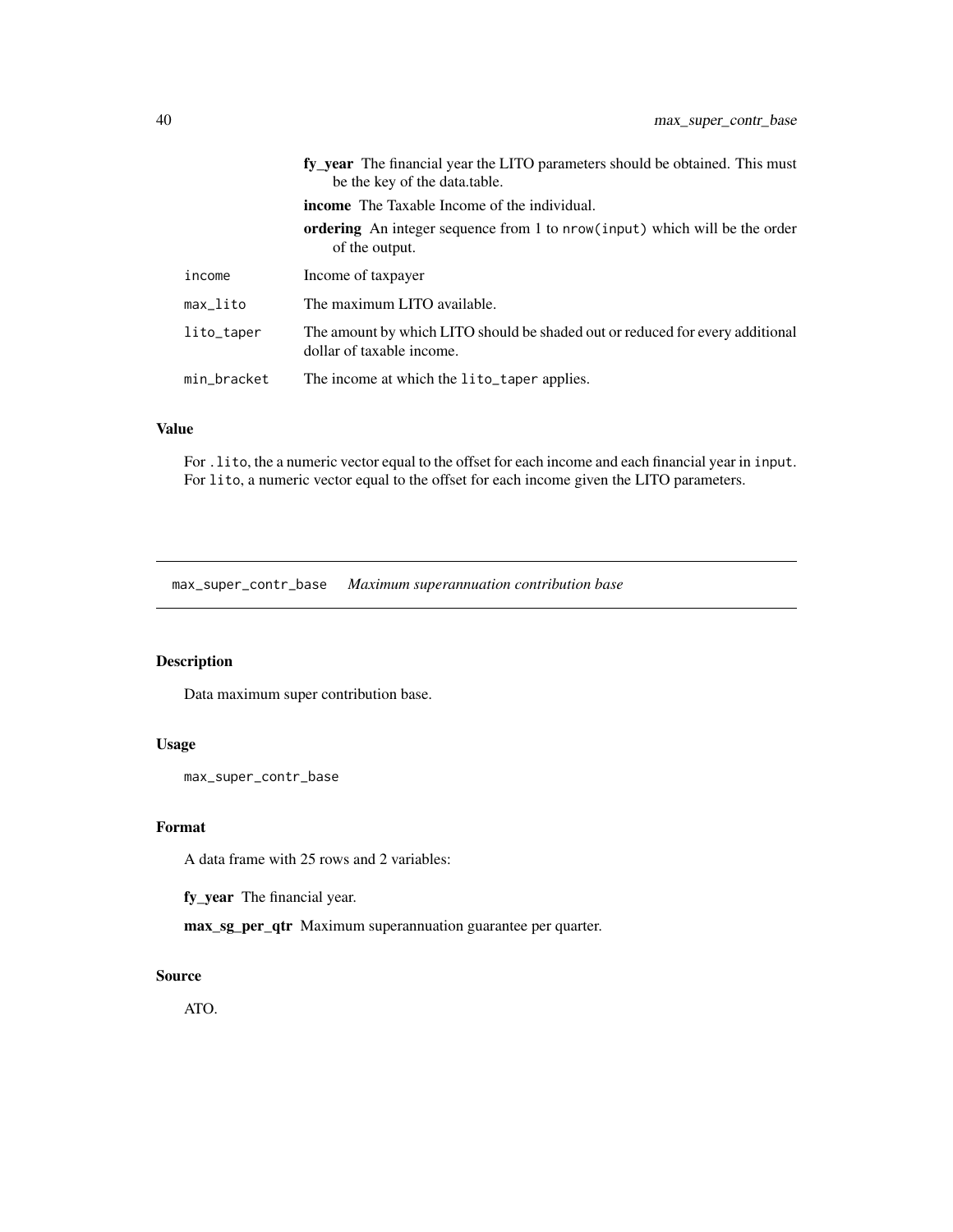MedicareLevy *Medicare levy in C++*

## Description

Medicare levy. Experimental function in C++, equivalent to [medicare\\_levy](#page-40-0).

#### Arguments

income, SpouseIncome, isFamily, NDependants, lowerThreshold, upperThreshold, lowerFamilyThreshold, uppe As in medicare\_levy.

rate, taper The parameters for the specific year or hypothetical requested.

## Details

For yr > 2018, the 2017-18 values are used.

<span id="page-40-0"></span>medicare\_levy *Medicare levy*

#### Description

The (actual) amount payable for the Medicare levy.

# Usage

```
medicare_levy(
  income,
  fy.year = "2013-14",
  Spouse_income = 0,
  sapto.eligible = FALSE,
  sato = NULL,
  pto = NULL,
  family_status = "individual",
  n<sup>dependants = 0,</sup>
  .checks = TRUE
\mathcal{L}
```
# Arguments

| income  | The taxable income. A vector of numeric values.                           |
|---------|---------------------------------------------------------------------------|
| fv.vear | The financial year. A character vector satisfying is. fy.                 |
|         | Spouse_income The spouse's adjusted income.                               |
|         | sapto.eligible (logical) Is the taxpayer eligible for SAPTO? See Details. |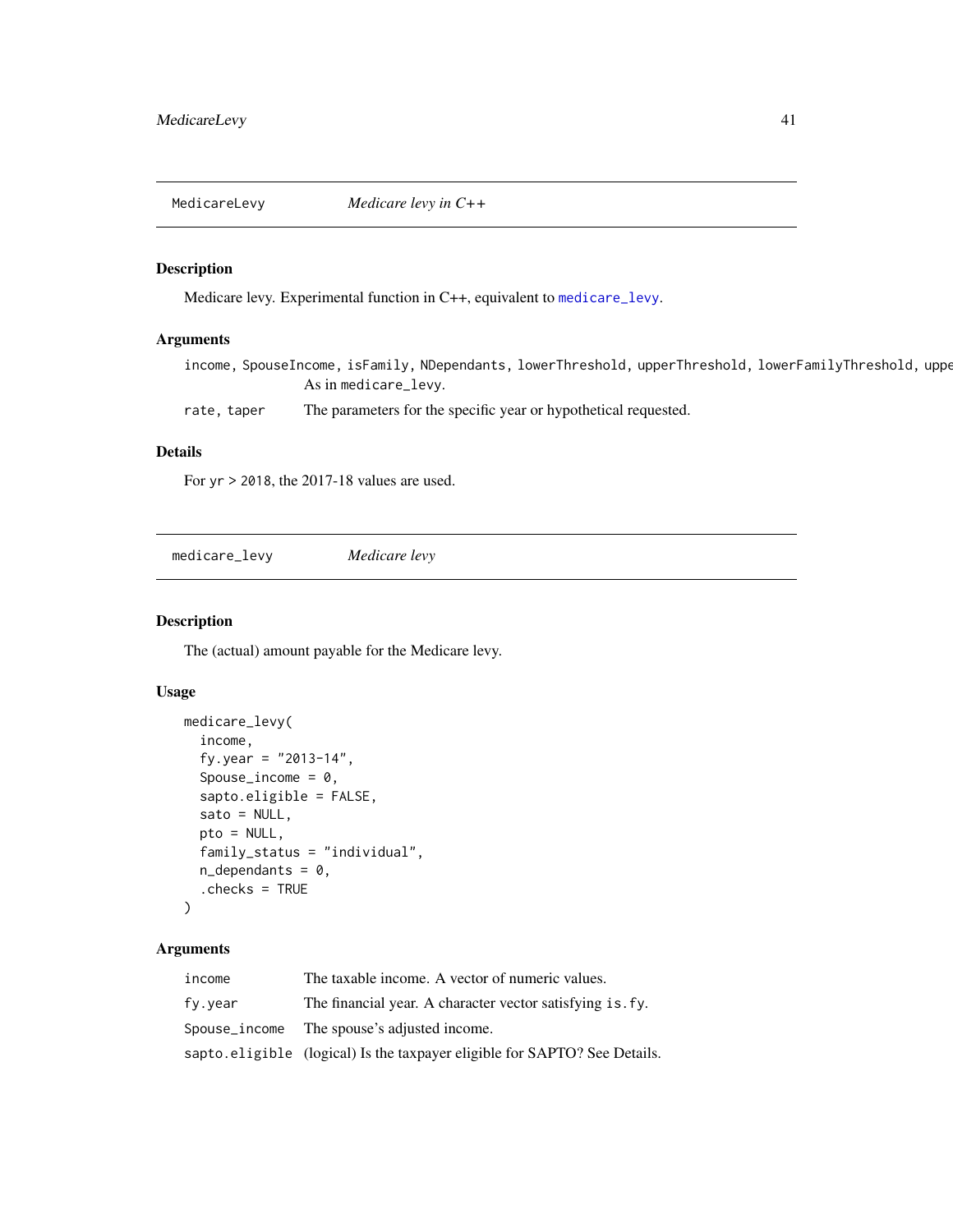| sato          | Is the taxpayer eligible for the Senior Australians Tax Offset?                                               |
|---------------|---------------------------------------------------------------------------------------------------------------|
| pto           | Is the taxpayer eligible for the Pensions Tax Offset?                                                         |
| family_status | What is the taxpayer's family status: family or individual?                                                   |
| n_dependants  | Number of children dependant on the taxpayer.                                                                 |
| .checks       | Should checks of certain arguments be made? Provided to improve performance<br>when checks are not necessary. |

#### Details

The Medicare levy for individuals is imposed by the *Medicare Levy Act 1986* (Cth). The function only calculates the levy for individuals (not trusts). It includes the s 7 *Levy in cases of small incomes*, including the differences for those eligible for [sapto](#page-67-0). s 8 *Amount of levy—person who has spouse or dependants* (though the number of dependants is not a variable in the sample files).

The function does **not** include the Medicare levy surcharge; it assumes that all persons (who would potentially be liable for it) avoided it.#'

The Seniors and Pensioners Tax Offset was formed in 2012-13 as an amalgam of the Senior Australians Tax Offset and the Pensions Tax Offset. Medicare rates before 2012-13 were different based on these offsets. For most taxpayers, eligibility would be based on whether your age is over the pension age (currently 65). If sato and pto are NULL, sapto.eligible stands for eligibility for the sato and not pto. If sato or pto are not NULL for such years, only sato is currently considered. Supplying pto independently is currently a warning.

See [http://classic.austlii.edu.au/au/legis/cth/consol\\_act/mla1986131/](http://classic.austlii.edu.au/au/legis/cth/consol_act/mla1986131/) for the *Medicare Levy Act 1986* (Cth).

## Value

The Medicare levy payable for that taxpayer.

model\_child\_care\_subsidy

*Model Child Care Subsidy*

#### **Description**

The child care subsidy if thresholds and rates are changed. (See [child\\_care\\_subsidy](#page-16-0).)

```
model_child_care_subsidy(
  sample_file,
  Cbdc_hourly_cap = NULL,
  Fdc\_hourly\_cap = NULL,Oshc_hourly_cap = NULL,
  Ihc_hourly_cap = NULL,
  Annual_cap_income = NULL,
```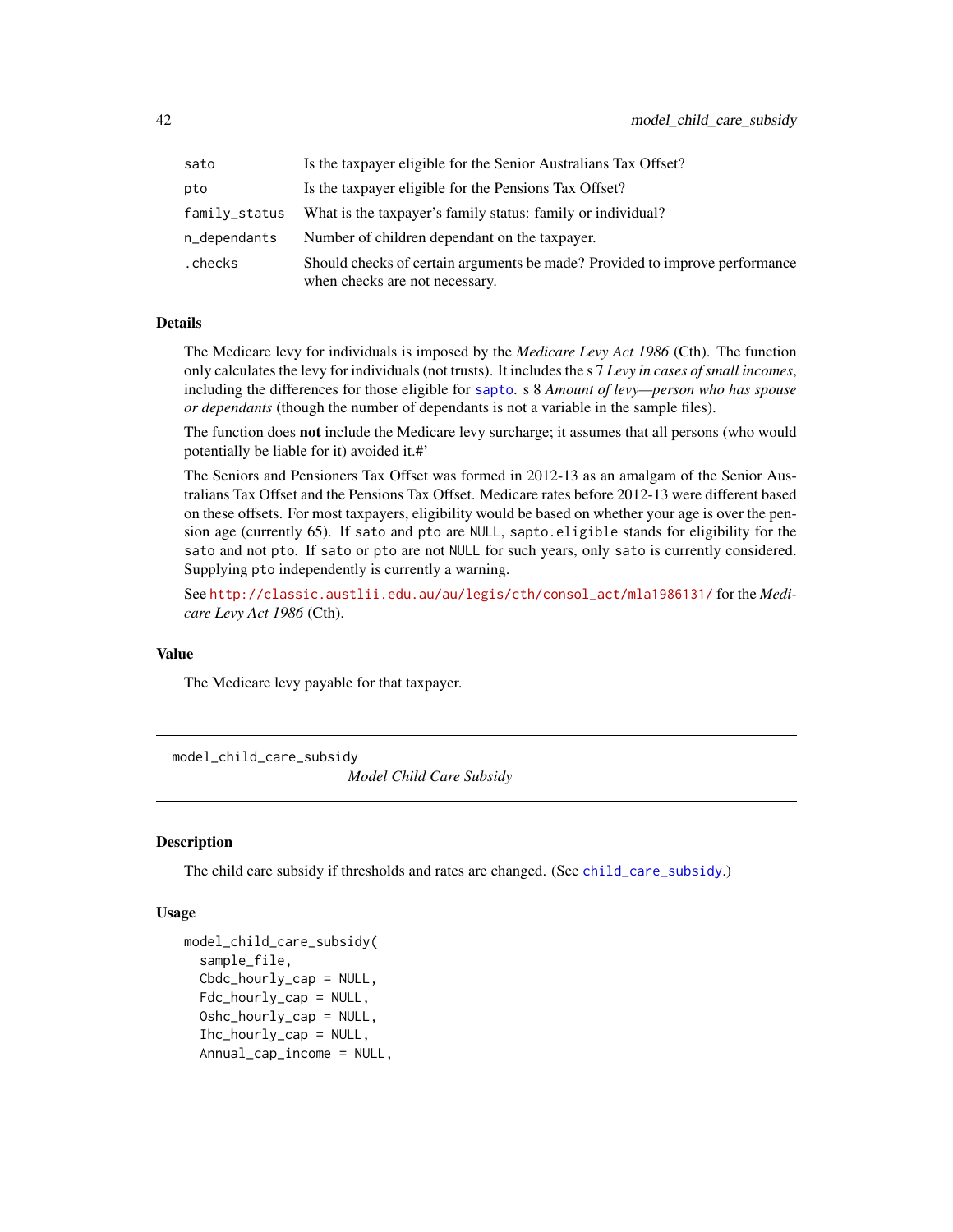```
Annual_cap_subsidy = NULL,
Income_test_bracket_1 = NULL,
Income_test_bracket_2 = NULL,
Income_test_bracket_3 = NULL,
Income_test_bracket_4 = NULL,
Income_test_bracket_5 = NULL,
Taper_1 = NULL,Taper_2 = NULL,Taper_3 = NULL,Activity_test_1_brackets = NULL,
Activity_test_1_hours = NULL,
calc_baseline_ccs = TRUE,
return. = c("sample_file", "new_ccs", "sample_file.int")
```
 $\mathcal{L}$ 

| sample_file               | A sample file having the same variables as the data frame in the example.                                                                                                                                                                                                                                                       |
|---------------------------|---------------------------------------------------------------------------------------------------------------------------------------------------------------------------------------------------------------------------------------------------------------------------------------------------------------------------------|
|                           | Cbdc_hourly_cap, Fdc_hourly_cap, Oshc_hourly_cap, Ihc_hourly_cap                                                                                                                                                                                                                                                                |
|                           | (numeric) The lower of 'cost_hour' or the relevant 'hourly_cap' will be used in<br>the calculation of the subsidy.                                                                                                                                                                                                              |
| Annual_cap_income         |                                                                                                                                                                                                                                                                                                                                 |
|                           | (numeric) The minimum family income for which the 'Annual_cap_subsidy'<br>applies from.                                                                                                                                                                                                                                         |
| Annual_cap_subsidy        |                                                                                                                                                                                                                                                                                                                                 |
|                           | (numeric) Amount at which annual subsidies are capped for those who earn<br>more than 'Annual_cap_income'.                                                                                                                                                                                                                      |
|                           | Income_test_bracket_1, Income_test_bracket_2, Income_test_bracket_3, Income_test_bracket_4, Income_te<br>(numeric) The steps at which income test 1 changes rates. Note the strange struc-<br>ture https://www.humanservices.gov.au/individuals/services/centrelink/<br>child-care-subsidy/payments/how-your-income-affects-it. |
| Taper_1, Taper_2, Taper_3 |                                                                                                                                                                                                                                                                                                                                 |
|                           | (numeric) The proportion of the hourly cap retained. Note that the rate only<br>decreases between each odd bracket.                                                                                                                                                                                                             |
| Activity_test_1_brackets  |                                                                                                                                                                                                                                                                                                                                 |
|                           | (numeric vector) The activity levels at which the activity test increases.                                                                                                                                                                                                                                                      |
| Activity_test_1_hours     |                                                                                                                                                                                                                                                                                                                                 |
|                           | (numeric vector) The hours corresponding to the step increase in 'activity_test_1_brackets'.                                                                                                                                                                                                                                    |
| calc_baseline_ccs         |                                                                                                                                                                                                                                                                                                                                 |
|                           | (logical, default: TRUE) Should the current child care subsidy be included as a<br>column in the result?                                                                                                                                                                                                                        |
| return.                   | What should the function return? One of subsidy, sample_file, or sample_file.int.<br>If subsidy, the subsidy received under the settings; if sample_file, the sample_file,<br>but with variables subsidy and possibly new_subsidy; if sample_file.int,<br>same as sample_file but new_subsidy is coerced to integer.            |
|                           |                                                                                                                                                                                                                                                                                                                                 |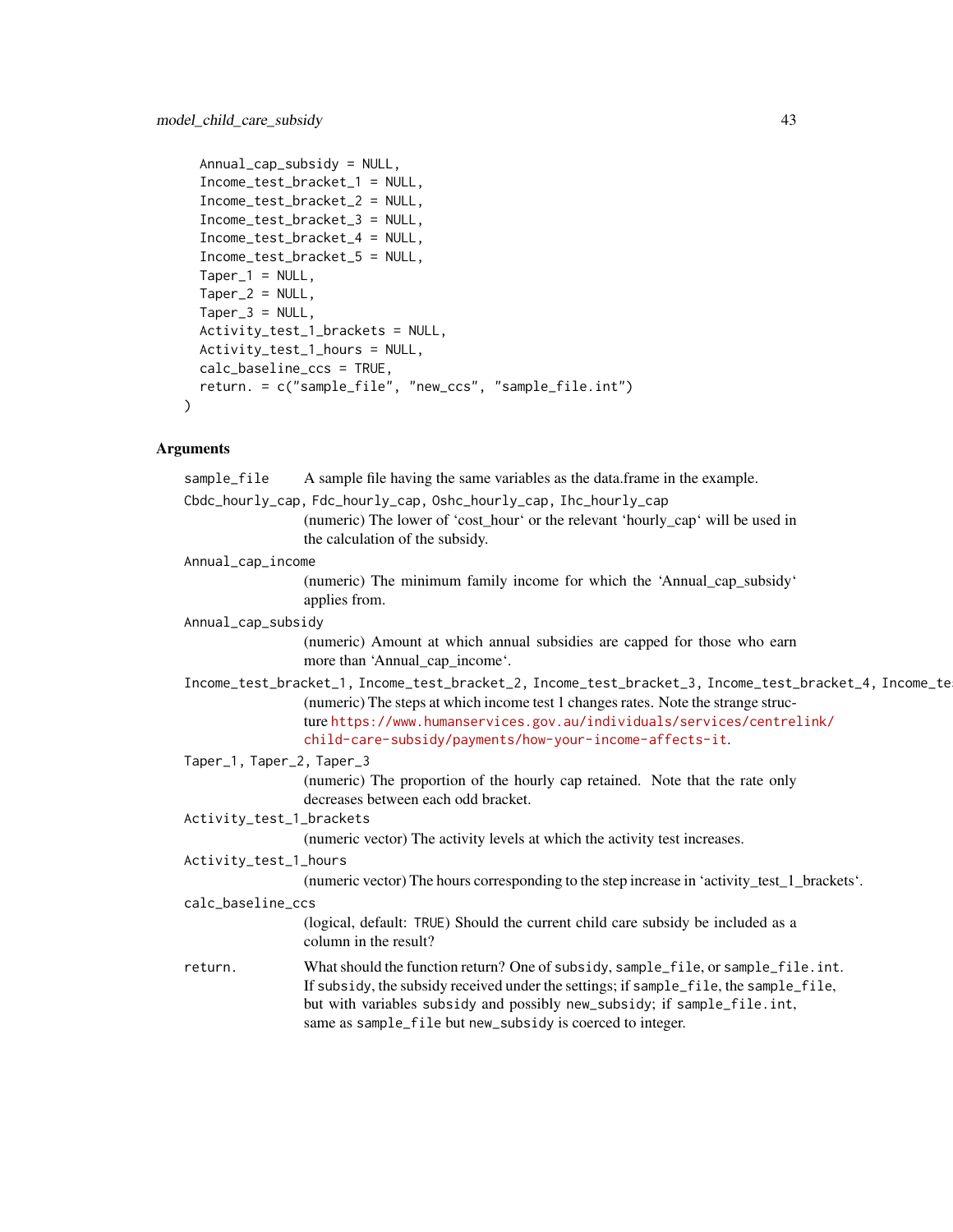#### <span id="page-43-0"></span>Description

The income tax payable if tax settings are changed.

```
model_income_tax(
  sample_file,
  baseline_fy,
  n<sup>dependants = \thetaL,</sup>
  elasticity_of_taxable_income = NULL,
  ordinary_tax_thresholds = NULL,
  ordinary_tax_rates = NULL,
  medicare_levy_taper = NULL,
 medicare_levy_rate = NULL,
 medicare_levy_lower_threshold = NULL,
 medicare_levy_upper_threshold = NULL,
 medicare_levy_lower_sapto_threshold = NULL,
 medicare_levy_upper_sapto_threshold = NULL,
  medicare_levy_lower_family_threshold = NULL,
  medicare_levy_upper_family_threshold = NULL,
  medicare_levy_lower_family_sapto_threshold = NULL,
 medicare_levy_upper_family_sapto_threshold = NULL,
  medicare_levy_lower_up_for_each_child = NULL,
  lito_max_offset = NULL,
  lito_taper = NULL,
  lito_min_bracket = NULL,
  lito<sub>-multi</sub> = NULL,
  Budget2018_lamington = FALSE,
  Budget2019_lamington = NA,
  Budget2018_lito_202223 = FALSE,
  Budget2018_watr = FALSE,
  Budget2019_watr = FALSE,sapto_eligible = NULL,
  sapto_max_offset = NULL,
  sapto_lower_threshold = NULL,
  sapto_taper = NULL,
  sapto_max_offset_married = NULL,
  sapto_lower_threshold_married = NULL,
  sapto_taper_married = NULL,
  sbto_discount = NULL,
  cgt_discount_rate = NULL,
  calc_baseline_tax = TRUE,
  return. = c("sample_file", "tax", "sample_file.int"),
```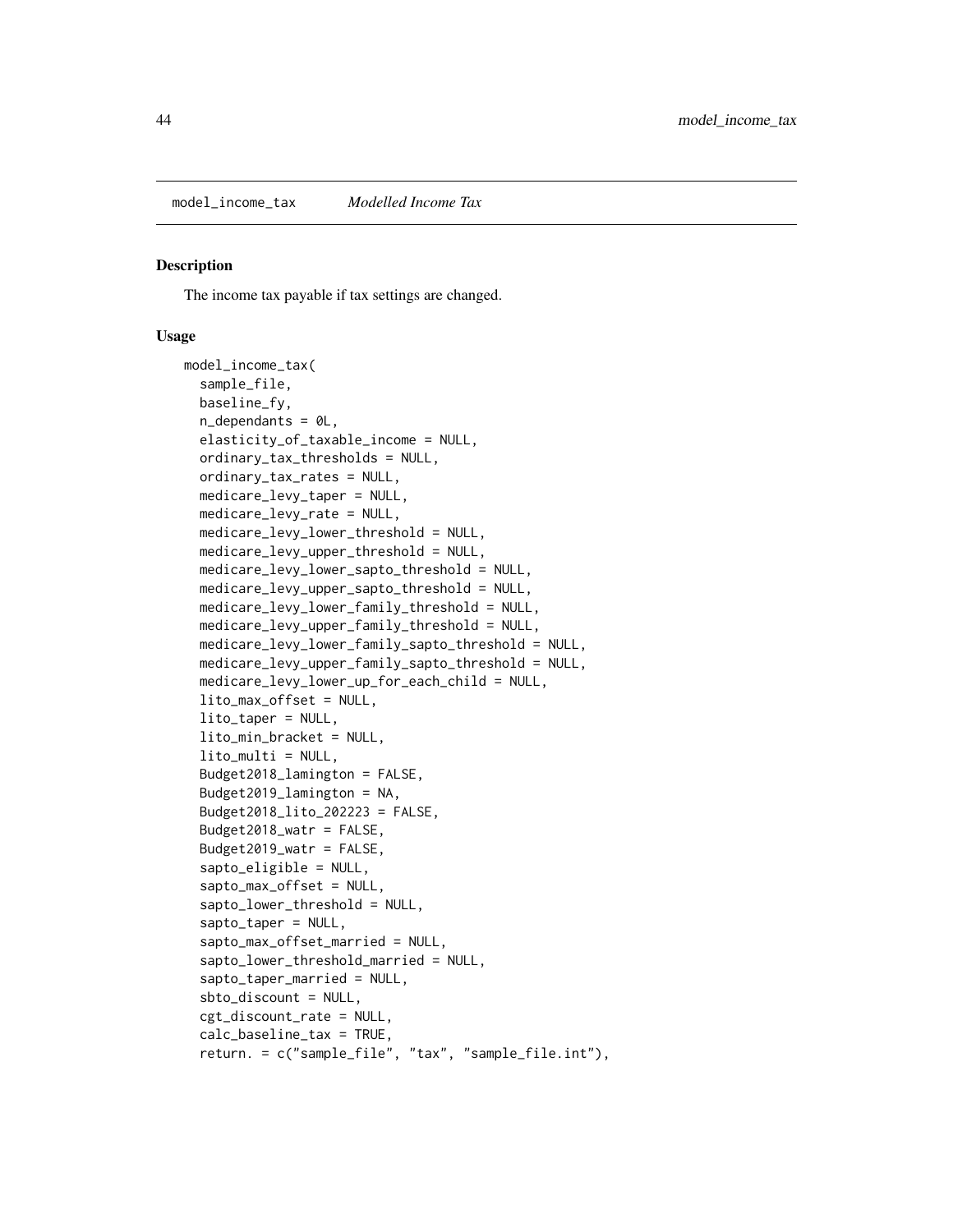```
clear_tax_cols = TRUE,
  warn_upper_thresholds = TRUE,
  debug = FALSE\lambda
```

| sample_file | A sample file having at least as many variables as the 2012-13 sample file.     |
|-------------|---------------------------------------------------------------------------------|
| baseline fv | If a parameter is not selected, the parameter's value in this tax year is used. |
|             | Must be a valid tax year and one for which income_tax has been programmed.      |

n\_dependants The number of dependants for each entry in sample\_file.

elasticity\_of\_taxable\_income

Either NULL (the default), or a numeric vector the same length of sample\_file (or length-1) providing the elasticity of taxable income for each observation in sample\_file;

$$
\frac{\Delta z/z}{\Delta \tau/(1-\tau)}
$$

where z is taxable income and  $\tau$  is tax payable.

For example, if, for a given taxpayer, the tax settings would otherwise result in a 2% decrease of disposable income under the tax settings to be modelled, and elasticity\_of\_taxable\_income is set to 0.1, the Taxable\_Income is reduced by 0.2% before the tax rates are applied.

If NULL, an elasticity of 0 is used.

#### ordinary\_tax\_thresholds

A numeric vector specifying the lower bounds of the brackets for "ordinary tax" as defined by the Regulations. The first element should be zero if there is a tax-free threshold.

#### ordinary\_tax\_rates

The marginal rates of ordinary tax. The first element should be zero if there is a tax-free threshold. Since the temporary budget repair levy was imposed on a discrete tax bracket when it applied, it is not included in this function.

#### medicare\_levy\_taper

The taper that applies between the \_lower and \_upper thresholds.

#### medicare\_levy\_rate

The ordinary rate of the Medicare levy for taxable incomes above medicare\_levy\_upper\_threshold.

# medicare\_levy\_lower\_threshold

Minimum taxable income at which the Medicare levy will be applied.

#### medicare\_levy\_upper\_threshold

Minimum taxable income at which the Medicare levy will be applied at the full

Medicare levy rate (2% in 2015-16). Between this threshold and the medicare\_levy\_lower\_threshold, a tapered rate applies, starting from zero and climbing to medicare\_levy\_rate.

#### medicare\_levy\_lower\_sapto\_threshold, medicare\_levy\_upper\_sapto\_threshold

The equivalent values for SAPTO-eligible individuals (not families).

#### medicare\_levy\_lower\_family\_threshold, medicare\_levy\_upper\_family\_threshold

The equivalent values for families.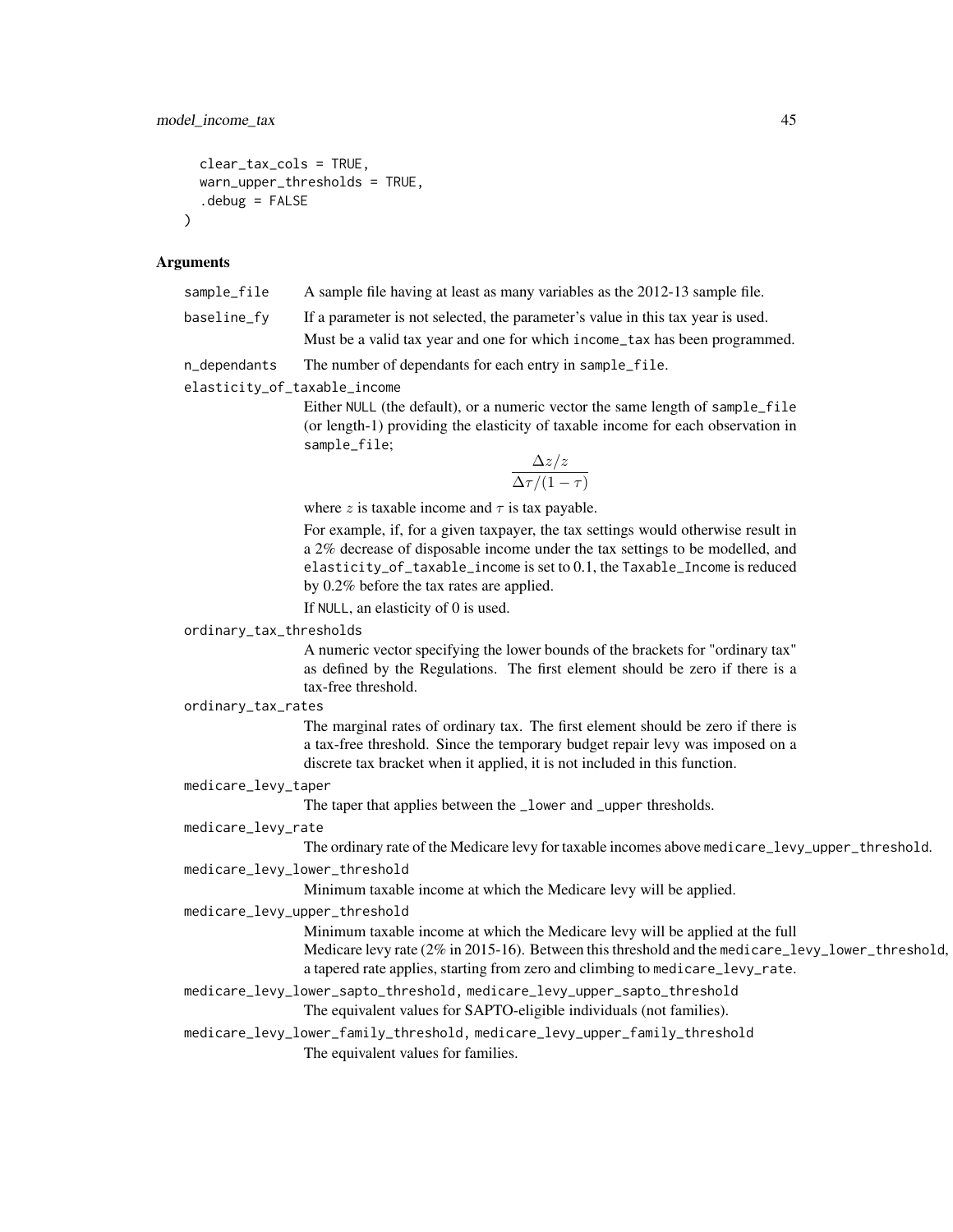| medicare_levy_lower_family_sapto_threshold, medicare_levy_upper_family_sapto_threshold<br>The equivalent values for SAPTO-eligible individuals in a family. |                                                                                                                                                                                                                                                                                                                                                                                                                                                                                                                                                                                                                                                                   |  |
|-------------------------------------------------------------------------------------------------------------------------------------------------------------|-------------------------------------------------------------------------------------------------------------------------------------------------------------------------------------------------------------------------------------------------------------------------------------------------------------------------------------------------------------------------------------------------------------------------------------------------------------------------------------------------------------------------------------------------------------------------------------------------------------------------------------------------------------------|--|
|                                                                                                                                                             | medicare_levy_lower_up_for_each_child<br>The amount to add to the _family_thresholds for each dependant child.                                                                                                                                                                                                                                                                                                                                                                                                                                                                                                                                                    |  |
| lito_max_offset                                                                                                                                             |                                                                                                                                                                                                                                                                                                                                                                                                                                                                                                                                                                                                                                                                   |  |
|                                                                                                                                                             | The maximum offset available for low incomes.                                                                                                                                                                                                                                                                                                                                                                                                                                                                                                                                                                                                                     |  |
| lito_taper                                                                                                                                                  | The taper to apply beyond lito_min_bracket.                                                                                                                                                                                                                                                                                                                                                                                                                                                                                                                                                                                                                       |  |
| lito_min_bracket                                                                                                                                            |                                                                                                                                                                                                                                                                                                                                                                                                                                                                                                                                                                                                                                                                   |  |
|                                                                                                                                                             | The taxable income at which the value of the offset starts to reduce (from lito_max_offset).                                                                                                                                                                                                                                                                                                                                                                                                                                                                                                                                                                      |  |
| lito_multi                                                                                                                                                  | A list of two components, named x and y, giving the value of a <i>replacement</i><br>for lito at specified points, which will be linked by a piecewise linear curve<br>between the points specified. For example, to mimic LITO in 2015-16 (when<br>the offset was \\$445 for incomes below \\$37,000, and afterwards tapered off to<br>$\$66,667$ , one would use lito_multi = list(x = c(-Inf, 37e3, 200e3/3, Inf), y<br>$= c(445, 445, 0, 0)$ . The reason the argument ends with multi is that it is in-<br>tended to extend the original parameters of LITO so that multiple kinks (includ-<br>ing ones of positive and negative gradients) can be modelled. |  |
| Budget2018_lamington                                                                                                                                        |                                                                                                                                                                                                                                                                                                                                                                                                                                                                                                                                                                                                                                                                   |  |
|                                                                                                                                                             | logical; default is 'FALSE'. If set to 'TRUE', calculates the amount that tax-<br>payers would be entitled to under the Low and Middle Income Tax Offset as<br>contained in the 2018 Budget.                                                                                                                                                                                                                                                                                                                                                                                                                                                                      |  |
| Budget2019_lamington                                                                                                                                        |                                                                                                                                                                                                                                                                                                                                                                                                                                                                                                                                                                                                                                                                   |  |
|                                                                                                                                                             | logical. If set to 'TRUE', calculates the amount that taxpayers would be enti-<br>tled to under the Low and Middle Income Tax Offset as amended by the 2019<br>Budget.                                                                                                                                                                                                                                                                                                                                                                                                                                                                                            |  |
|                                                                                                                                                             | The default, 'NA', means 'TRUE' if 'baseline_fy' is set to a year where the<br>LMITO is in effect, viz. 2017-18, 2018-19, 2019-20 or 2020-21, and 'FALSE'<br>otherwise.                                                                                                                                                                                                                                                                                                                                                                                                                                                                                           |  |
| Budget2018_lito_202223                                                                                                                                      |                                                                                                                                                                                                                                                                                                                                                                                                                                                                                                                                                                                                                                                                   |  |
| The LITO proposed to start in 2022-23 as announced in the 2018 Budget.                                                                                      |                                                                                                                                                                                                                                                                                                                                                                                                                                                                                                                                                                                                                                                                   |  |
| Budget2018_watr                                                                                                                                             | logical; default is 'FALSE'. If set to 'TRUE', calculates the "Working Aus-<br>tralian Tax Refund" as proposed in the Labor Opposition Leader's Budget Reply<br>Speech 2018.                                                                                                                                                                                                                                                                                                                                                                                                                                                                                      |  |
| Budget2019_watr                                                                                                                                             |                                                                                                                                                                                                                                                                                                                                                                                                                                                                                                                                                                                                                                                                   |  |
|                                                                                                                                                             | logical; default is 'FALSE'. If set to 'TRUE', calculates the "Working Aus-<br>tralian Tax Refund" as revised in the Labor Opposition Leader's Budget Reply<br>Speech 2019.                                                                                                                                                                                                                                                                                                                                                                                                                                                                                       |  |
| sapto_eligible                                                                                                                                              | Whether or not each taxpayer in sample_file is eligible for SAPTO. If NULL,<br>the default, then eligibility is determined by age_range in sample_file; i.e., if<br>$age_range \leq 1$ then the taxpayer is assumed to be eligible for SAPTO.                                                                                                                                                                                                                                                                                                                                                                                                                     |  |
| sapto_max_offset                                                                                                                                            |                                                                                                                                                                                                                                                                                                                                                                                                                                                                                                                                                                                                                                                                   |  |
|                                                                                                                                                             | The maximum offset available through SAPTO.                                                                                                                                                                                                                                                                                                                                                                                                                                                                                                                                                                                                                       |  |
| sapto_lower_threshold                                                                                                                                       |                                                                                                                                                                                                                                                                                                                                                                                                                                                                                                                                                                                                                                                                   |  |
|                                                                                                                                                             | The threshold at which SAPTO begins to reduce (from sapto_max_offset).                                                                                                                                                                                                                                                                                                                                                                                                                                                                                                                                                                                            |  |
| sapto_taper                                                                                                                                                 | The taper rate beyond sapto_lower_threshold.                                                                                                                                                                                                                                                                                                                                                                                                                                                                                                                                                                                                                      |  |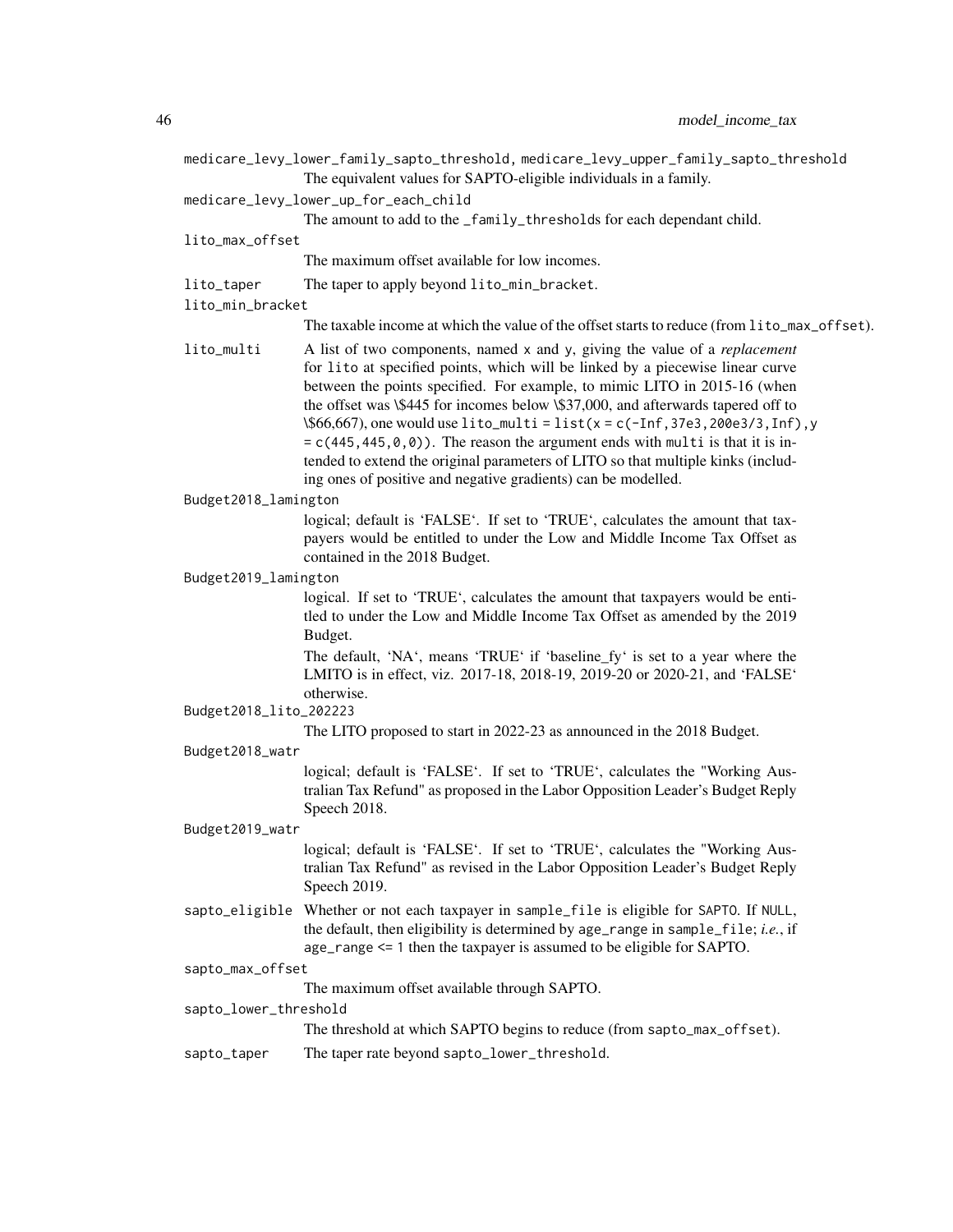|                       | sapto_max_offset_married, sapto_lower_threshold_married, sapto_taper_married                                                                                                                                                                                                                            |
|-----------------------|---------------------------------------------------------------------------------------------------------------------------------------------------------------------------------------------------------------------------------------------------------------------------------------------------------|
|                       | As above, but applied to members of a couple.                                                                                                                                                                                                                                                           |
| sbto_discount         | The tax_discount in small_business_tax_offset.                                                                                                                                                                                                                                                          |
| cgt_discount_rate     |                                                                                                                                                                                                                                                                                                         |
|                       | (numeric(1)) The capital gains tax discount rate, currently $50\%$ .                                                                                                                                                                                                                                    |
| calc_baseline_tax     |                                                                                                                                                                                                                                                                                                         |
|                       | (logical, default: TRUE) Should the income tax in baseline fy be included as a<br>column in the result?                                                                                                                                                                                                 |
| return.               | What should the function return? One of tax, sample_file, or sample_file. int.<br>If tax, the tax payable under the settings; if sample_file, the sample_file, but<br>with variables tax and possibly new_taxable_income; if sample_file.int,<br>same as sample_file but new_tax is coerced to integer. |
|                       | clear_tax_cols If TRUE, the default, then return. = sample_file implies any columns called<br>new_tax or baseline_tax in sample_file are dropped silently.                                                                                                                                              |
| warn_upper_thresholds |                                                                                                                                                                                                                                                                                                         |
|                       | If TRUE, the default, then any inconsistency between baseline_fy and the upper<br>thresholds result in a warning. Set to FALSE, if the lower_thresholds may take<br>priority.                                                                                                                           |
| .debug                | Return a data.table of new_tax. Experimental so cannot be relied in future ver-<br>sions.                                                                                                                                                                                                               |

# Examples

```
library(data.table)
library(hutils)
# With new tax-free threshold of $20,000:
if (requireNamespace("taxstats", quietly = TRUE)) {
  library(taxstats)
  library(magrittr)
  model_income_tax(sample_file_1314,
                   "2013-14",
                   ordinary_tax_thresholds = c(0, 20e3, 37e3, 80e3, 180e3)) %>%
    select_grep("tax", "Taxable_Income")
}
```
model\_new\_caps\_and\_div293 *Modelling superannuation changes*

## Description

Model changes to the contributions cap, Division 293 threshold and related modelling. Note: defaults are relevant to pre-2017 for compatibility.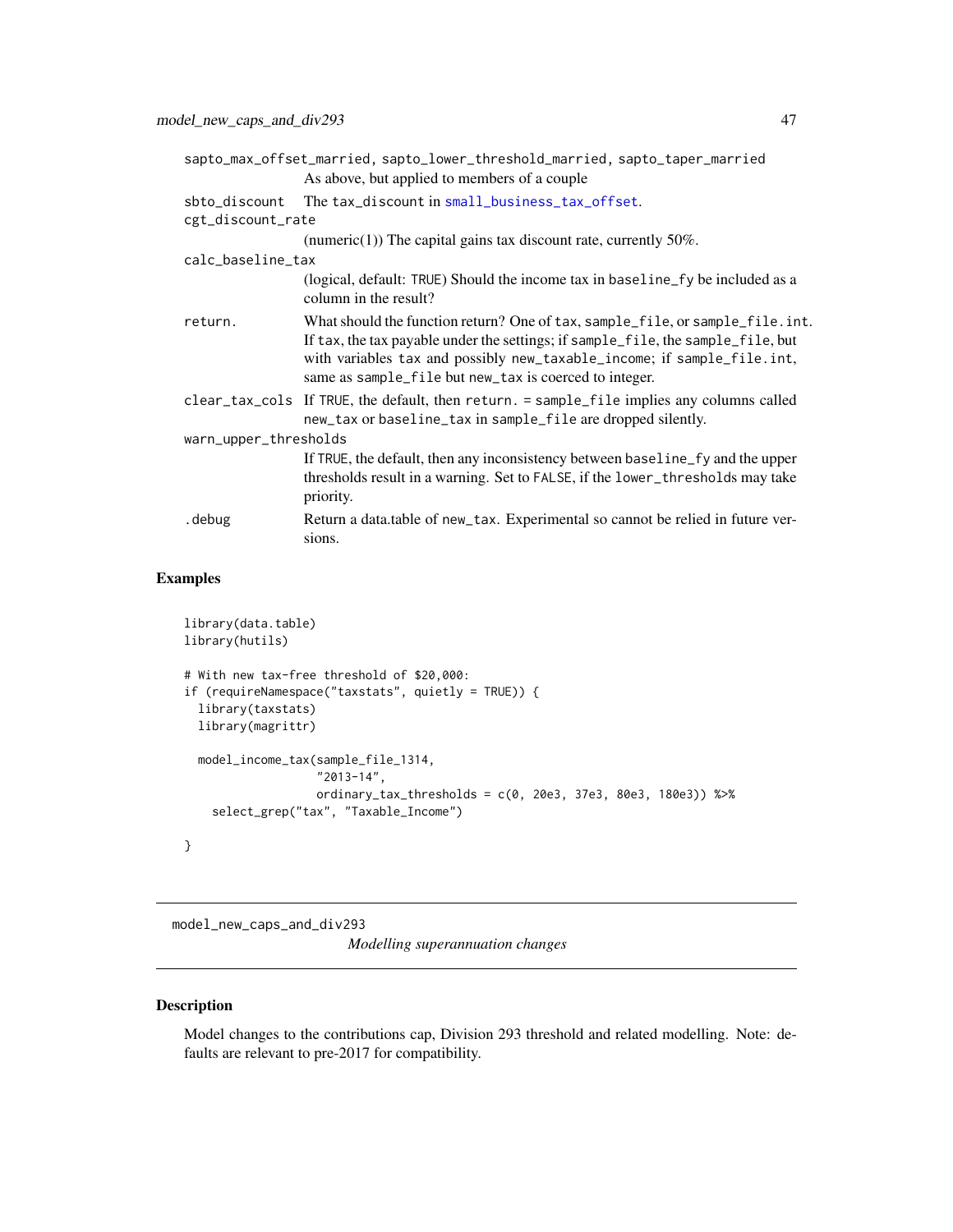## Usage

```
model_new_caps_and_div293(
  .sample.file,
  fy.year,
 new_cap = 30000,
 new_{cap2} = 35000,
 new_age_based_cap = TRUE,
 new\_cap2\_age = 49,
 new\_ecc = FALSE,new_contr_tax = "15%",
  new_div293_threshold = 3e+05,
 use_other_contr = FALSE,
  scale_contr_match_ato = FALSE,
  .lambda = 0,
  reweight_late_lodgers = TRUE,
  .mu = 1.05,
  impute_zero_concess_contr = TRUE,
  .min.Sw.for.SG = 450 \times 12,
  .SG_rate = 0.0925,
 prv_{cap} = 30000,prv_{cap2} = 35000,
 prv_age_based_cap = TRUE,
 prv_{cap2age} = 49,
 prv\_ecc = FALSE,prv_div293_threshold = 3e+05
\lambda
```
n\_affected\_from\_new\_cap\_and\_div293(..., adverse\_only = TRUE)

revenue\_from\_new\_cap\_and\_div293(...)

## Arguments

| .sample.file         | A data.table whose variables include those in taxstats: : sample_file_1314.                                                                           |
|----------------------|-------------------------------------------------------------------------------------------------------------------------------------------------------|
| fy.year              | The financial year tax scales.                                                                                                                        |
| new_cap              | The <b>proposed</b> cap on concessional contributions for all taxpayers if age_based_cap<br>is FALSE, or for those below the age threshold otherwise. |
| new_cap2             | The <b>proposed</b> cap on concessional contributions for those above the age thresh-<br>old. No effect if age_based_cap is FALSE.                    |
| new_age_based_cap    |                                                                                                                                                       |
|                      | Is the <b>proposed</b> cap on concessional contributions age-based?                                                                                   |
| new_cap2_age         | The age above which new_cap2 applies.                                                                                                                 |
| new_ecc              | (logical) Should an excess concessional contributions charge be calculated? (Not<br>implemented.)                                                     |
| new_contr_tax        | A string to determine the contributions tax.                                                                                                          |
| new_div293_threshold |                                                                                                                                                       |
|                      | The <b>proposed</b> Division 293 threshold.                                                                                                           |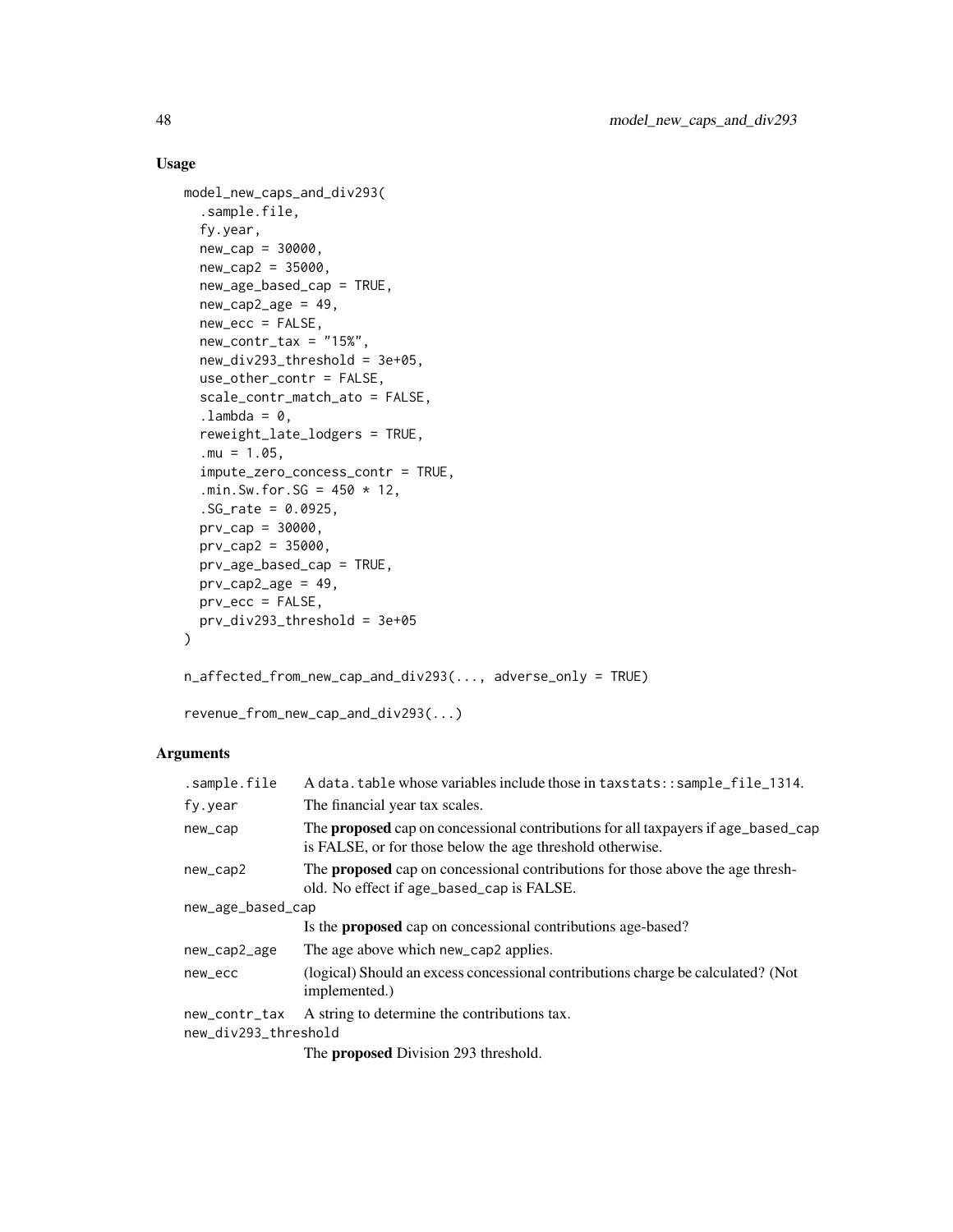| use_other_contr           |                                                                                                                                                                                                                                                                                                           |  |
|---------------------------|-----------------------------------------------------------------------------------------------------------------------------------------------------------------------------------------------------------------------------------------------------------------------------------------------------------|--|
|                           | Should MCS_0thr_Contr be used to calculate Division 293 liabilities?                                                                                                                                                                                                                                      |  |
| scale_contr_match_ato     |                                                                                                                                                                                                                                                                                                           |  |
|                           | (logical) Should concessional contributions be inflated to match aggregates in<br>2013-14? That is, should the concessional contributions by multiplied by the in-<br>ternal constant grattan::: super_contribution_inflator_1314, which was<br>defined to be:                                            |  |
|                           | Total assessable contributions in SMSF and funds                                                                                                                                                                                                                                                          |  |
|                           | Total contributions in 2013-14 sample file                                                                                                                                                                                                                                                                |  |
|                           |                                                                                                                                                                                                                                                                                                           |  |
| .lambda                   | Scalar weight applied to concessional contributions. $\lambda = 0$ means no (ex-<br>tra) weight. $\lambda = 1$ means contributions are inflated by the ratio of aggregates<br>to the sample file's total. For $R = \text{actual/apparent}$ then the contributions are<br>scaled by $1 + \lambda(R - 1)$ . |  |
| reweight_late_lodgers     |                                                                                                                                                                                                                                                                                                           |  |
|                           | (logical) Should WEIGHT be inflated to account for late lodgers?                                                                                                                                                                                                                                          |  |
| .mu                       | Scalar weight for WEIGHT. $(w' = \mu w)$ No effect if reweight_late_lodgers<br>is FALSE.                                                                                                                                                                                                                  |  |
| impute_zero_concess_contr |                                                                                                                                                                                                                                                                                                           |  |
|                           | Should zero concessional contributions be imputed using salary?                                                                                                                                                                                                                                           |  |
|                           | .min. Sw. for. SG The minimum salary required for super guarantee to be imputed.                                                                                                                                                                                                                          |  |
| .SG_rate                  | The super guarantee rate for imputation.                                                                                                                                                                                                                                                                  |  |
| prv_cap                   | The comparator cap on concessional contributions for all taxpayers if age_based_cap<br>is FALSE, or for those below the age threshold otherwise.                                                                                                                                                          |  |
| prv_cap2                  | The comparator cap on concessional contributions for those above the age<br>threshold. No effect if age_based_cap is FALSE.                                                                                                                                                                               |  |
| prv_age_based_cap         |                                                                                                                                                                                                                                                                                                           |  |
|                           | Is the comparator cap on concessional contributions age-based?                                                                                                                                                                                                                                            |  |
| prv_cap2_age              | The age above which new_cap2 applies.                                                                                                                                                                                                                                                                     |  |
| prv_ecc                   | (logical) Should an excess concessional contributions charge be calculated? (Not<br>implemented.)                                                                                                                                                                                                         |  |
| prv_div293_threshold      |                                                                                                                                                                                                                                                                                                           |  |
|                           | The comparator Division 293 threshold.                                                                                                                                                                                                                                                                    |  |
|                           | Passed to model_new_caps_and_div293.                                                                                                                                                                                                                                                                      |  |
| adverse_only              | Count only individuals who are adversely affected by the change.                                                                                                                                                                                                                                          |  |

# Value

For model\_new\_caps\_and\_div293, a data.frame, comprising the variables in .sample.file, the superannuation variables generated by apply\_super\_caps\_and\_div293, and two variables, prv\_revenue and new\_revenue, which give the tax (income tax, super tax, and division 293 tax) payable by that taxpayer in the comparator scenario and the proposed scenario, respectively.

For n\_affected\_from\_new\_cap\_and\_div293, the number of individuals affected by the proposed changes.

For revenue\_from\_new\_cap\_and\_div293, the extra revenue expected from the proposed changes.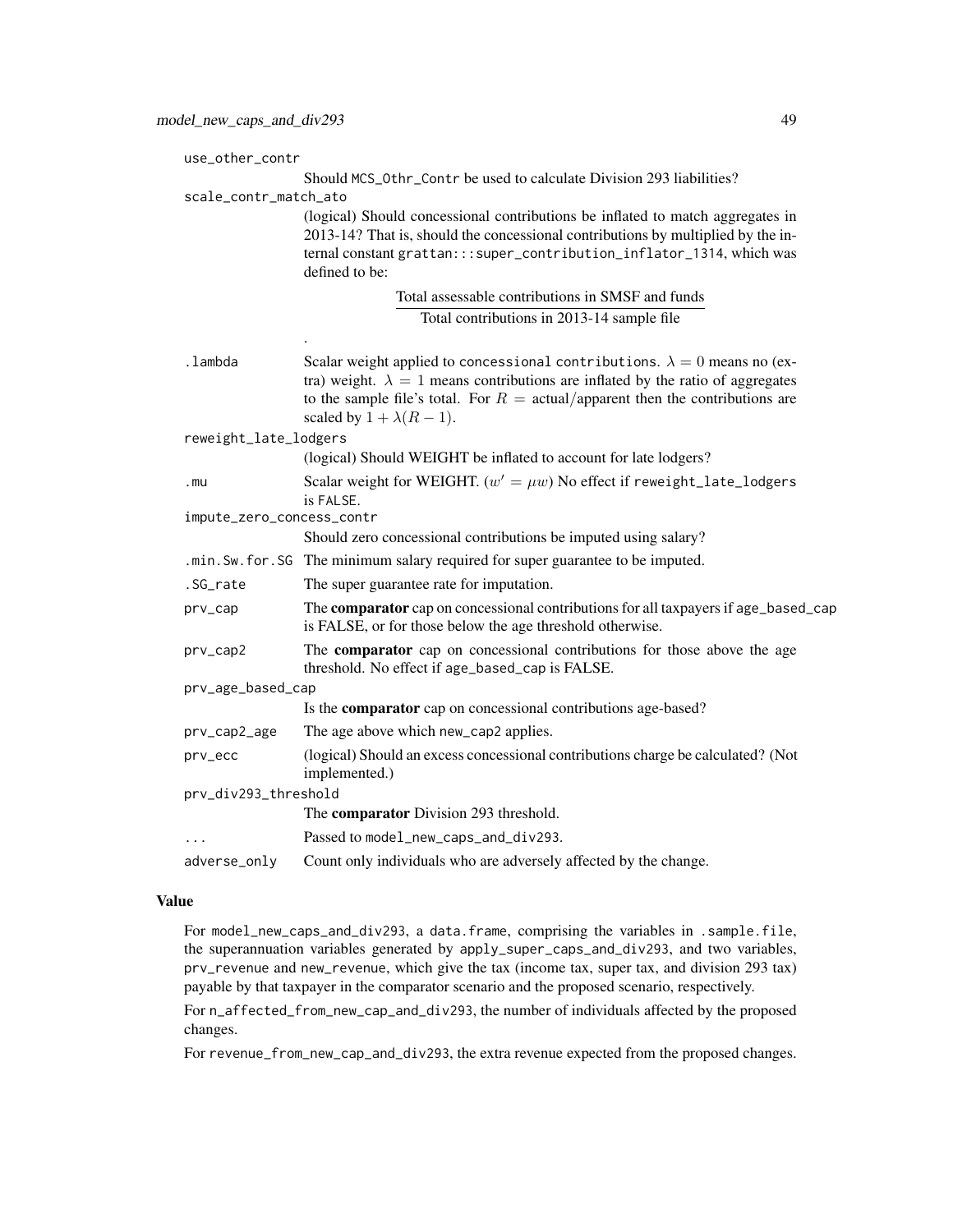## Examples

```
if (requireNamespace("taxstats", quietly = TRUE)) {
 library(data.table)
 s1314 <- taxstats::sample_file_1314
 s1314[, WEIGHT := 50L]
 revenue_from_new_cap_and_div293(s1314, new_cap = 12e3, "2016-17")
 revenue_from_new_cap_and_div293(s1314, new_contr_tax = "mr - 15%", "2016-17")
}
```
model\_rent\_assistance *Model Rent Assistance*

# Description

Model Rent Assistance

## Usage

```
model_rent_assistance(
  sample_file,
 baseline_fy = NULL,
 baseline_Date = NULL,
 Per = "fortnight",
  .Prop_rent_paid_by_RA = NULL,
 Max_rate = NULL,
 Min_rent = NULL,
 calc_baseline_ra = TRUE,
 return. = c("sample_file", "new_ra", "sample_file.int")
)
```
## Arguments

| sample_file                | A sample file having the same variables as the data frame in the example.                                                                                    |
|----------------------------|--------------------------------------------------------------------------------------------------------------------------------------------------------------|
| baseline_fy, baseline_Date |                                                                                                                                                              |
|                            | (character) The financial year/date over which the baseline rent assistance is to<br>be calculated. Only one can be provided.                                |
| Per                        | Specifies the time frame in which payments will be made. Can either take value<br>"fortnight" or "annual".                                                   |
| .Prop_rent_paid_by_RA      |                                                                                                                                                              |
|                            | The proportion of the rent above the minimum threshold paid by rent assistance.                                                                              |
| Max rate                   | If not NULL, a numeric vector indicating for each individual the maximum rent<br>assistance payable.                                                         |
| Min rent                   | If not NULL, a numeric vector indicating for each individual the minimum fort-<br>nightly rent above which rent assistance is payable. max_rate and min_rent |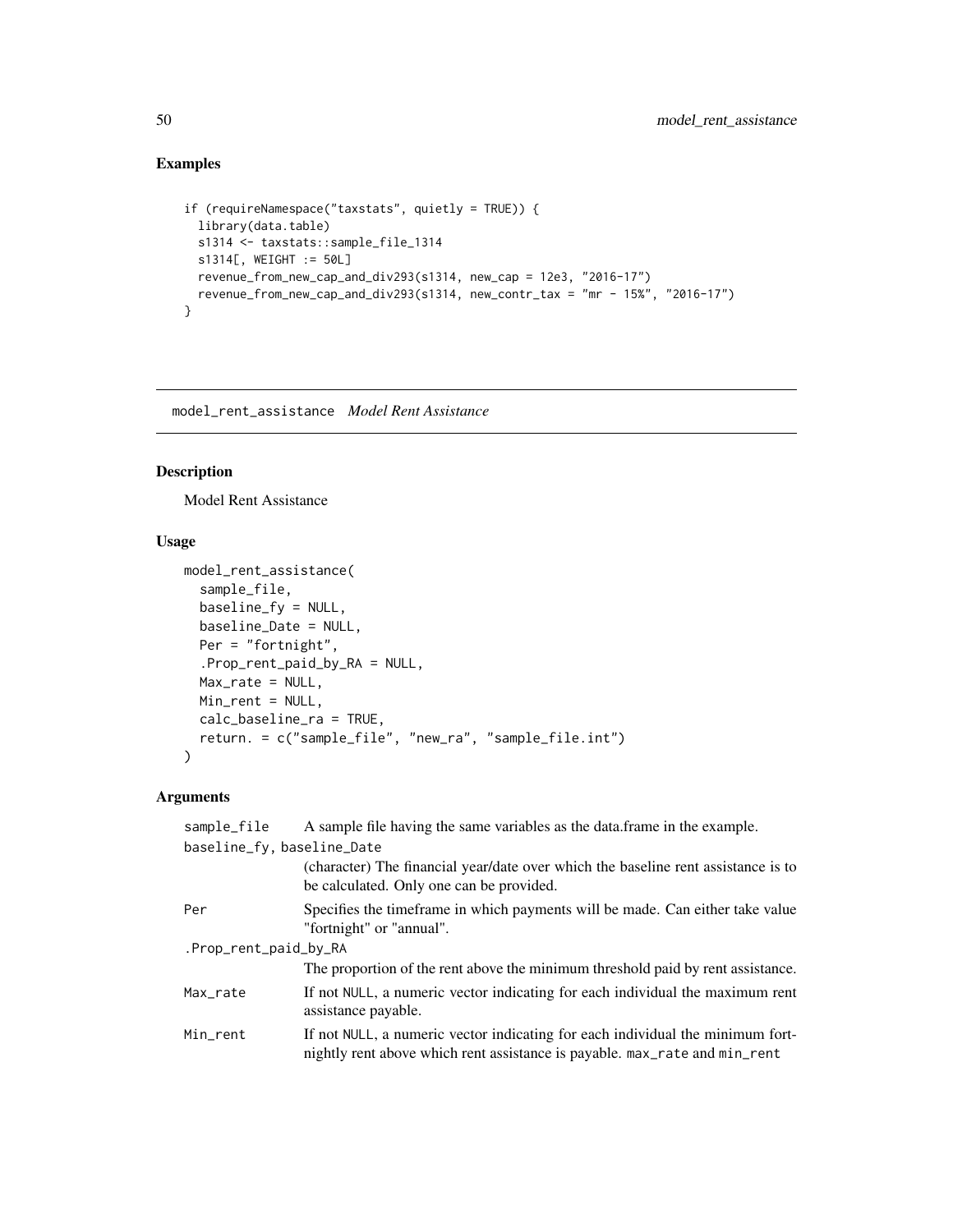| calc_baseline_ra |                                                                                                                                                                                                                                                                                                         |
|------------------|---------------------------------------------------------------------------------------------------------------------------------------------------------------------------------------------------------------------------------------------------------------------------------------------------------|
|                  | (logical, default: TRUE) Should the income tax in baseline_fy or baseline_Date<br>be included as a column in the result?                                                                                                                                                                                |
| return.          | What should the function return? One of tax, sample file, or sample file, int.<br>If tax, the tax payable under the settings; if sample_file, the sample_file, but<br>with variables tax and possibly new_taxable_income; if sample_file.int,<br>same as sample_file but new_tax is coerced to integer. |

## Examples

```
library(data.table)
sample <-
  CJ(rent = 1:500,n_dependants = 0:3,
    has_partner = 0:1 > 0,
     is_homeowner = 0:1 > 0,
     lives_in_sharehouse = 0:1 > 0)
model_rent_assistance(sample,
                     baseline_fy = "2018-19",
                      .Prop_rent_paid_by_RA = 0.75,
                      Max_rate = 500,Min_rent = 100)
```
newstart\_allowance *Newstart allowance*

## Description

Newstart allowance

```
newstart_allowance(
  fortnightly_income = 0,
  annual\_income = 0,
  has_partner = FALSE,
  partner_pensioner = FALSE,
  n<sup>dependants = 0,</sup>
  nine_months = FALSE,
  isjspceoalfofcoahodeoc = FALSE,
  principal_carer = FALSE,
  fortnightly_partner_income = 0,
  annual-partner_income = 0,age = 22,fy.year = "2015-16",
  assets_value = 0,homeowner = FALSE,
```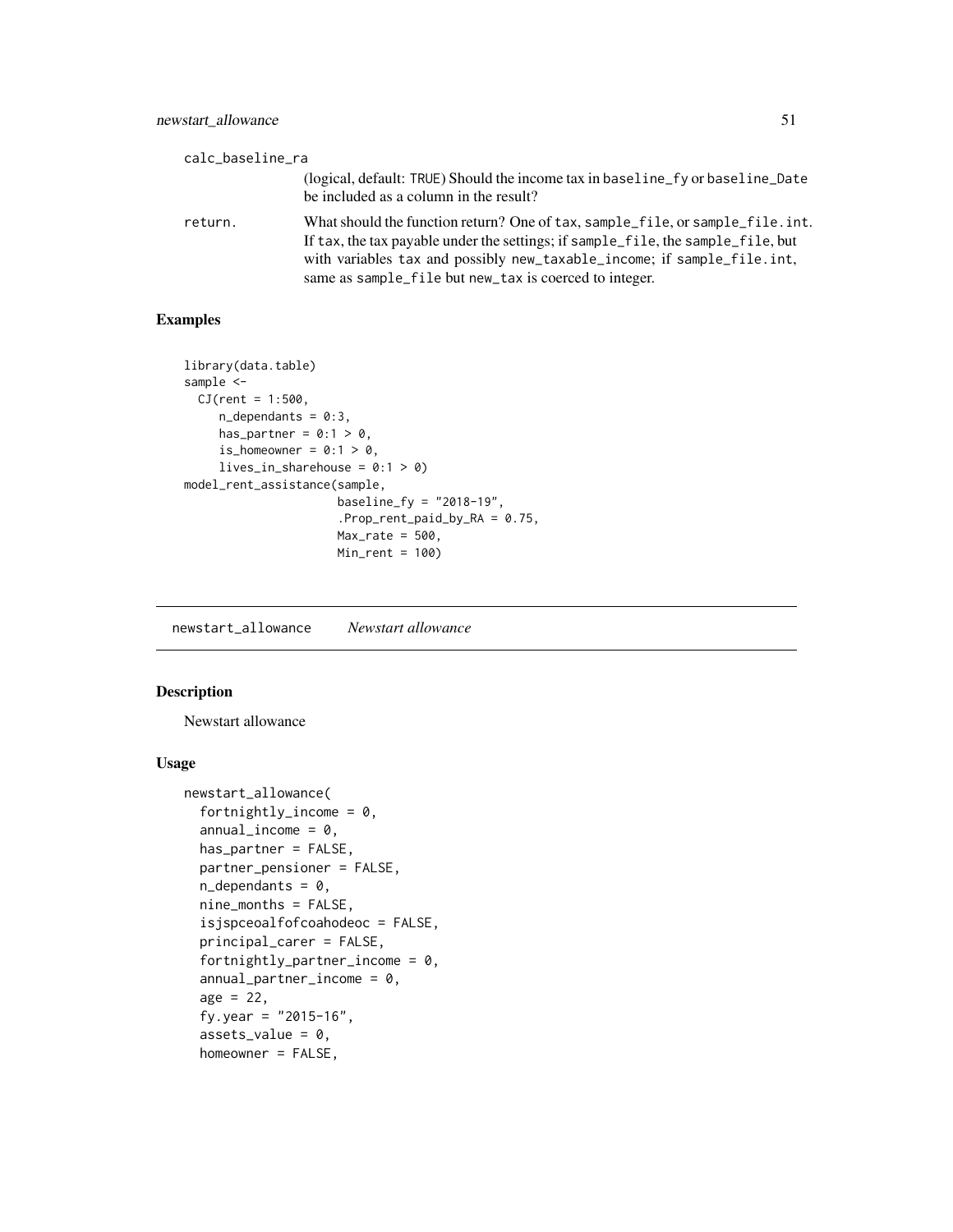```
lower = 102,upper = 252,
  taper_lower = 0.5,
  taper\_upper = 0.6,
  taper\_principal\_carer = 0.4,
 per = c("year", "fortnight")
)
```
fortnightly\_income 'Ordinary income' received fortnightly within the meaning of s. 1068-G1 of the *Social Security Act 1991*. annual\_income 'Ordinary income' received annually. has\_partner Does the individual have a partner? partner\_pensioner Does the partner receive a pension? n\_dependants How many dependant children does the individual have? nine\_months If the person is over 60 years old, have they been receiving payments for over 9 continuous months? isjspceoalfofcoahodeoc Is the recipient a single job seeker principal carer, either of large family or foster child/ren, or who is a home or distance educator of child/ren? principal\_carer Is the individual the parent with most of the day-to-day care of child. Defined in [https://www.humanservices.gov.au/individuals/enablers/principal-](https://www.humanservices.gov.au/individuals/enablers/principal-carer-rules-parenting-payment/41456)carer-rules-parenting-[41456](https://www.humanservices.gov.au/individuals/enablers/principal-carer-rules-parenting-payment/41456). fortnightly\_partner\_income Partner's 'Ordinary income' received fortnightly. annual\_partner\_income Partner's Ordinary income' received annually. age The individual's age. fy.year Financial year. Default is "2015-16". assets\_value Total value of household assets. Details can be found at [https://www.humanser](https://www.humanservices.gov.au/individuals/enablers/assets/30621)vices. [gov.au/individuals/enablers/assets/30621](https://www.humanservices.gov.au/individuals/enablers/assets/30621). homeowner Is the individual a homeowner? lower Lower bound for which reduction in payment occurs at rate taper\_lower (taper\_principal\_carer for principal carers). upper Upper bound for which reduction in payment occurs at rate taper\_lower. Lower bound for which reduction in payment occurs at rate taper\_upper. Note that for principal carers there is no upper bound. taper\_lower The amount at which the payment is reduced for each dollar earned between the lower and upper bounds for non-principal carers. taper\_upper The amount at which the payment is reduced for each dollar earned above the upper bound for non-principal carers.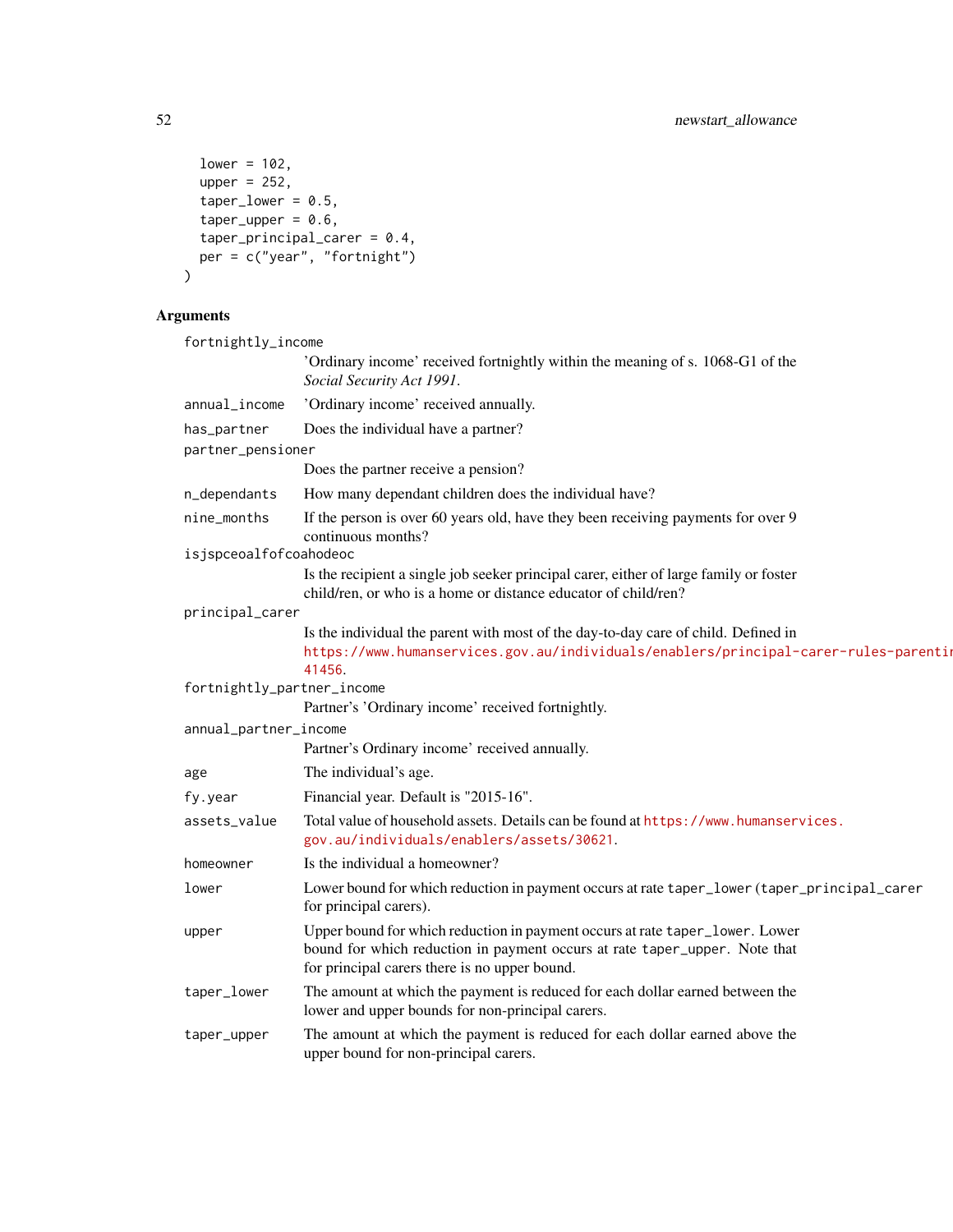## new\_income\_tax 53

| taper_principal_carer |                                                                                                                  |
|-----------------------|------------------------------------------------------------------------------------------------------------------|
|                       | The amount at which the payment is reduced for each dollar earned above the<br>lower bound for principal carers. |
| per                   | Specifies the timeframe in which payments will be made. Can either take value<br>"fortnight" or "annual".        |

## Source

[http://classic.austlii.edu.au/au/legis/cth/consol\\_act/ssa1991186/s1068.html](http://classic.austlii.edu.au/au/legis/cth/consol_act/ssa1991186/s1068.html)

| new income tax | New income tax payable Income tax payable with new tax brackets, |
|----------------|------------------------------------------------------------------|
|                | tax rates etc                                                    |

## Description

New income tax payable Income tax payable with new tax brackets, tax rates etc

# Usage

new\_income\_tax(income, new\_tax\_tbl)

# Arguments

| income      | A vector of taxable incomes.                                                                          |
|-------------|-------------------------------------------------------------------------------------------------------|
| new tax tbl | A data.table with columns lower_bracket and marginal_rate for the new<br>brackets and marginal rates. |

## Value

The income according to the new parameters.

new\_medicare\_levy *New medicare levy*

## Description

Use a different way to calculate medicare levy.

## Usage

new\_medicare\_levy(parameter\_table)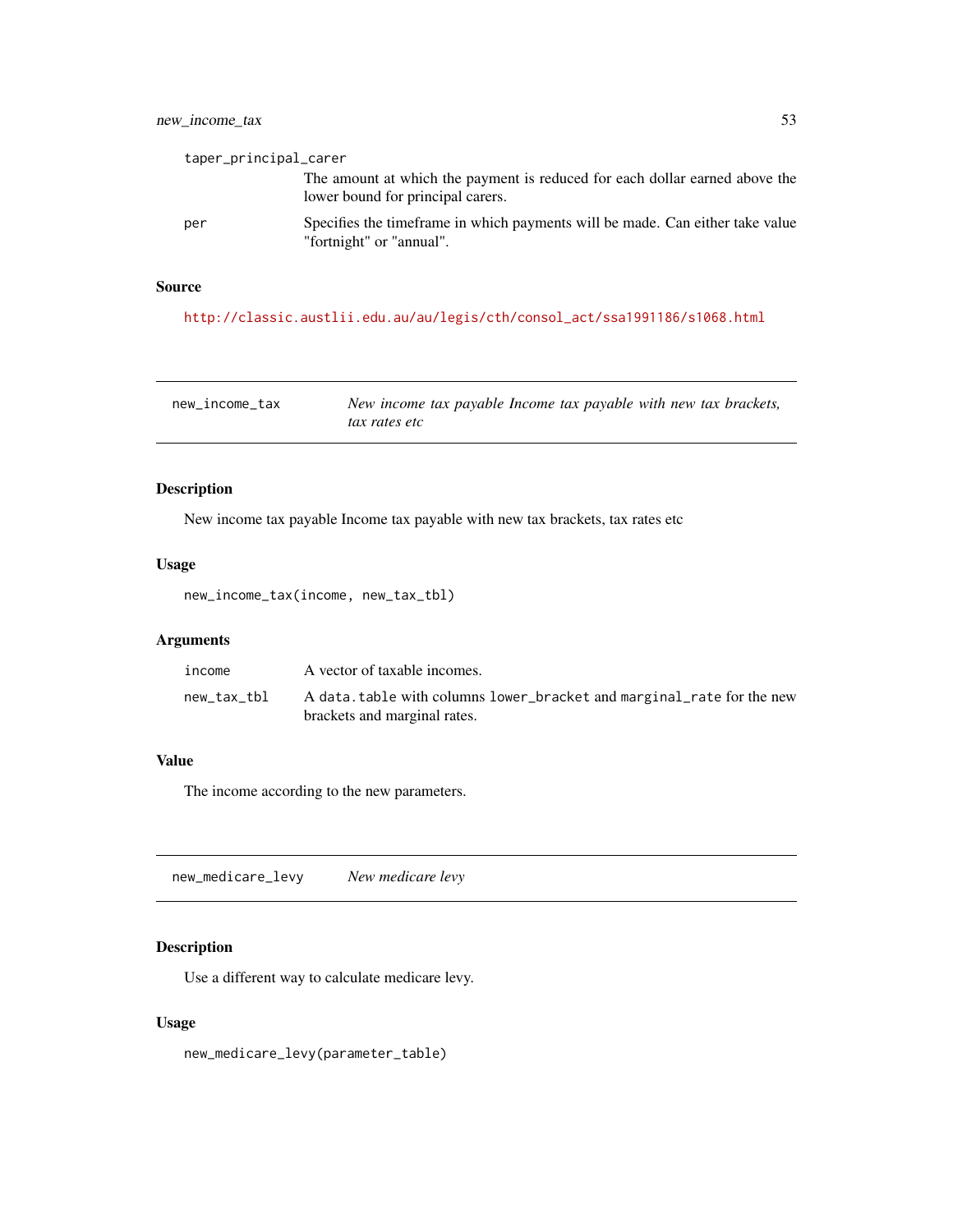parameter\_table A data.table containing switches The value in a row specifying which different medicare function is to apply. lower\_threshold What is the lower medicare threshold, below which no medicare levy is applied, above which a tapering rate applies. taper What is the taper above lower\_threshold. rate The medicare levy applicable above the medicare thresholds. lower\_up\_for\_each\_child How much the lower threshold should increase with each n\_dependants. lower\_family\_threshold The threshold as applied to families (i.e. couples)

## Value

A function similar to medicare\_levy.

new\_sapto *SAPTO with user-defined thresholds*

#### Description

SAPTO with user-defined thresholds

#### Usage

```
new_sapto(
  rebate_income,
  new_sapto_tbl,
  sapto.eligible = TRUE,
  Spouse_income = 0,
  fill = 0,
  family_status = "single"
\lambda
```
## Arguments

|               | rebate_income The rebate income of the individual.                                                                                                                  |
|---------------|---------------------------------------------------------------------------------------------------------------------------------------------------------------------|
| new_sapto_tbl | Having the same columns as grattan:::sapto_tbl, keyed on family_status.                                                                                             |
|               | sapto.eligible Is the individual eligible for sapto?                                                                                                                |
| Spouse_income | Spouse income whose unutilized SAPTO may be added to the current taxpayer.<br>Must match family_status; i.e. can only be nonzero when family_status !=<br>"single". |
| fill          | If SAPTO was not applicable, what value should be used?                                                                                                             |
| family_status | Family status of the individual.                                                                                                                                    |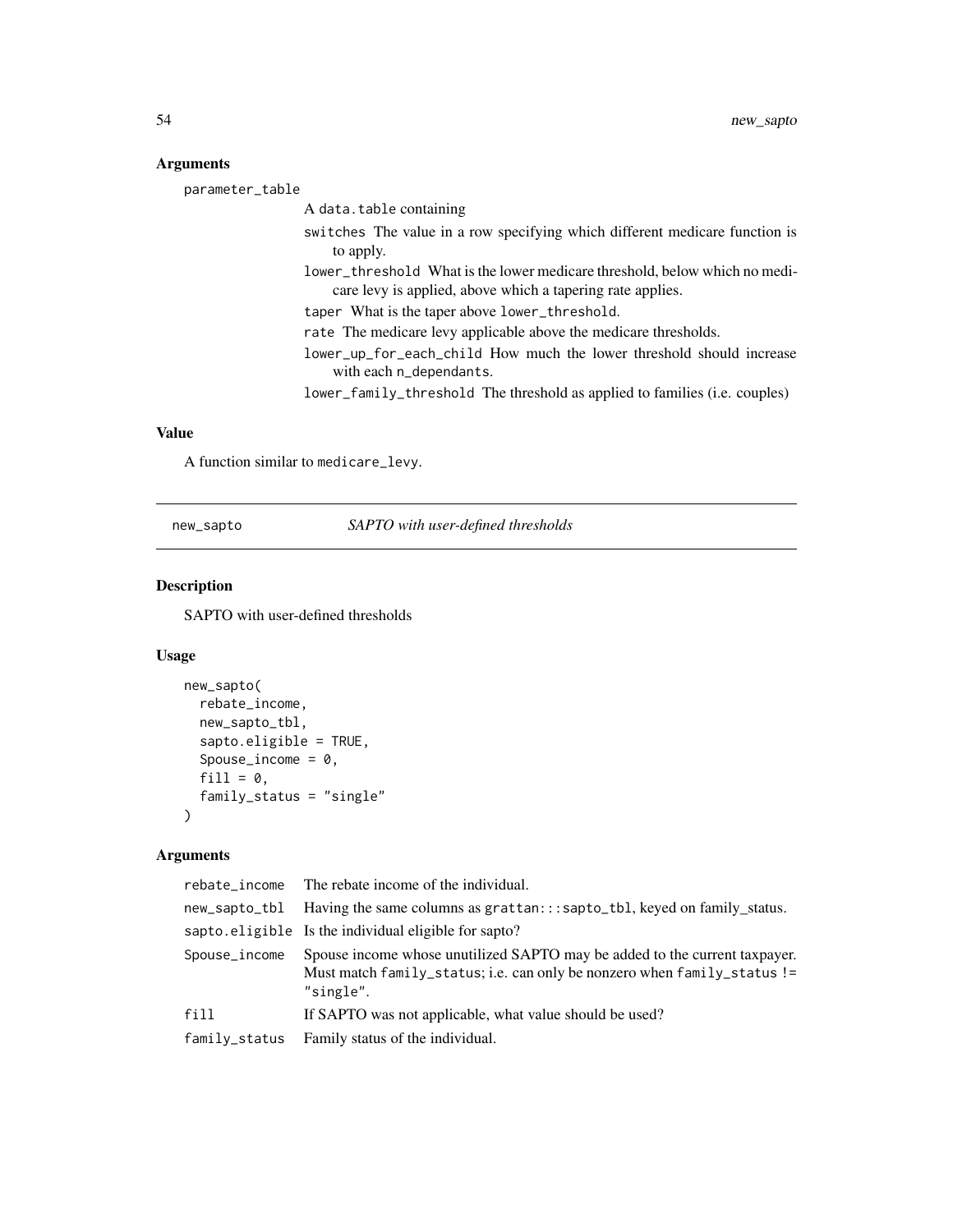## Description

Financial functions from Excel. These functions are equivalent to the Excel functions of the same name (in uppercase).

## Usage

```
npv(rate, values)
irr(x, start = 0.1)fv(rate, nper, pmt, pv = 0, type = 0)
pv(rate, nper, pmt, fv = 0, type = 0)
pmt(rate, nper, pv, f v = 0, type = 0)
```
## Arguments

| rate   | Discount or interest rate.                    |
|--------|-----------------------------------------------|
| values | Income stream.                                |
| x      | Cash flow.                                    |
| start  | Initial guess to start the iterative process. |
| nper   | Number of periods                             |
| pmt    | Payments.                                     |
| pv     | Present value.                                |
| type   | Factor.                                       |
| fv     | Future value.                                 |

## Author(s)

Enrique Garcia M. <egarcia@egm.as> Karsten W. <k.weinert@gmx.net>

# Examples

npv(0.07, c(1, 2))  $irr(x = c(1, -1), start = 0.1)$  $fv(0.04, 7, 1, pv = 0.0, type = 0)$  $pv(\text{rate} = 0.08, \text{ nper} = 7, \text{ pmt} = 1, \text{ fv} = 0.0, \text{ type} = 0)$ pmt(rate =  $0.025$ , nper = 7, pv =  $0$ , fv =  $0.0$ , type =  $0$ )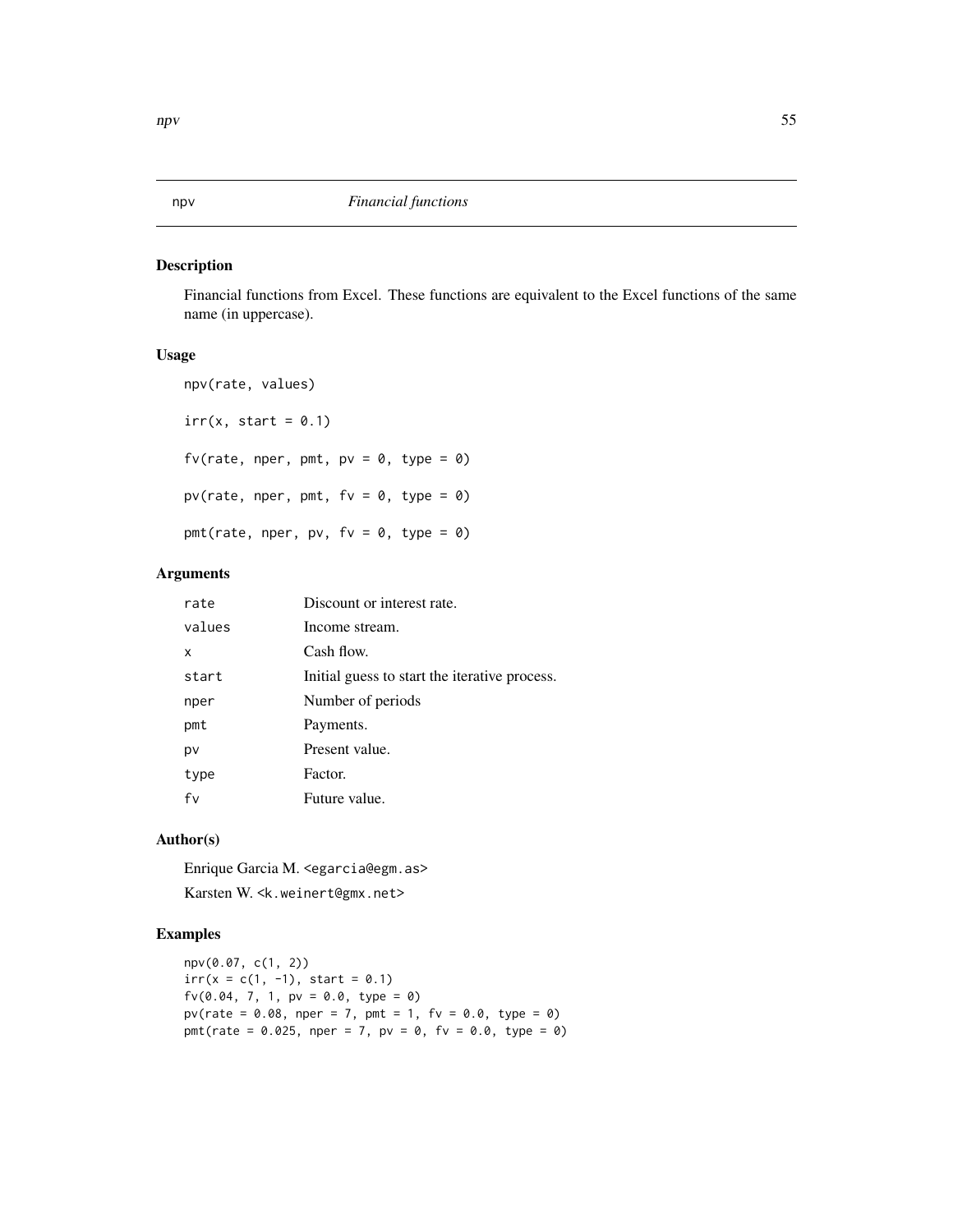#### Description

Calculate the offset given a threshold, a maximum offset, and a taper.

#### Arguments

| X | A vector of incomes etc.                                         |
|---|------------------------------------------------------------------|
| y | The maximum offset available; the offset when x is zero.         |
| a | The maximum value of x at which the maximum offset is available. |
| m | The taper rate (the <b>negative</b> slope).                      |

pension\_supplement *Pension Supplement*

#### Description

The Pension Supplement gets added to the max rate of payment before income reduction tests are applied. Note that if the individual is part of a couple, the rate indicates the payment amount per person, not for the couple. Can be claimed by those receiving Age Pension, Carer Payment, Wife Pension, Widow B Pension, Bereavement Allowance, or Disability Support Pension (except if under 21 and have no children). Can also be claimed if over age pension age and are receiving ABSTUDY, Austudy, Parenting Payment, Partner Allowance, Special Benefit, or Widow Allowance. Can still claim the basic amount if single, under age pension age, and receive the Parenting Payment.

```
pension_supplement(
  has_partner = FALSE,
  age = 70,n<sup>dependants = 0,</sup>
  parenting_payment = FALSE,
 Date = NULL,
  f_v.year = NULL,
  qualifying_payment = "age_pension",
  per = c("year", "fortnight", "quarter"),
 overseas_absence = FALSE,
  separated_couple = FALSE
)
```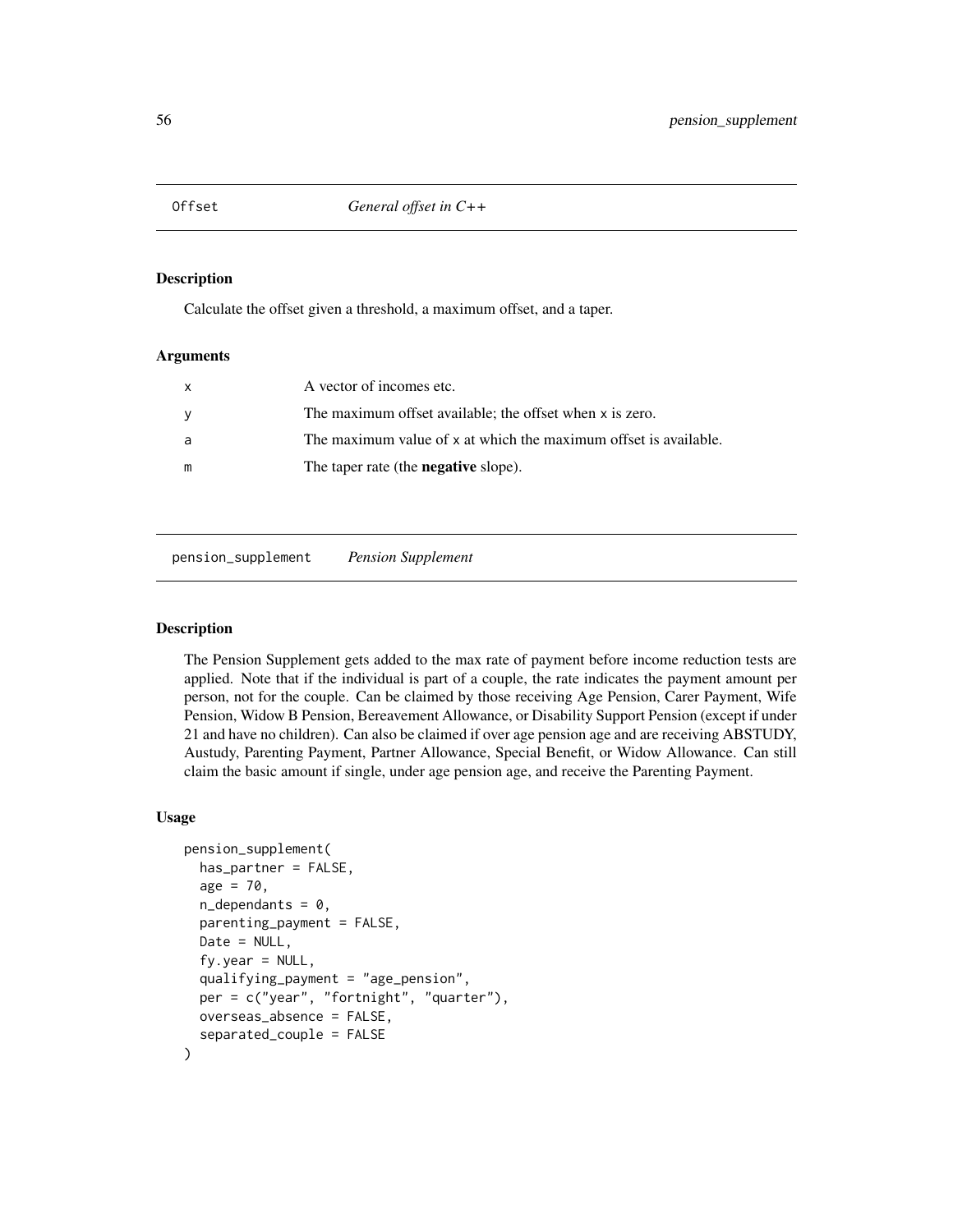#### $pmax3$  57

# Arguments

| has_partner        | Does the individual have a partner?                                                                     |  |
|--------------------|---------------------------------------------------------------------------------------------------------|--|
| age                | The individual's age. Default is 70 years.                                                              |  |
| n_dependants       | How many dependant children does the individual have?                                                   |  |
| parenting_payment  |                                                                                                         |  |
|                    | Is the individual receiving parenting payment?                                                          |  |
| Date               | Date. Default is "2016/03/01" if fy.year is not present.                                                |  |
| fy.year            | Financial year. Default is "2015-16" if Date is not present.                                            |  |
| qualifying_payment |                                                                                                         |  |
|                    | What is the payment that the supplement is being applied to?                                            |  |
| per                | How often the payment will be made. Default is to return the annual payment,<br>with a message.         |  |
| overseas_absence   |                                                                                                         |  |
|                    | Will the individual be living outside of Australia for more than 6 weeks of the<br>upcoming year?       |  |
| separated_couple   |                                                                                                         |  |
|                    | Is the individual part of an illness separated couple, respite care couple, or part-<br>ner imprisoned? |  |
|                    |                                                                                                         |  |

## Author(s)

Matthew Katzen

pmax3 *Threeway parallel maximum*

# Description

Returns the parallel maximum of three

# Arguments

x, y, z Numeric vectors of identical lengths.

## Value

The parallel maximum of the vectors.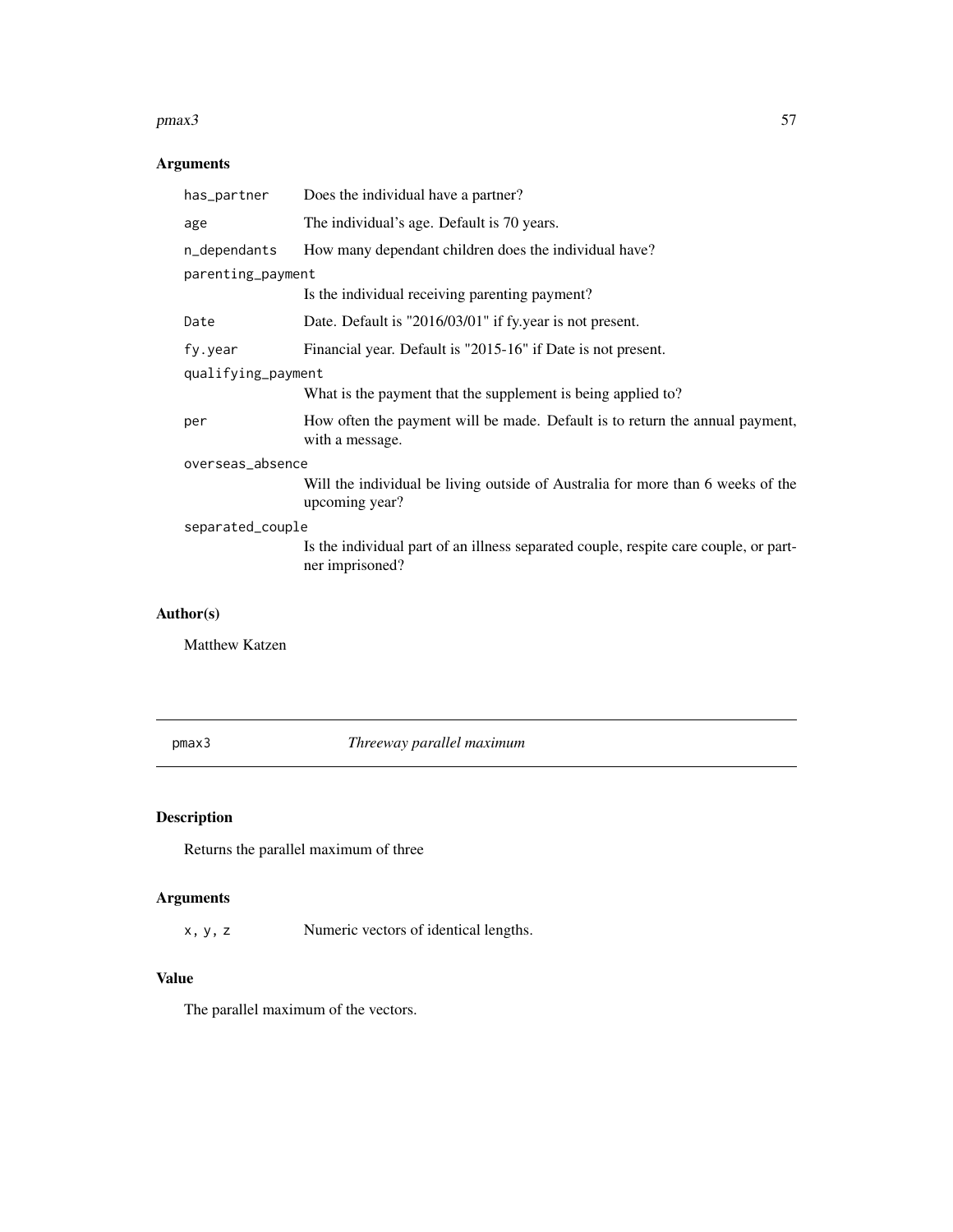## Description

A faster pmax().

# Arguments

|    | A numeric vector.       |
|----|-------------------------|
| -a | A single numeric value. |

#### Value

The parallel maximum of the input values. pmax $\theta(x)$  is shorthand for pmax $C(x, \theta)$ , i.e. convert negative values in x to 0.

#### Note

This function will always be faster than  $pmax(x, a)$  when a is a single value, but can be slower than  $p$ max.int(x,a) when x is short. Use this function when comparing a numeric vector with a single value.

pmaxV *Parallel maximum*

## Description

A faster pmax().

## Arguments

| A numeric vector.                       |
|-----------------------------------------|
| A numeric vector, the same length as x. |

## Value

The parallel maximum of the input values.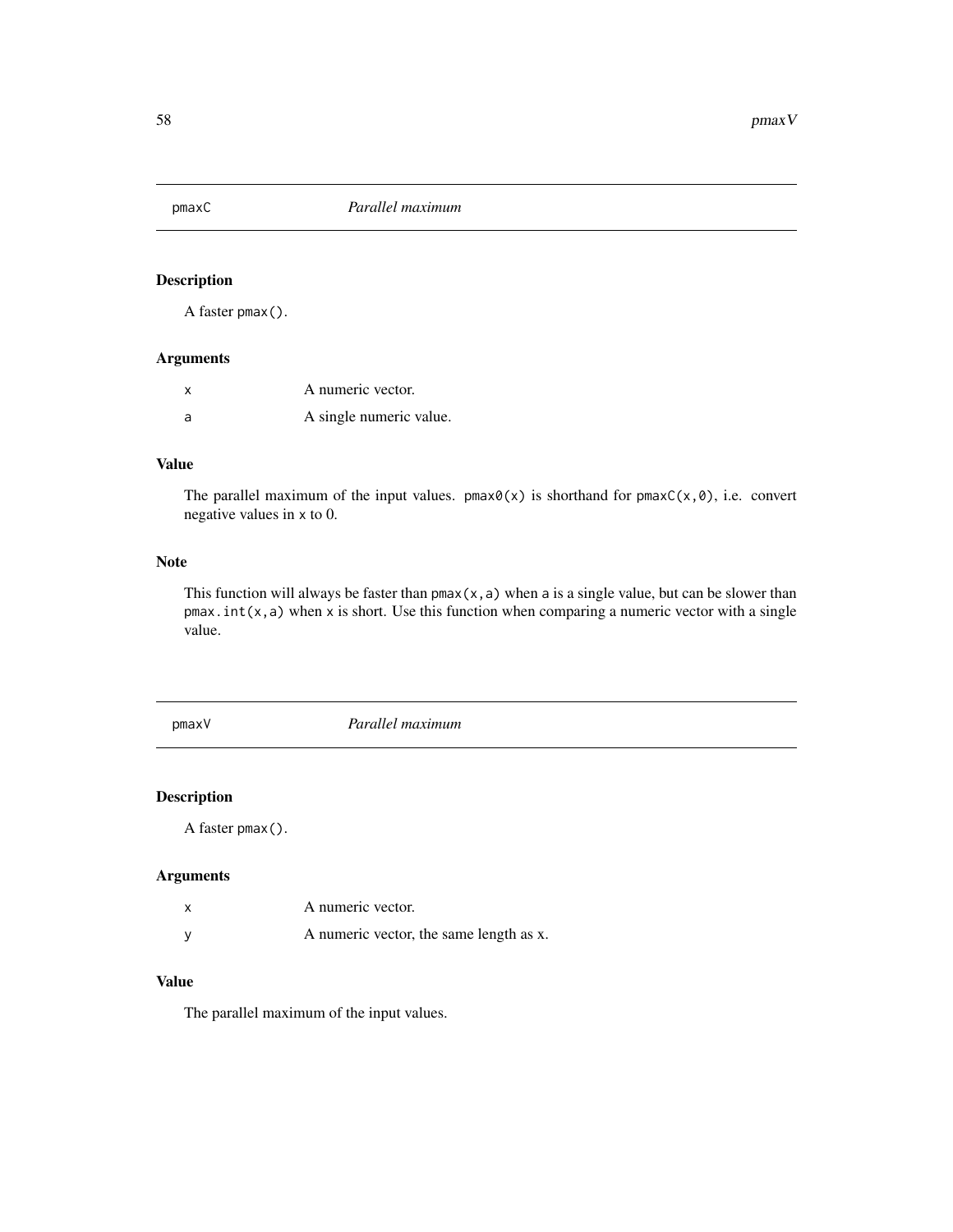pminC *Parallel maximum*

# Description

A faster pmin().

## Arguments

|   | A numeric vector.       |
|---|-------------------------|
| a | A single numeric value. |

## Value

The parallel minimum of the input values. The  $\theta$  versions are shortcuts for  $a = \theta$ .

## Note

This function will always be faster than  $pmin(x, a)$  when a is a single value, but can be slower than  $pmin.int(x, a)$  when x is short. Use this function when comparing a numeric vector with a single value.

pminV *Parallel maximum*

# Description

A faster pmin().

## Arguments

|   | A numeric vector.                       |
|---|-----------------------------------------|
| v | A numeric vector, the same length as x. |

## Value

The parallel maximum of the input values.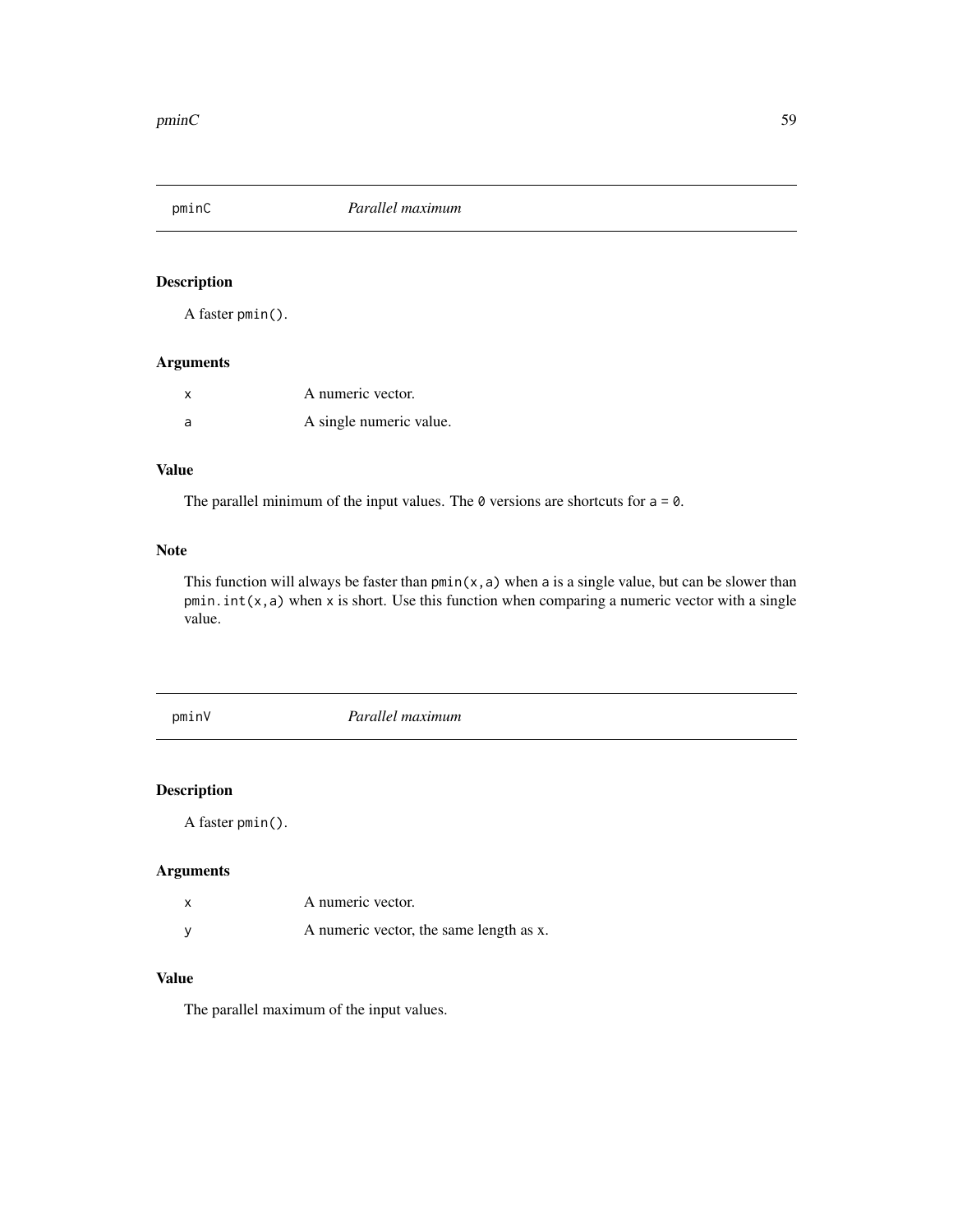## Description

Compute the progressivity

#### Usage

```
progressivity(income, tax, measure = c("Reynolds-Smolensky", "Kakwani"))
```
## Arguments

| income  | Pre-tax income.                                                   |
|---------|-------------------------------------------------------------------|
| tax     | Tax paid.                                                         |
| measure | Currently, only "Reynolds-Smolensky" progressivity is calculated: |
|         | $G_V-G_Z$                                                         |
|         |                                                                   |

where  $G_Y$  is the Gini coefficient of income and  $G_X$  is the Gini coefficient of post-tax income.

#### Value

The progressivity measure. Positive for progressive tax systems, and higher the value the more progressive the system.

# Examples

```
I <- c(10e3, 20e3, 50e3, 100e3, 150e3)
progressivity(I, 0.3 * I) # zero
progressivity(I, income_tax(I, "2017-18"))
```
prohibit\_length0\_vectors

*Prohibit zero lengths*

# Description

Tests whether any vectors have zero length.

## Usage

prohibit\_length0\_vectors(...)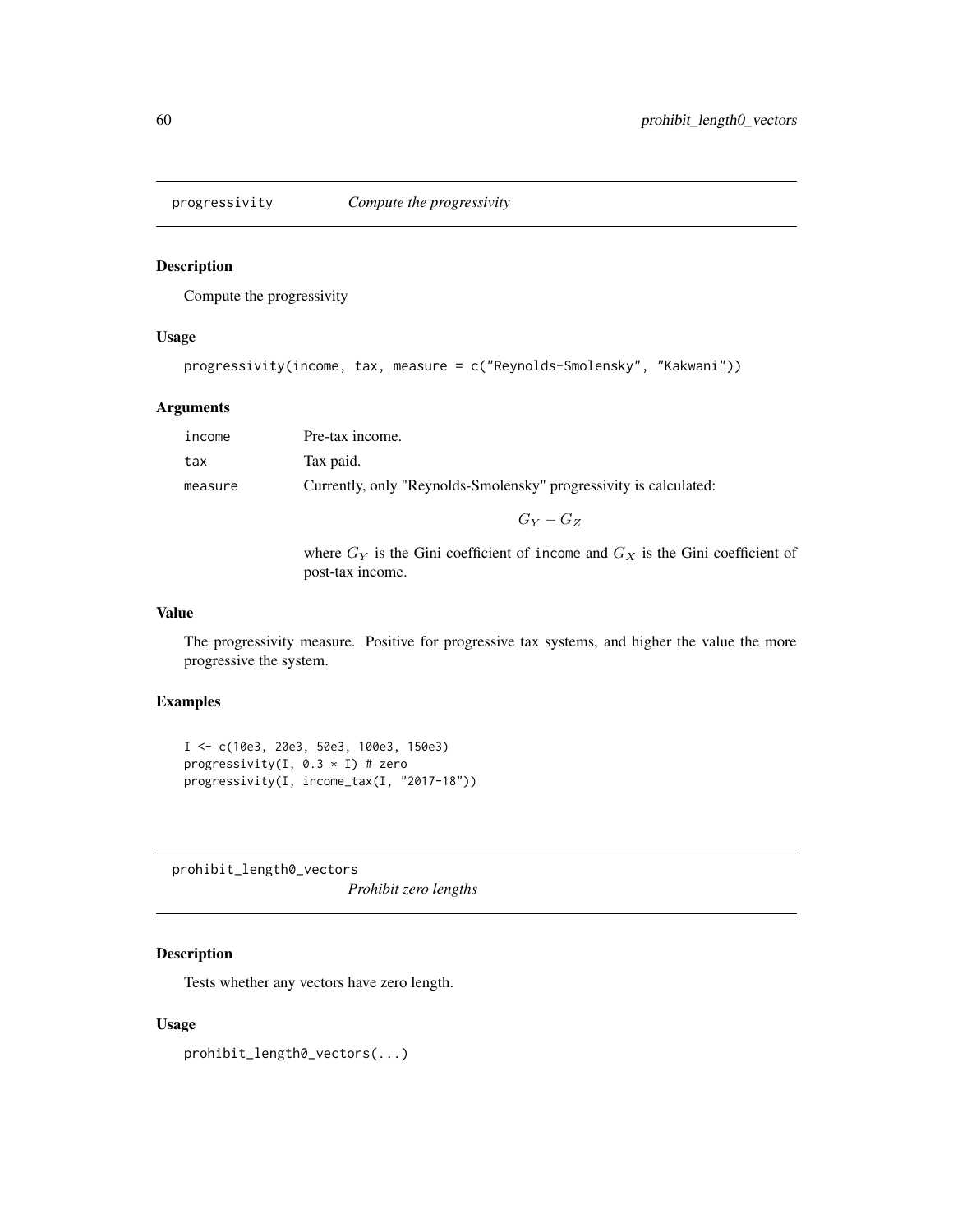... A list of vectors

#### Value

An error message if any of the vectors ... have zero length.

prohibit\_unequal\_length\_vectors *Prohibit unequal length vectors*

#### Description

Tests whether all vectors have the same length.

## Usage

```
prohibit_unequal_length_vectors(...)
```
## Arguments

... Vectors to test.

## Value

An error message unless all of ... have the same length in which case NULL, invisibly.

<span id="page-60-0"></span>

| project | Simple projections of the annual 2% samples of Australian Taxation |
|---------|--------------------------------------------------------------------|
|         | Office tax returns.                                                |

## Description

Simple projections of the annual 2% samples of Australian Taxation Office tax returns.

```
project(
  sample_file,
 h = 0L,
  fy.year.of.sample.file = NULL,
 WEIGHT = 50L,
  excl_vars = NULL,
  forecast.dots = list(estimator = "mean", pred_interestval = 80),wage.series = NULL,
```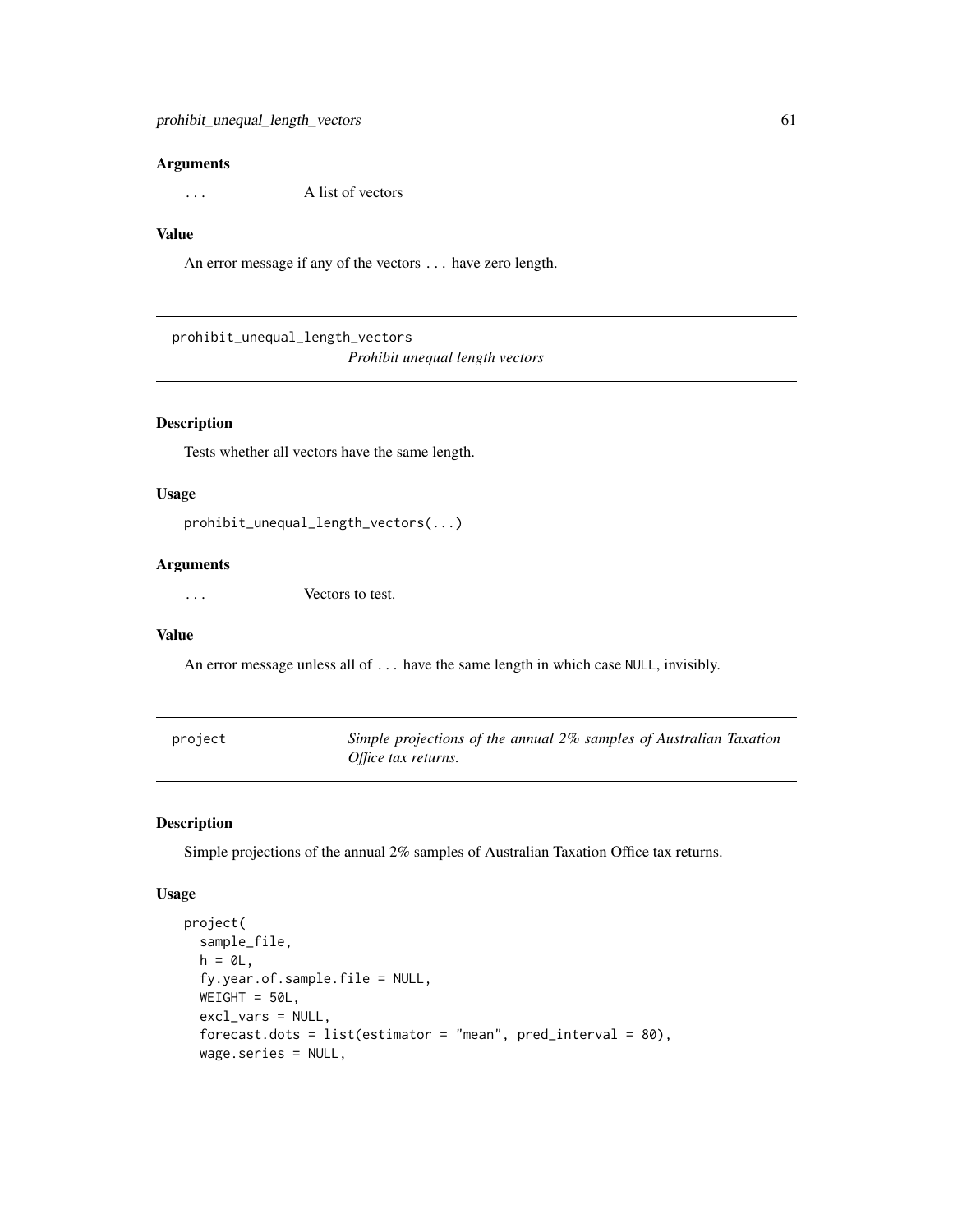62 project to the control of the control of the control of the control of the control of the control of the control of the control of the control of the control of the control of the control of the control of the control o

```
lf.series = NULL,
 use_age_pop_forecast = FALSE,
  .recalculate.inflators = NA,
  copyDT = TRUE,check_fy_sample_file = TRUE,
 differentially_uprate_Sw = NA,
 r_super_balance = 1.05
\mathcal{L}
```
## Arguments

| sample_file            | A data. table matching a 2% sample file from the ATO. See package taxstats<br>for an example.                                                                                                                                                                                                                                                                  |
|------------------------|----------------------------------------------------------------------------------------------------------------------------------------------------------------------------------------------------------------------------------------------------------------------------------------------------------------------------------------------------------------|
| h                      | An integer. How many years should the sample file be projected?                                                                                                                                                                                                                                                                                                |
| fy.year.of.sample.file |                                                                                                                                                                                                                                                                                                                                                                |
|                        | The financial year of sample_file. If NULL, the default, the number is inferred<br>from the number of rows of sample_file to be one of 2012-13, 2013-14,<br>2014-15, 2015-16, or 2016-17.                                                                                                                                                                      |
| WEIGHT                 | The sample weight for the sample file. (So a $2\%$ file has WEIGHT = 50.)                                                                                                                                                                                                                                                                                      |
| excl_vars              | A character vector of column names in sample_file that should not be inflated.<br>Columns not present in the 2013-14 sample file are not inflated and nor are<br>the columns Ind, Gender, age_range, Occ_code, Partner_status, Region,<br>Lodgment_method, and PHI_Ind.                                                                                        |
| forecast.dots          | A list containing parameters to be passed to generic_inflator.                                                                                                                                                                                                                                                                                                 |
| wage.series            | See wage_inflator. Note that the Sw_amt will uprated by differentially_uprate_wage<br>(if requested).                                                                                                                                                                                                                                                          |
| lf.series              | See lf_inflator_fy.                                                                                                                                                                                                                                                                                                                                            |
| use_age_pop_forecast   |                                                                                                                                                                                                                                                                                                                                                                |
|                        | Should the inflation of the number of taxpayers be moderated by the number of<br>resident persons born in a certain year? If TRUE, younger ages will grow at a<br>slightly higher rate beyond 2018 than older ages.                                                                                                                                            |
| .recalculate.inflators |                                                                                                                                                                                                                                                                                                                                                                |
|                        | (logical, default: NA). Should generic_inflator() or CG_inflator be called<br>to project the other variables? Adds time. Default NA means TRUE if the pre-<br>calculated inflators are available, FALSE otherwise.                                                                                                                                             |
| .copyDT                | (logical, default: TRUE) Should a copy() of sample_file be made? If set to<br>FALSE, will update sample_file in place, which may be necessary when mem-<br>ory is constrained, but is dangerous as it modifies the original data and its pro-<br>jection. (So if you run the same code twice you may end up with a projection<br>2h years ahead, not h years.) |
| check_fy_sample_file   |                                                                                                                                                                                                                                                                                                                                                                |
|                        | (logical, default: TRUE) Should fy.year.of.sample.file be checked against<br>sample_file? By default, TRUE, an error is raised if the base is not 2012-13,<br>2013-14, 2014-15, 2015-16, 2016-17, or 2017-18, and a warning is raised if the<br>number of rows in sample_file is different to the known number of rows in the<br>sample files.                 |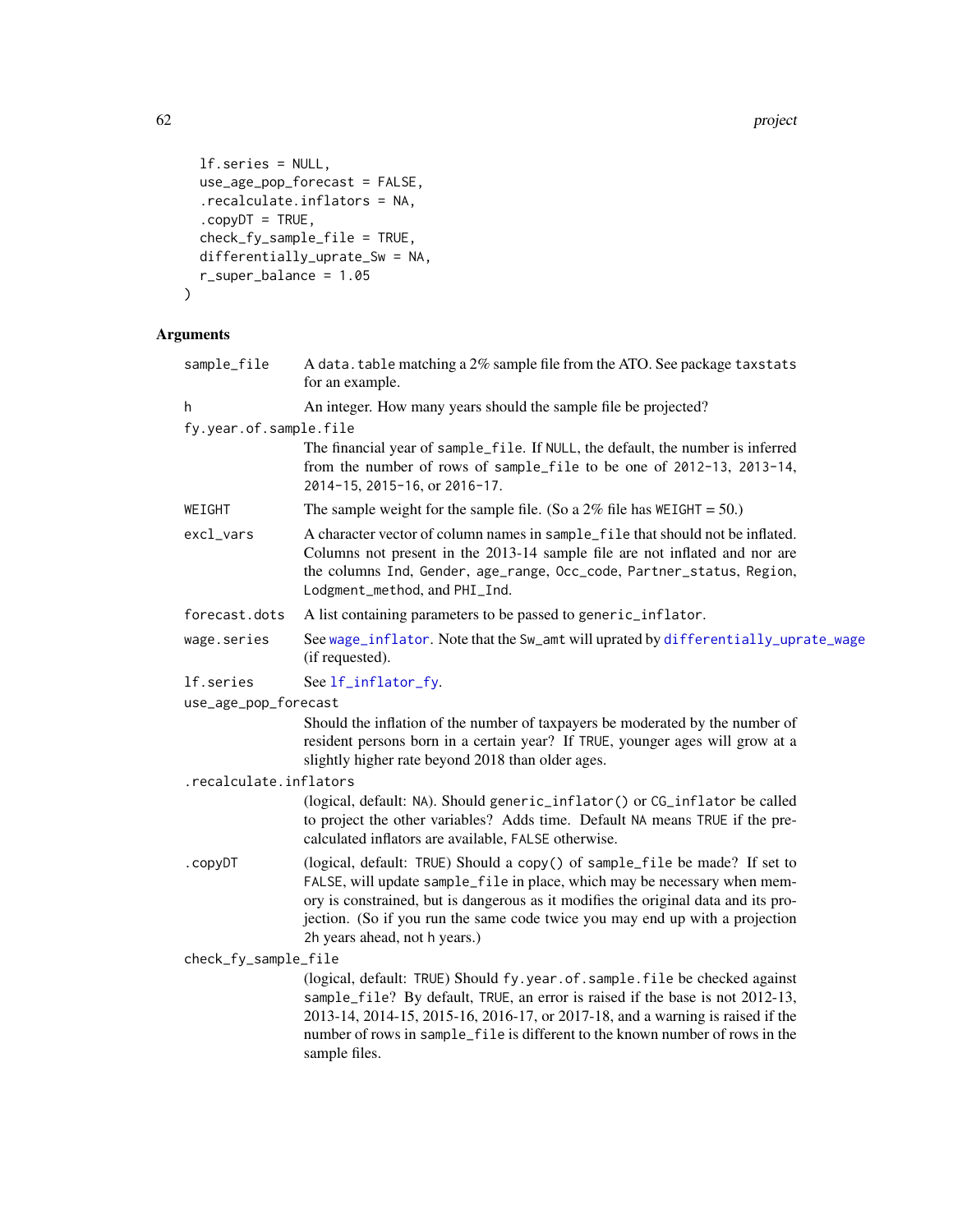#### project 63

#### differentially\_uprate\_Sw

(logical, default: NA) Should the salary and wage column (Sw\_amt) be differentially uprated using ([differentially\\_uprate\\_wage](#page-22-0))? Default of NA means use differential uprating is used when fy.year.of.sample.file <= "2016-17". It is known that the Treasury stopped using differential uprating by 2019.

Selecting TRUE for fy.year.of.sample.file > "2016-17" is an error as the precalculated values are not available.

#### r\_super\_balance

The factor to inflate super balances by (annualized). Set to 1.05 for backwards compatibility. The annual superannuation bulletin of June 2019 from APRA reported 7.3% growth of funds with more than fund members over the previous 5 years and 7.9% growth over the previous ten years.

## Details

Currently components of taxable income are individually inflated based on their historical trends in the ATO sample files, with the exception of:

inflated using [differentially\\_uprate\\_wage](#page-22-0). Sw\_amt

- inflated using [wage\\_inflator](#page-75-0) Alow\_ben\_amt, ETP\_txbl\_amt, Rptbl\_Empr\_spr\_cont\_amt, Non\_emp\_spr\_amt, MCS\_Emplr\_Contr, MCS\_Prsnl\_Contr, MCS\_Othr\_Contr
- inflated using [cpi\\_inflator](#page-19-0) WRE\_car\_amt, WRE\_trvl\_amt, WRE\_uniform\_amt, WRE\_self\_amt, WRE\_other\_amt

inflated by [lf\\_inflator\\_fy](#page-36-0) WEIGHT

inflated by [CG\\_inflator](#page-15-0) Net\_CG\_amt, Tot\_CY\_CG\_amt

Superannuation balances are inflated by a fixed rate of 5% p.a.

We recommend you use sample\_file\_1213 over sample\_file\_1314, unless you need the superannuation variables, as the latter suggests lower-than-recorded tax collections. However, more recent data is of course preferable.

#### Value

A sample file with the same number of rows as sample\_file but with inflated values as a forecast for the sample file in to\_fy. If WEIGHT is not already a column of sample\_file, it will be added and its sum will be the predicted number of taxpayers in to\_fy.

#### Examples

```
# install_taxstats()
if (requireNamespace("taxstats", quietly = TRUE) &&
   requireNamespace("data.table", quietly = TRUE)) {
 library(taxstats)
 library(data.table)
 sample_file <- copy(sample_file_1314)
 sample_file_1617 <- project(sample_file,
                             h = 3L, # to "2016-17"
                              fy.year.of.sample.file = "2013-14")
```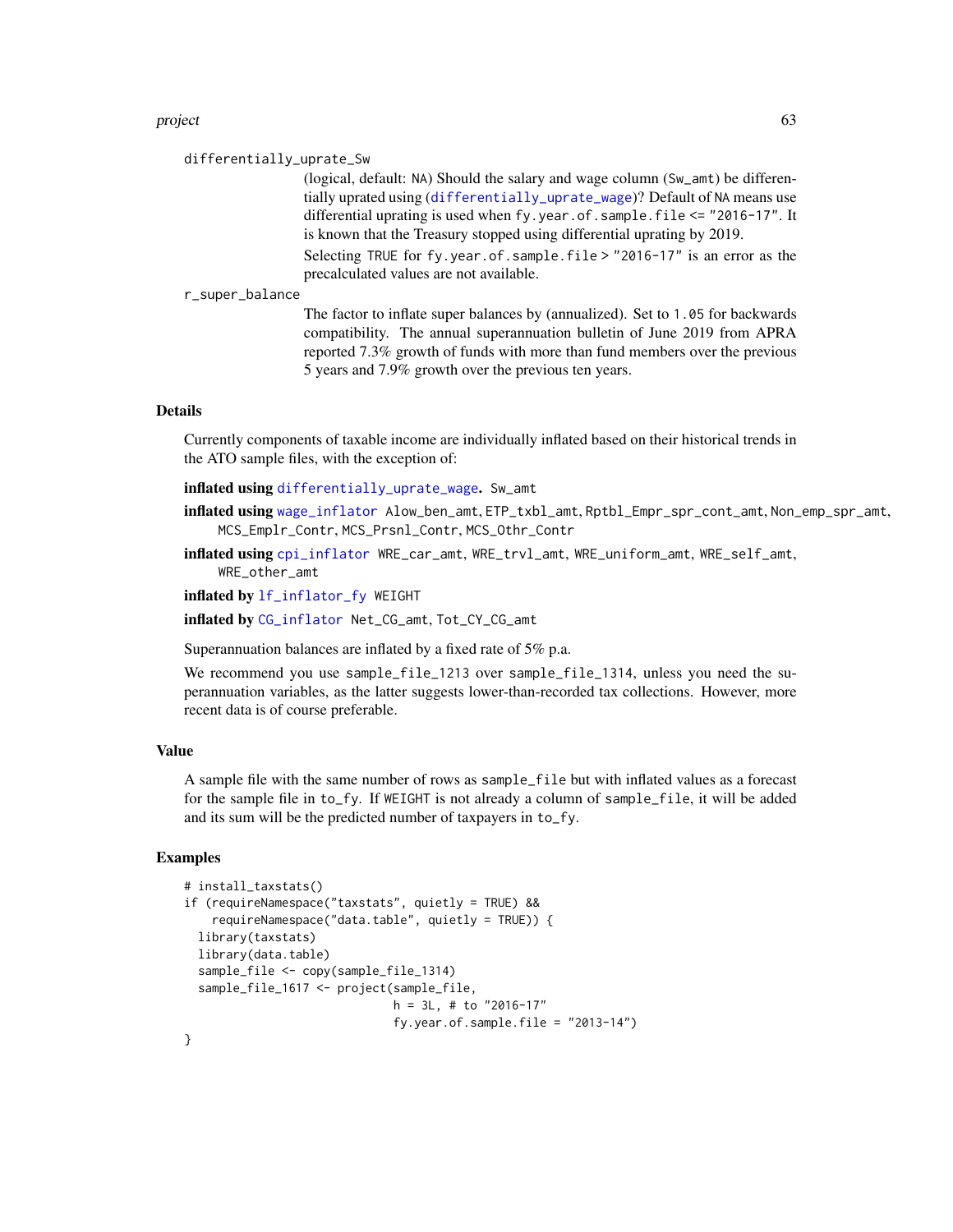## Description

Simple projections of the annual 2% samples of Australian Taxation Office tax returns.

#### Usage

project\_to(sample\_file, to\_fy, fy.year.of.sample.file = NULL, ...)

#### Arguments

| sample_file            | A data. table matching a 2% sample file from the ATO. See package taxstats<br>for an example.                  |
|------------------------|----------------------------------------------------------------------------------------------------------------|
| to_fy                  | A string like "1066-67" representing the financial year for which forecasts of the<br>sample file are desired. |
| fy.year.of.sample.file |                                                                                                                |
|                        | The financial year of sample_file. See project for the default.                                                |
| $\ddotsc$              | Other arguments passed to project.                                                                             |

## Value

A sample file with the same number of rows as sample\_file but with inflated values as a forecast for the sample file in to\_fy. If WEIGHT is not already a column of sample\_file, it will be added and its sum will be the predicted number of taxpayers in to\_fy.

rebate\_income *Rebate income*

#### Description

Rebate income

```
rebate_income(
  Taxable_Income,
  Rptbl\_Empr\_spr\_cont\_amt = 0,
 All_deductible_super_contr = 0,
 Net_fincl_invstmt_lss\_amt = 0,
 Net\_rent\_amt = 0,
 Rep_frng_ben_amt = 0
)
```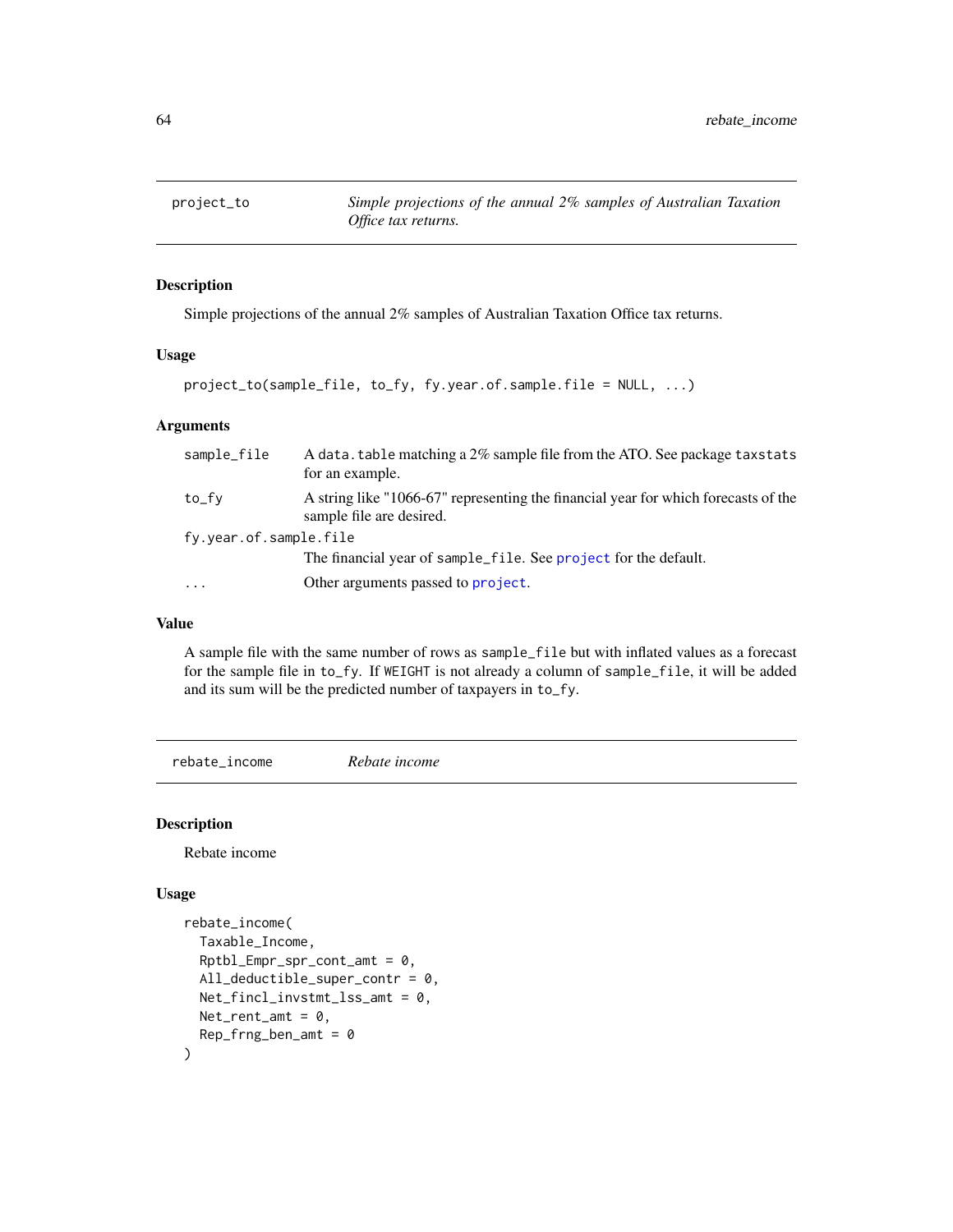## rent\_assistance 65

#### Arguments

Taxable\_Income the taxable income Rptbl\_Empr\_spr\_cont\_amt The reportable employer superannuation contributions amount All\_deductible\_super\_contr deductible personal superannuation contributions Net\_fincl\_invstmt\_lss\_amt Net financial investment loss Net\_rent\_amt (for Rental deductions) Rep\_frng\_ben\_amt Reportable fringe-benefits

## Source

[https://www.ato.gov.au/Individuals/Tax-return/2015/Tax-return/Tax-offset-questi](https://www.ato.gov.au/Individuals/Tax-return/2015/Tax-return/Tax-offset-questions-T1-T2/Rebate-income-2015/)ons-T1-T2/ [Rebate-income-2015/](https://www.ato.gov.au/Individuals/Tax-return/2015/Tax-return/Tax-offset-questions-T1-T2/Rebate-income-2015/)

rent\_assistance *Rent assistance*

## Description

The rent assistance to each individual payable by financial year.

```
rent_assistance(
  fortnightly_rent = Inf,
  per = "fortnight",
  fy.year = NULL,Date = NULL,
 n_dependants = 0L,
 has_partner = FALSE,
  .prop_rent_paid_by_RA = 0.75,
 max_rate = NULL,min_rent = NULL,
  sharers_provision_applies = FALSE,
  is_homeowner = FALSE,
  lives_in_sharehouse = FALSE
)
```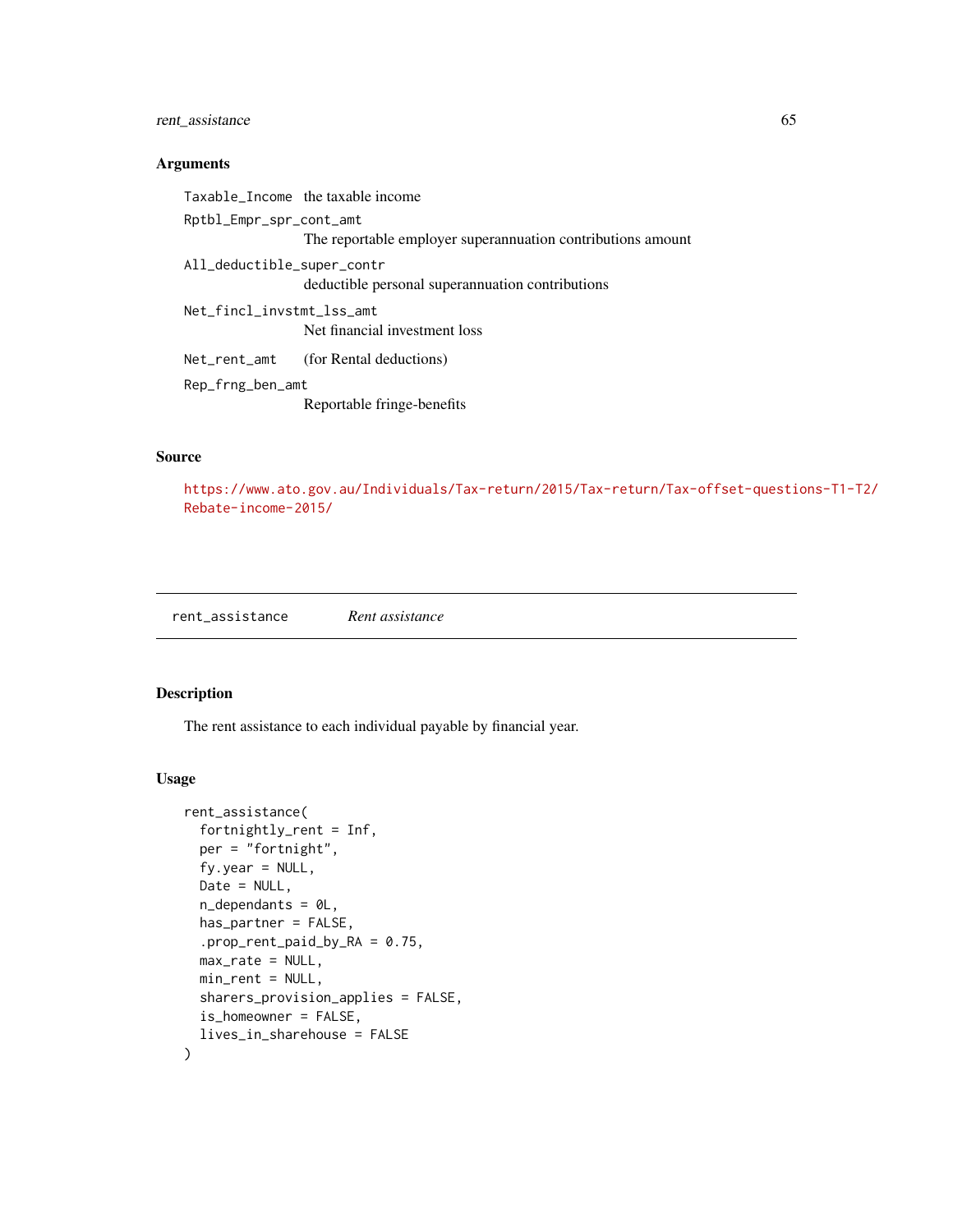fortnightly\_rent

|                           | The fortnightly rent paid by each individual. By default, infinity, so the maxi-<br>mum rent assistance is returned by default, since rent assistance is capped at a<br>maximum rate. Note the criteria for board and lodging which can be found at<br>http://guides.dss.gov.au/guide-social-security-law/3/8/1/70 |  |
|---------------------------|--------------------------------------------------------------------------------------------------------------------------------------------------------------------------------------------------------------------------------------------------------------------------------------------------------------------|--|
| per                       | Specifies the timeframe in which payments will be made. Can either take value<br>"fortnight" or "annual".                                                                                                                                                                                                          |  |
| fy.year                   | (character) The financial year over which rent assistance is to be calculated.<br>When left as NULL, defaults to the user's financial year, unless max_rate and<br>min_rent are both set. If fy. year is set, the annual payment is provided.                                                                      |  |
| Date                      | (Date vector or coercible to such) An alternative to fy. year. If both fy. year<br>and Date are provided, fy. year is ignored, with a warning. If Date is used, the<br>fortnightly rent assistance is provided.                                                                                                    |  |
| n_dependants              | (integer) Number of dependent children. By default, 0L, so no children.                                                                                                                                                                                                                                            |  |
| has_partner               | (logical) Is each individual married? By default, FALSE.                                                                                                                                                                                                                                                           |  |
| .prop_rent_paid_by_RA     |                                                                                                                                                                                                                                                                                                                    |  |
|                           | The proportion of the rent above the minimum threshold paid by rent assistance.<br>Since it so happens that this value is constant over the period, it is set here rather<br>than being added to the internal table.                                                                                               |  |
| max_rate                  | If not NULL, a numeric vector indicating for each individual the maximum rent<br>assistance payable.                                                                                                                                                                                                               |  |
| min_rent                  | If not NULL, a numeric vector indicating for each individual the minimum fort-<br>nightly rent above which rent assistance is payable. max_rate and min_rent<br>must not be used when fy. year is set.                                                                                                             |  |
| sharers_provision_applies |                                                                                                                                                                                                                                                                                                                    |  |
|                           | (logical, default: FALSE) Does the sharers provision apply to the parent pay-<br>ment? The list of functions can be found in table 2 column 4 http://guides.<br>dss.gov.au/guide-social-security-law/3/8/1/10                                                                                                      |  |
| is_homeowner              | (logical, default: FALSE) Does the individual own their own home?                                                                                                                                                                                                                                                  |  |
| lives_in_sharehouse       |                                                                                                                                                                                                                                                                                                                    |  |
|                           | (logical, default: FALSE) Does the individual live in a sharehouse?                                                                                                                                                                                                                                                |  |

## Value

If fy.year is used, the annual rent assistance payable for each individual; if Date is used, the *fortnightly* rent assistance payable. If the arguments cannot be recycled safely, the function errors.

## Examples

```
# current annual rent assistance
rent_assistance()
# current fortnightly payment
```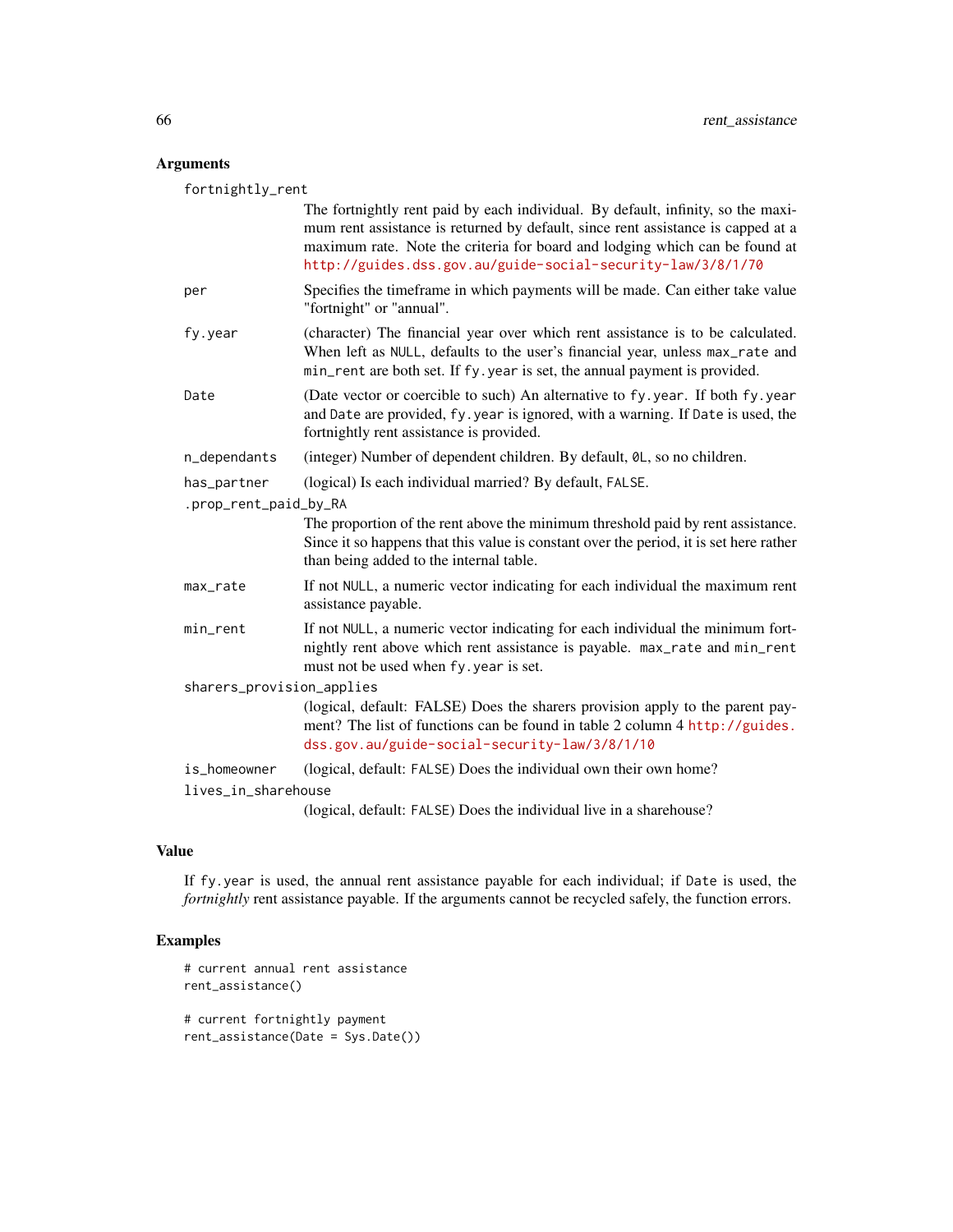## require\_taxstats 67

```
# zero since no rent
rent_assistance(0, Date = "2016-01-02")
# Rent assistance is payable at 75c for every dollar over min rent
rent_assistance(101, max_rate = 500, min_rent = 100)
rent_assistance(500, max_rate = 500, min_rent = 100)
```
require\_taxstats *Attach a 'taxstats' package*

## Description

Used in lieu of simply library(taxstats) to handle cases where it is not installed, but should not be installed to the user's default library (as during CRAN checks).

#### Usage

require\_taxstats()

require\_taxstats1516()

#### Value

TRUE, invisibly, for success. Used for its side-effect: attaching the taxstats package.

```
residential_property_prices
```
*Residential property prices in Australia*

#### Description

Residential property prices indexes for the capital cities of Australia, and a weighted average for the whole country. Last updated 2018-07-06.

#### Usage

```
residential_property_prices
```
#### Format

A data.table of three columns and 522 observations:

Date Date of the index

City Capital city (or Australia (weighted average))

**Residential\_property\_price\_index** An index  $(100 = 2011-12-01)$  measuring the price change in all residential dwellings.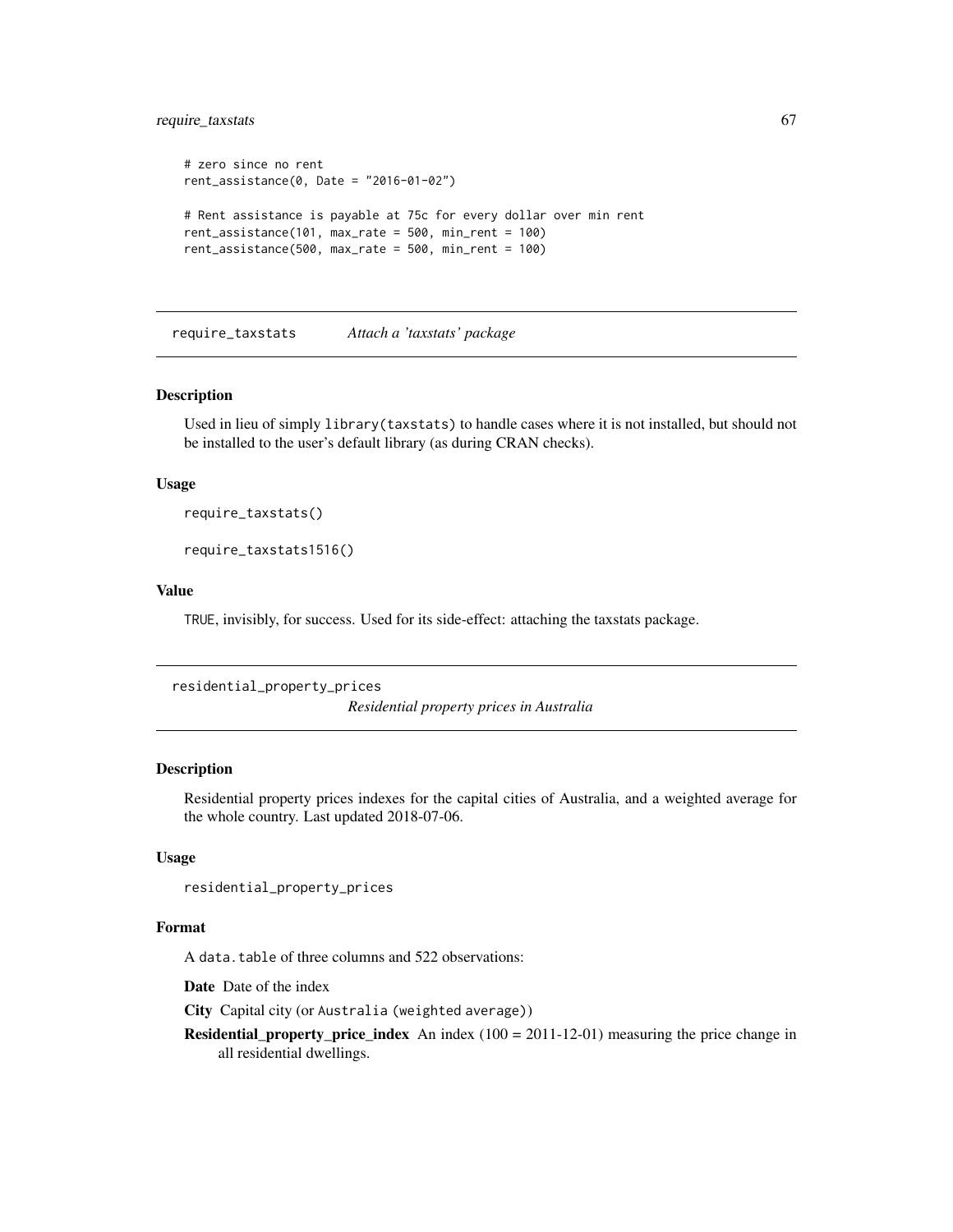## Source

ABS Cat 6416.0. <http://www.abs.gov.au/ausstats/abs@.nsf/mf/6416.0>.

revenue\_foregone *Revenue foregone from a modelled sample file*

#### Description

Revenue foregone from a modelled sample file

## Usage

```
revenue_foregone(dt, revenue_positive = TRUE, digits = NULL)
```
## Arguments

| dt               | A data.table from model_income_tax.                                                 |
|------------------|-------------------------------------------------------------------------------------|
| revenue_positive |                                                                                     |
|                  | If TRUE, the default, tax increase (revenue) is positive and tax cuts are negative. |
| digits           | If not NULL, affects the print method of the value.                                 |

<span id="page-67-0"></span>sapto *Seniors and Pensioner Tax Offset*

## Description

Seniors and Pensioner Tax Offset

```
sapto(
  rebate_income,
  fy.year,
  fill = 0.
  sapto.eligible = TRUE,
  Spouse_income = 0,
  family_status = "single",
  . check = TRUE
\mathcal{E}
```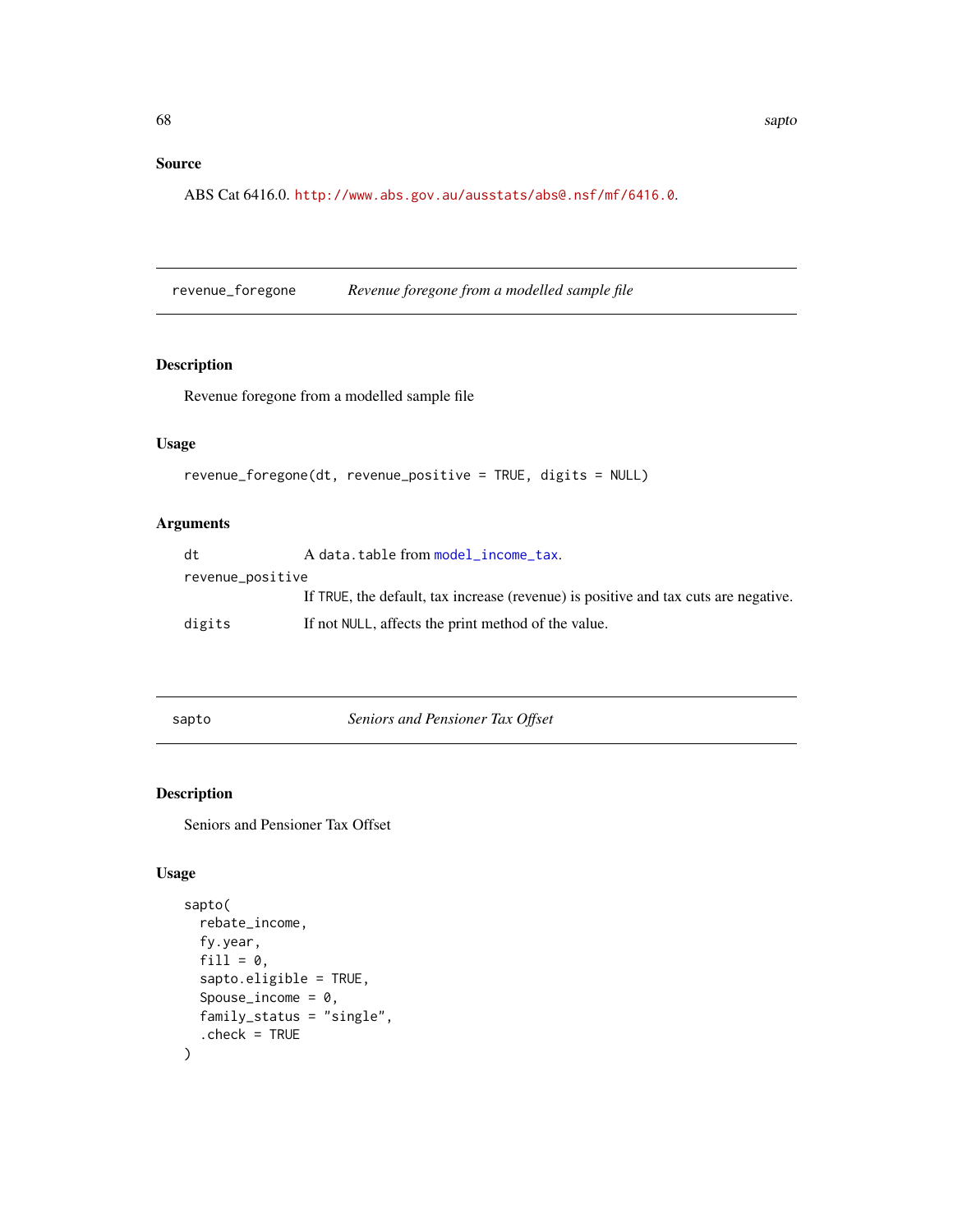# sapto\_rcpp 69

# Arguments

| rebate_income | The rebate income of the individual.                                                                                                                                |
|---------------|---------------------------------------------------------------------------------------------------------------------------------------------------------------------|
| fy.year       | The financial year in which sapto is to be calculated.                                                                                                              |
| fill          | If SAPTO was not applicable, what value should be used?                                                                                                             |
|               | sapto.eligible Is the individual eligible for sapto?                                                                                                                |
| Spouse_income | Spouse income whose unutilized SAPTO may be added to the current taxpayer.<br>Must match family_status; i.e. can only be nonzero when family_status !=<br>"single". |
| family_status | Family status of the individual.                                                                                                                                    |
| .check        | Run checks for consistency of values. For example, ensuring no single individ-<br>uals have positive Spouse_income.                                                 |

sapto\_rcpp *SAPTO done in Rcpp*

# Description

SAPTO done in Rcpp

## Usage

```
sapto_rcpp(
 RebateIncome,
 MaxOffset,
 LowerThreshold,
  TaperRate,
  SaptoEligible,
  SpouseIncome,
  IsMarried
)
```
## Arguments

RebateIncome, MaxOffset, Lowe[rThresh](#page-67-0)old, TaperRate, SaptoEligible, SpouseIncome, IsMarried Arguments as in sapto.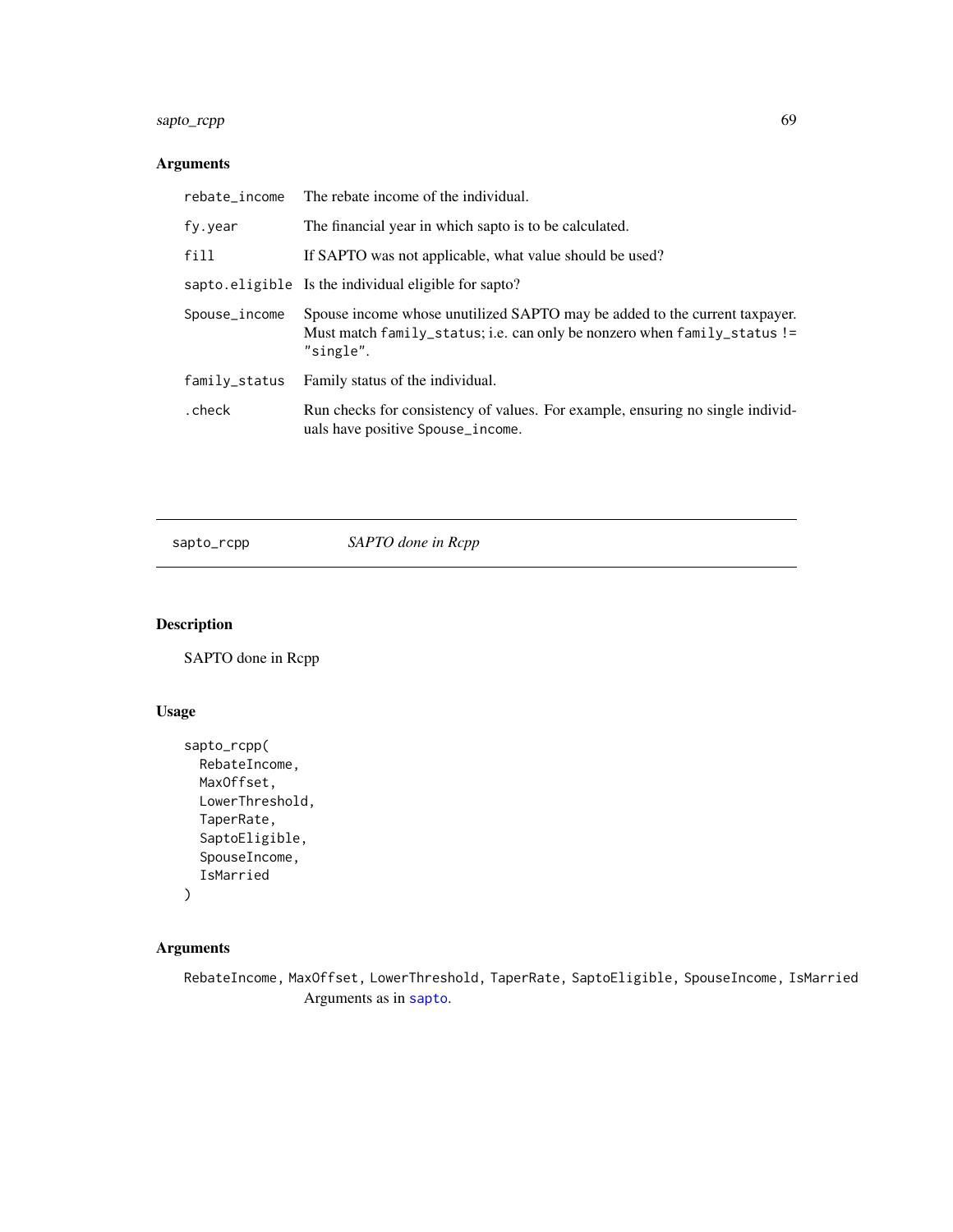sapto\_rcpp\_singleton *SAPTO singleton*

# Description

Length-one version of SAPTO in C++.

## Usage

```
sapto_rcpp_singleton(
  rebate_income,
 max_offset,
  lower_threshold,
  taper_rate,
  sapto_eligible,
  Spouse_income,
  is_married
\mathcal{L}
```
## Arguments

rebate\_income, max\_o[ffset,](#page-67-0) lower\_threshold, taper\_rate, sapto\_eligible, Spouse\_income, is\_married As in sapto.

sapto\_rcpp\_yr *SAPTO for specific years in C++*

# Description

Fast way to calculate SAPTO for multiple people when the year is known in advance. Speed is by cheating and entering in the year's parameters literally.

## Arguments

RebateIncome, IsMarr[ied, Sp](#page-67-0)ouseIncome As in sapto.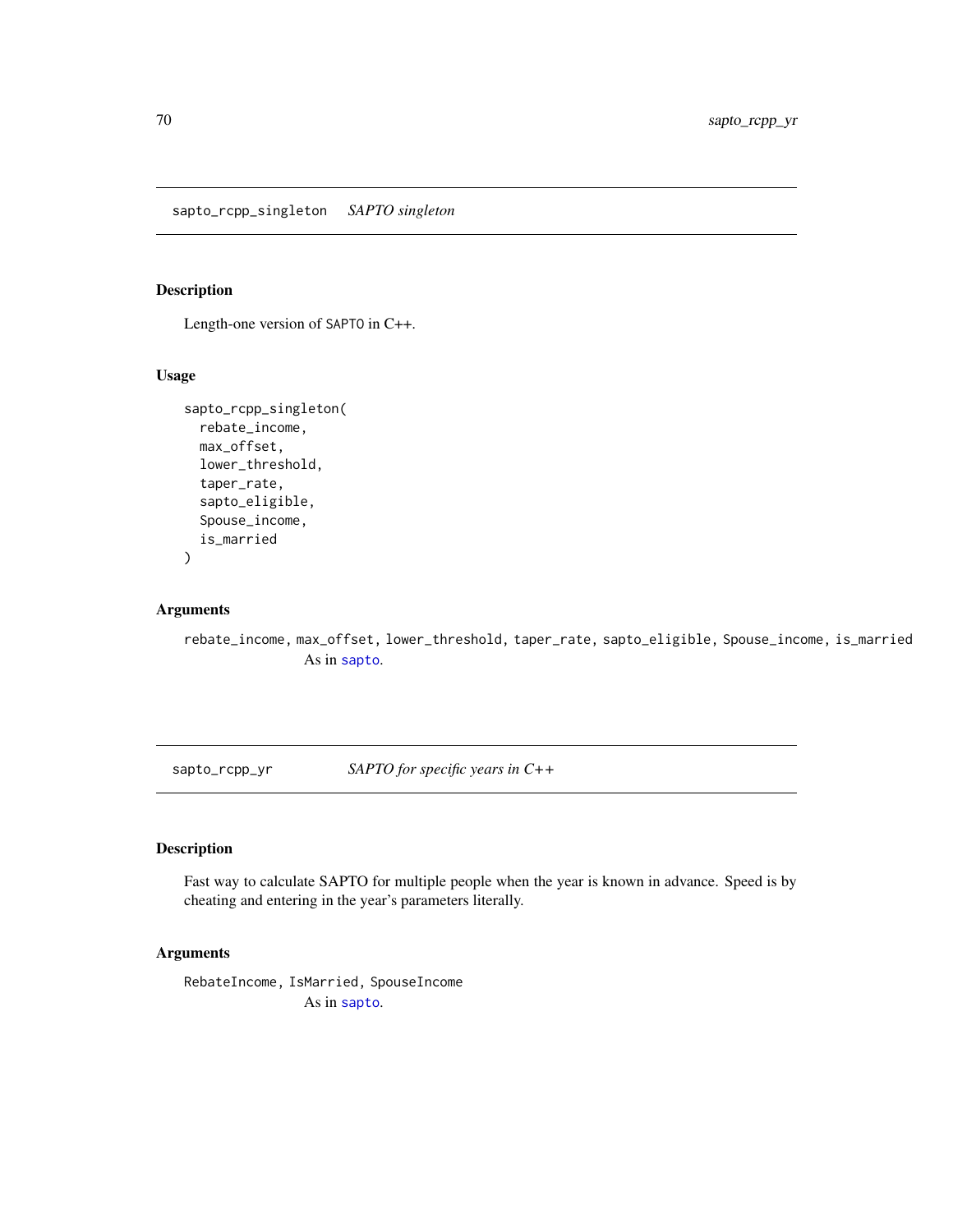<span id="page-70-0"></span>small\_business\_tax\_offset

*Small Business Tax Offset*

#### **Description**

Small Business Tax Offset

### Usage

```
small_business_tax_offset(
  taxable_income,
  basic_income_tax_liability,
  dots. ATO = NULL,
  aggregated_turnover = NULL,
  total_net_small_business_income = NULL,
  fy_{\text{year}} = NULL,tax_discount = NULL
\lambda
```
## Arguments

taxable\_income Individual's assessable income.

basic\_income\_tax\_liability

Tax liability (in dollars) according to the method in the box in s 4.10(3) of the *Income Tax Assessment Act 1997* (Cth). In general, basic\_income\_tax\_liability is the ordinary tax minus offsets. In particular, it does not include levies (such as the Medicare levy or the Temporary Budget Repair Levy).

Income  $\text{Tax} = \text{Taxable income} \times \text{Rate} - \text{Tax offsets}$ 

For example, in 2015-16, an individual with an assessable income of \\$100,000 had a basic tax liability of approximately \\$25,000.

.dots.ATO A data.table of tax returns. If provided, it must contain the variables Total\_PP\_BE\_amt, Total\_PP\_BI\_amt, Total\_NPP\_BE\_amt, Total\_NPP\_BI\_amt. If both .dots.ATO and either aggregated\_turnover or total\_net\_small\_business\_income are provided, .dots.ATO takes precedence, with a warning.

> If .dots.ATO contains the variable Tot\_net\_small\_business\_inc, it is used instead of the income variables.

aggregated\_turnover

A numeric vector the same length as taxable\_income. Only used to determine whether or not the offset is applicable; that is, the offset only applies if aggregated turnover is less than \\$2M.

Aggregated turnover of a taxpayer is the sum of the following:

• the taxpayer's annual turnover for the income year,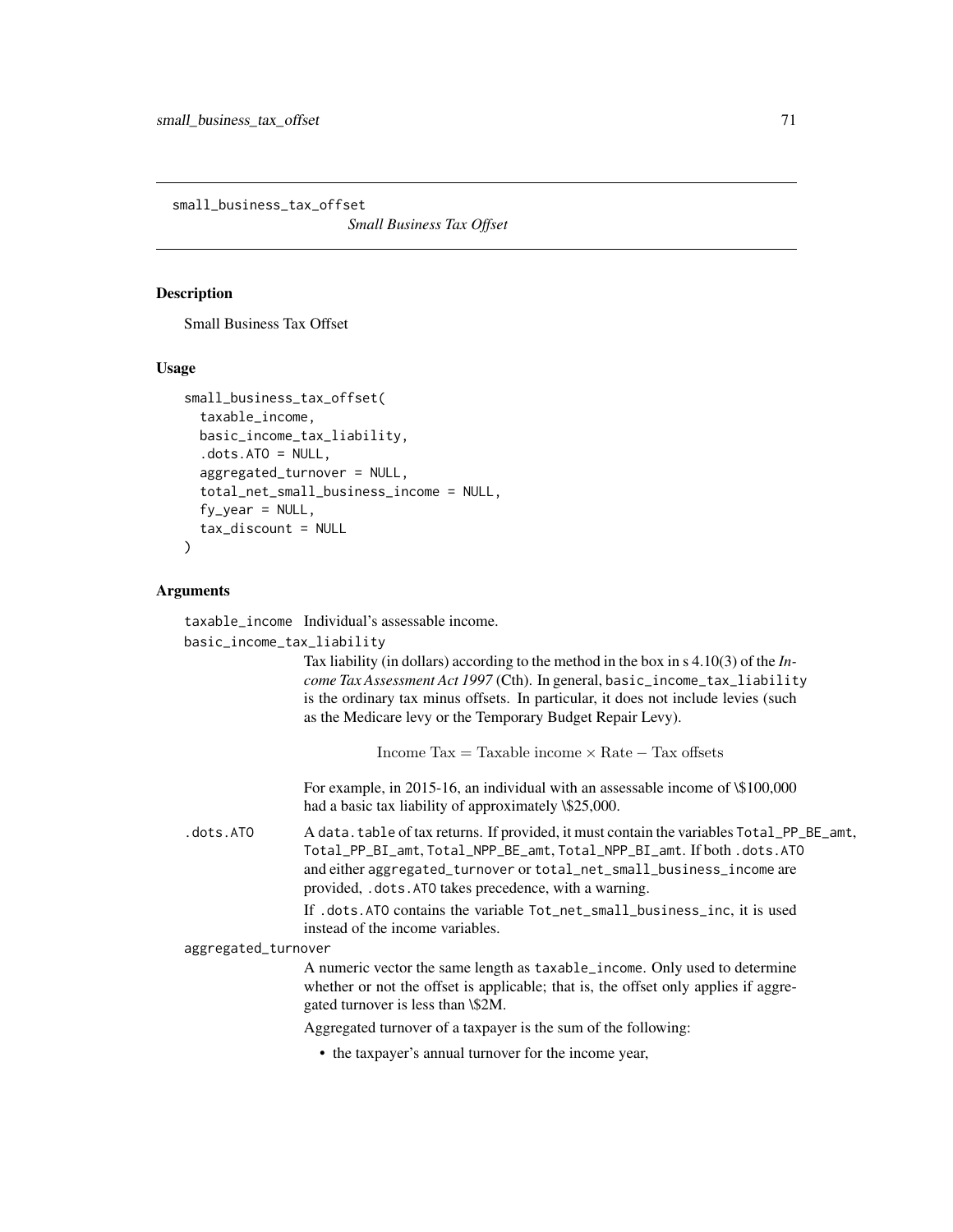- the annual turnover of any entity connected with the taxpayer's, for that part of the income year that the entity is connected with the taxpayer's
- the annual turnover of any entity that is an affiliate of the taxpayer, for that part of the income year that the entity is affiliated with the taxpayer's
- When you calculate aggregated turnover for an income year, do not include either:
	- the annual turnover of other entities for any period of time that the entities are either not connected with the taxpayer or are not the taxpayer's affiliate, or
	- amounts resulting from any dealings between these entities for that part of the income year that the entity is connected or affiliated with the taxpayer.

## [https://www.ato.gov.au/Business/Research-and-development-tax-inc](https://www.ato.gov.au/Business/Research-and-development-tax-incentive/Claiming-the-tax-offset/Steps-to-claiming-the-tax-offset/Step-3---Calculate-your-aggregated-turnover/)entive/ Claiming-the-tax-offset/Steps-to-claiming-the-tax-offset/Step-3---Calculate-your-a

total\_net\_small\_business\_income

Total net business income within the meaning of the Act. For most taxpayers, this is simply any net income from a business they own (or their share of net income from a business in which they have an interest). The only difference being in the calculation of the net business income of some minors (vide Division 6AA of Part III of the Act).

fy\_year The financial year for which the small business tax offset is to apply.

tax\_discount If you do not wish to use the legislated discount rate from a particular fy\_year, you can specify it via tax\_discount. If both are provided, tax\_discount prevails, with a warning.

#### Source

Basic income tax method s4-10(3) [http://classic.austlii.edu.au/au/legis/cth/consol\\_](http://classic.austlii.edu.au/au/legis/cth/consol_act/itaa1997240/s4.10.html) [act/itaa1997240/s4.10.html](http://classic.austlii.edu.au/au/legis/cth/consol_act/itaa1997240/s4.10.html). Explanatory memorandum [https://github.com/HughParsonag](https://github.com/HughParsonage/grattan/blob/master/data-raw/parlinfo/small-biz-explanatory-memo-2015.pdf)e/ [grattan/blob/master/data-raw/parlinfo/small-biz-explanatory-memo-2015.pdf](https://github.com/HughParsonage/grattan/blob/master/data-raw/parlinfo/small-biz-explanatory-memo-2015.pdf) from the original http://parlinfo.aph.gov.au/parlInfo/download/legislation/ems/r5494\_ems\_0a26ca86-9c3f-4ffa-9b81-219ac09be454/upload\_pdf/503041.pdf.

student\_repayment *HELP / HECS repayment amounts*

#### Description

HELP / HECS repayment amounts

#### Usage

student\_repayment(repayment\_income, fy.year, debt)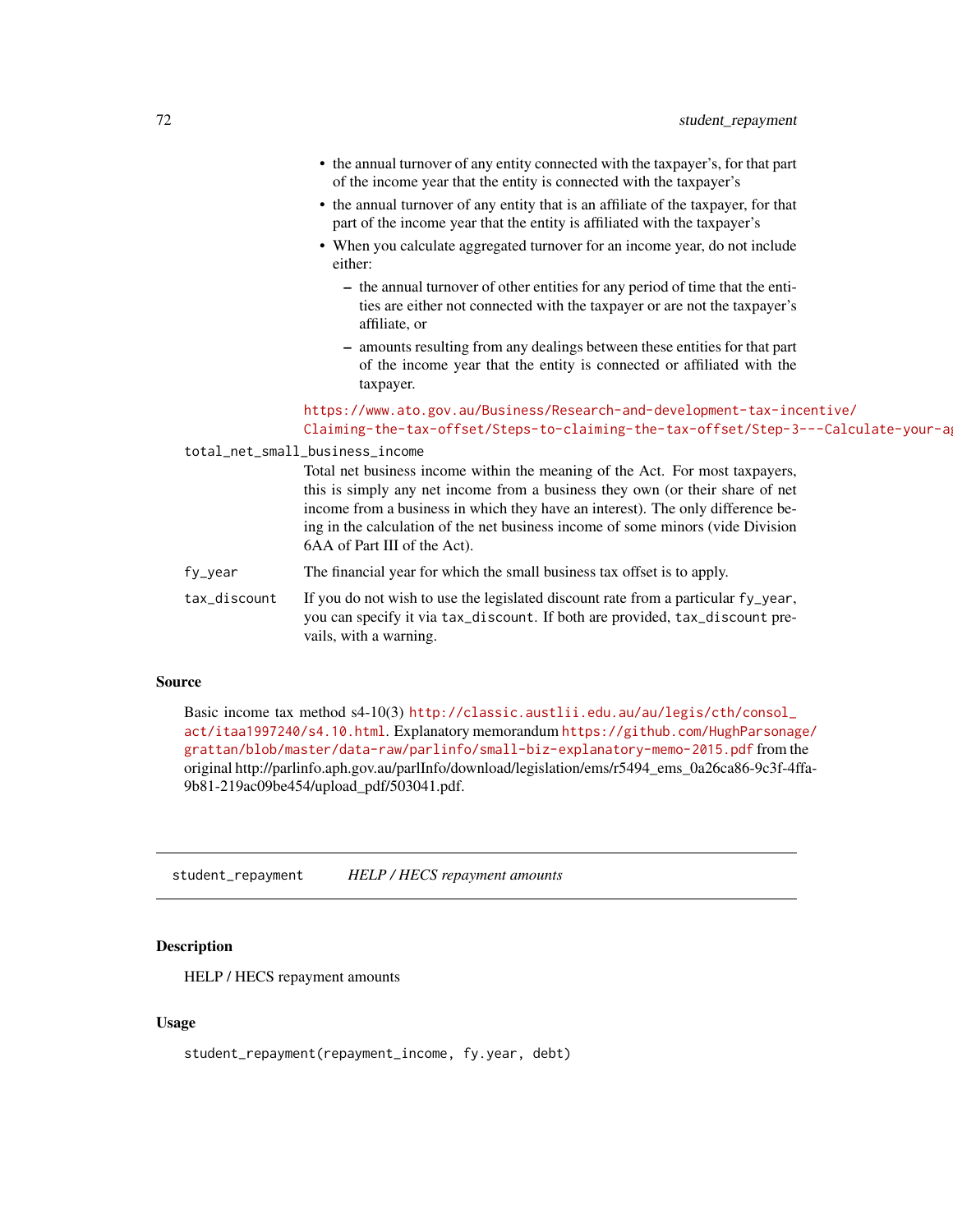#### <span id="page-72-0"></span>Arguments

| repayment_income |                                                                                                                                                                                                                        |
|------------------|------------------------------------------------------------------------------------------------------------------------------------------------------------------------------------------------------------------------|
|                  | The repayment income of the individual, equal to Taxable Income + Total net<br>investment loss (incl Net rental loss) + reportable fringe benefits amounts +<br>Reportable super contributions + exempt foreign income |
| fv.vear          | The financial year repayment_income was earned.                                                                                                                                                                        |
| debt             | The amount of student debt held.                                                                                                                                                                                       |

#### Details

The student repayments for fy.year = '2018-19' assume the measures in Budget 2017 will pass.

#### Value

The repayment amount.

#### Author(s)

Ittima Cherastidtham and Hugh Parsonage

#### Source

```
https://www.ato.gov.au/Rates/HELP,-TSL-and-SFSS-repayment-thresholds-and-rates/
?page=2#HELP_repayment_thresholds_and_rates_2013_14m https://docs.education.gov.
au/system/files/doc/other/ed17-0138_-_he_-_glossy_budget_report_acc.pdf
```
#### Examples

```
student_repayment(50e3, "2013-14", debt = 10e3)
# 0 since below the threshold
student_repayment(60e3, "2013-14", debt = 10e3)
# above the threshold
student_repayment(60e3, "2013-14", debt = 0)
# above the threshold, but no debt
```
unemployment\_benefit *Unemployment benefit*

#### Description

Calculates the unemployment benefit (Newstart Allowance) payable for individuals in the specified financial year(s), given each individual's income and assets, and whether they are married, have children, or own their own home.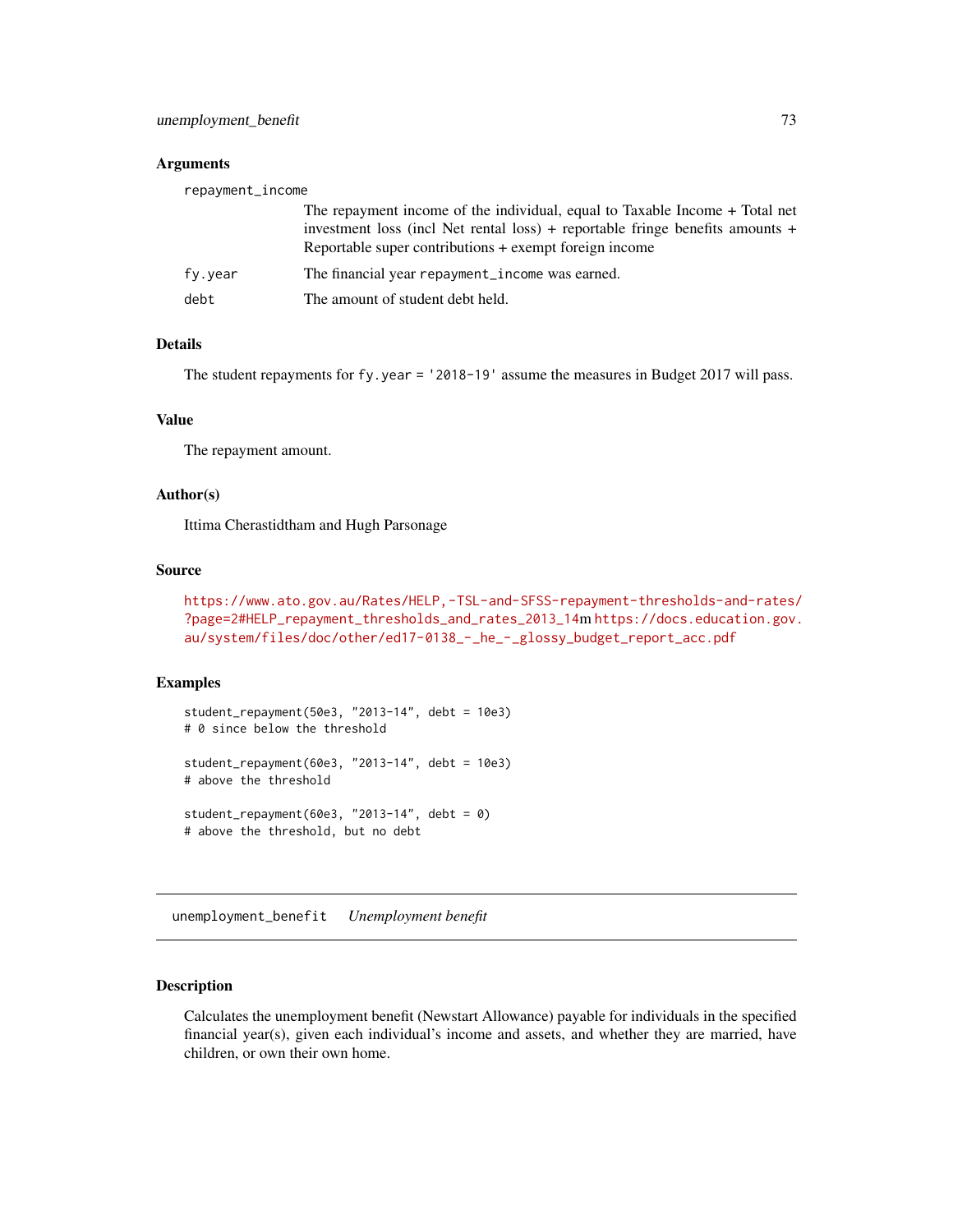#### Usage

```
unemployment_benefit(
  income = 0,
  assets = 0,
  fy.year = NULL,Date = NULL,
  has_partner = FALSE,
  has_dependant = FALSE,
  is_home_owner = FALSE
\mathcal{L}
```
#### Arguments

| income        | Numeric vector of fortnightly income for the income test.                                                                                         |
|---------------|---------------------------------------------------------------------------------------------------------------------------------------------------|
| assets        | Numeric vector of the value of assets. By default, income and assets are both<br>zero, thus returning the maximum benefit payable.                |
| fy.year       | A character vector of valid financial years between "2000-01" and "2020-21"<br>specifying which financial year the allowance is to be calculated. |
| Date          | (Date vector or coercible to such). An alternative to fy year to specify the<br>period over which the allowance is calculated.                    |
| has_partner   | (logical vector, default: FALSE) Does the individual have a partner?                                                                              |
| has_dependant | (logical vectpr, default: FALSE) Does the indvidiual have any dependant chil-<br>dren?                                                            |
| is_home_owner | (logical vector, default: FALSE) Does the individual own their own home?                                                                          |

## Details

The income test for long-term employed persons above 60 happens to be the same as that for singles with dependants, so calculating the benefit payable for such individuals can be performed by setting has\_partner = FALSE,has\_dependant = TRUE.

#### Value

The fortnightly unemployment benefit payable for each entry. The function is vectorized over its arguments, with any length-1 argument recycled. (Other vector recycling is not supported and will result in an error.)

validate\_date *Verifying validity of dates*

## Description

Many functions expect Dates. Determining that they are validly entered is often quite computationally costly, relative to the core calculations. These internal functions provide mechanisms to check validity quickly, while still providing clear, accurate error messages.

<span id="page-73-0"></span>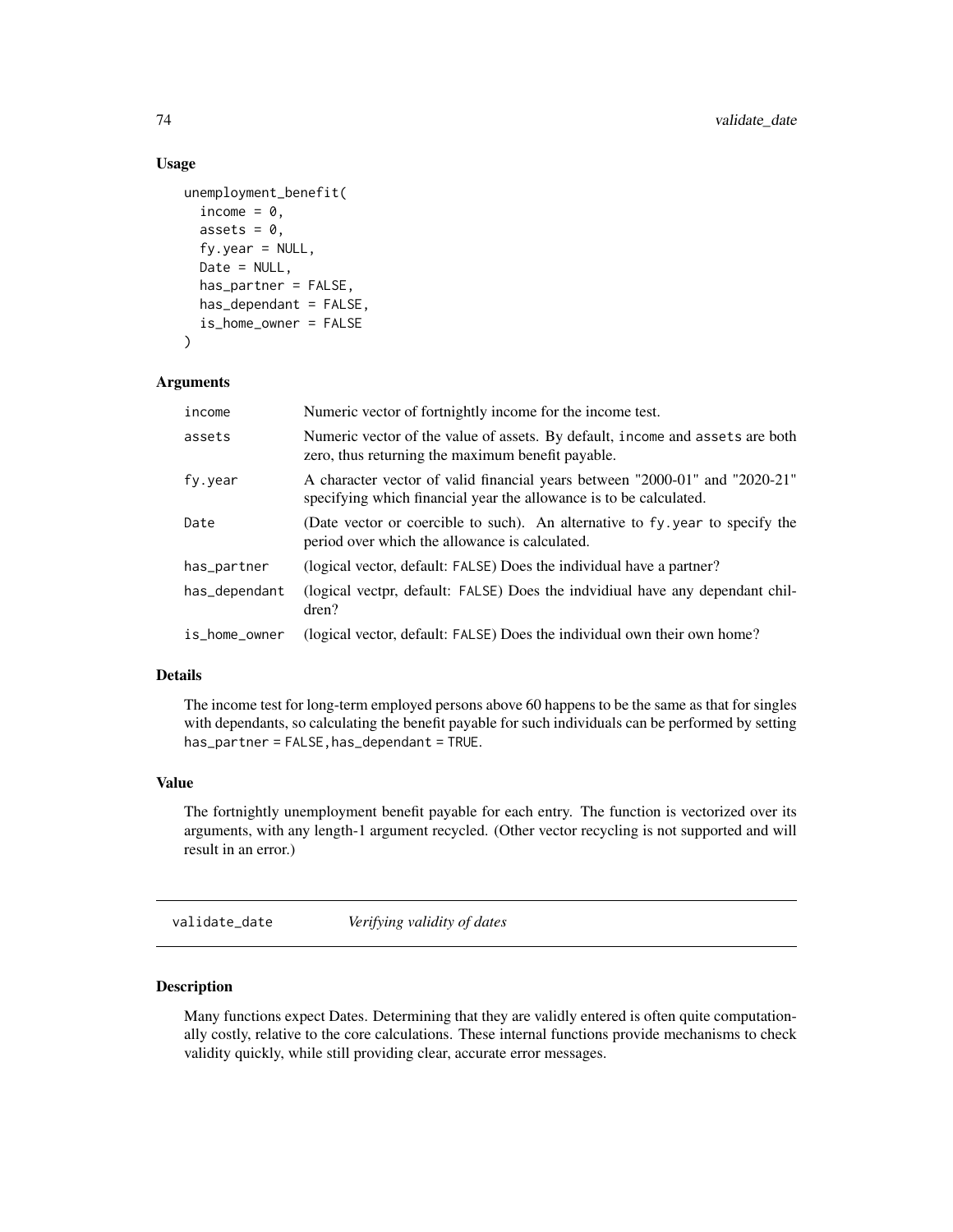## <span id="page-74-0"></span>validate\_per 75

## Usage

```
validate_date(date_to_verify, from = NULL, to = NULL, deparsed = "Date")
```
## Arguments

|          | date_to_verify (character) A user-provided value, purporting to be character vector of dates.                                |
|----------|------------------------------------------------------------------------------------------------------------------------------|
| from.to  | Indicating the range of years valid for date to verify. Default set to -Inf and<br>Inf respectively (i.e. there is no bound) |
| deparsed | The name of variable to appear in error messages.                                                                            |

#### Value

date\_to\_verify as a Date object, provided it can be converted to a Date and all elements are within the bounds from and to.

validate\_per *Validate per*

## Description

Checks whether a valid input of 'per' is used and outputs the amount which yearly payments are divided by to get the desired rate.

#### Usage

```
validate_per(per, missing_per, .fortnights_per_yr = 26)
```
## Arguments

| per                | How often are payments made? Can only take values 'year', 'fortnight', or<br>'quarter'.                                                                          |
|--------------------|------------------------------------------------------------------------------------------------------------------------------------------------------------------|
| missing_per        | Is 'per' missing in the outer function? If so the default for that function will be<br>used. Essentially, you should always pass missing (per) to this argument. |
| .fortnights_per_yr | What is the ratio of the fortnightly payment amount to the yearly payment<br>amount? By default, 26. (Some payments expect 26; others expect 364/14.)            |

## Details

For examples, see [rent\\_assistance](#page-64-0) function code.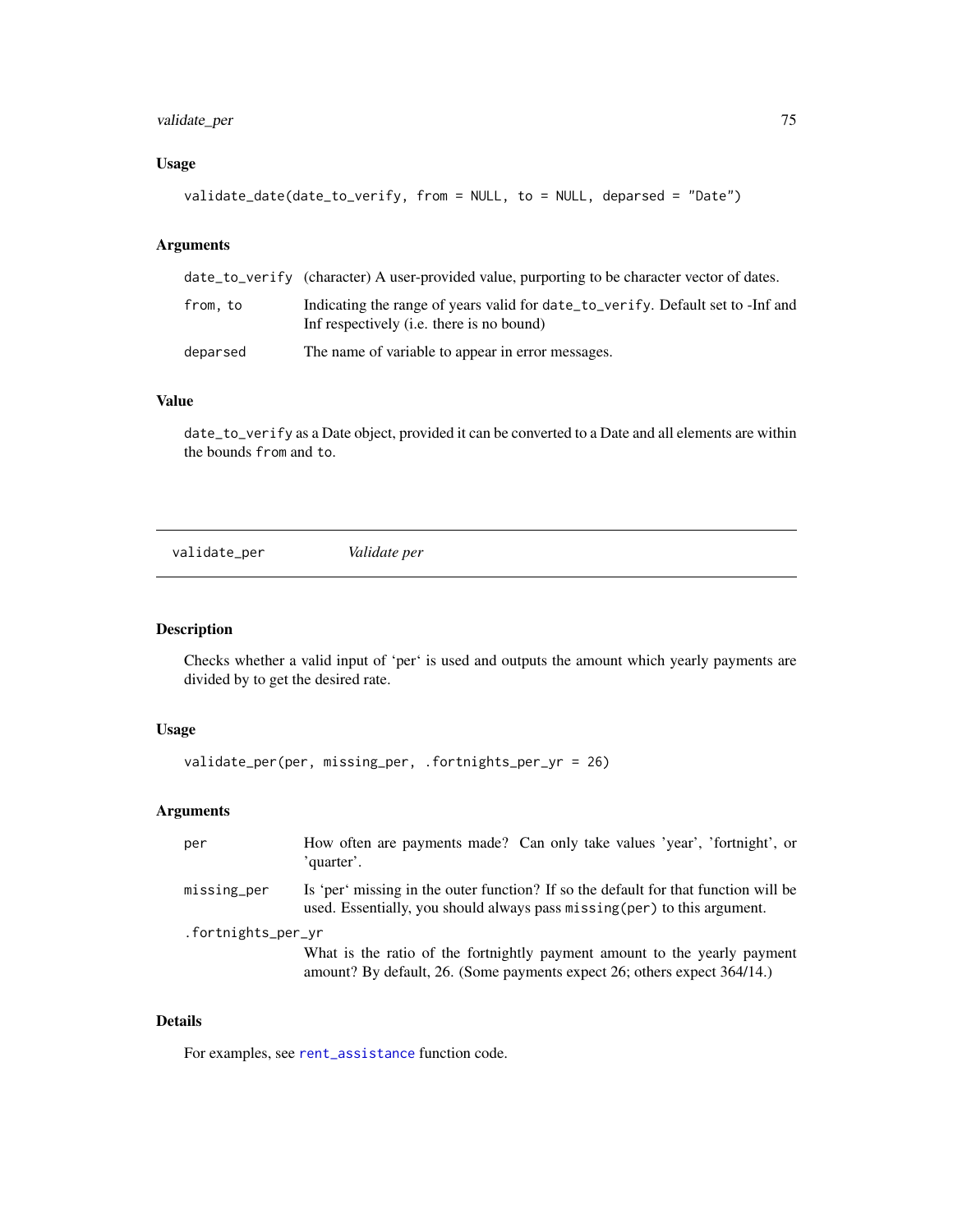## Examples

```
## Not run:
# Typical use-case
# attach(asNamespace("grattan"))
z <- function(per = "year") 52 / validate_per(per, missing(per))
z() # message
z(per = "year") # same, no message
z(per = "fortnight") # in fortnights
z(per = "sidfh") # error
## End(Not run)
```
wage\_inflator *Inflation using the Wage Price Index.*

#### Description

Predicts the inflation of hourly rates of pay, between two financial years.

## Usage

```
wage_inflator(
  wage = 1,
  from_f y = NULL,to_f y = NULL,useABSConnection = FALSE,
  allow.projection = TRUE,
  forecast.series = c("mean", "upper", "lower", "custom"),
  forecast.level = 95,
  wage.series = NULL,
  accelerate.above = 100000L
)
```
#### Arguments

| wage             | The amount to be inflated (1 by default).                                                                                                                                                    |
|------------------|----------------------------------------------------------------------------------------------------------------------------------------------------------------------------------------------|
| from_fv.to_fv    | (character) a character vector with each element in the form "2012-13" repre-<br>senting the financial years between which the CPI inflator is desired.                                      |
|                  | If both from fy and to fy are NULL (the default), from fy is set to the previous<br>financial year and to_fy to the current financial year, with a warning. Setting<br>only one is an error. |
| useABSConnection |                                                                                                                                                                                              |
|                  | Should the function connect with ABS. Stat via an SDMX connection? If FALSE<br>(the default), a pre-prepared index table is used. This is much faster and more                               |

<span id="page-75-0"></span>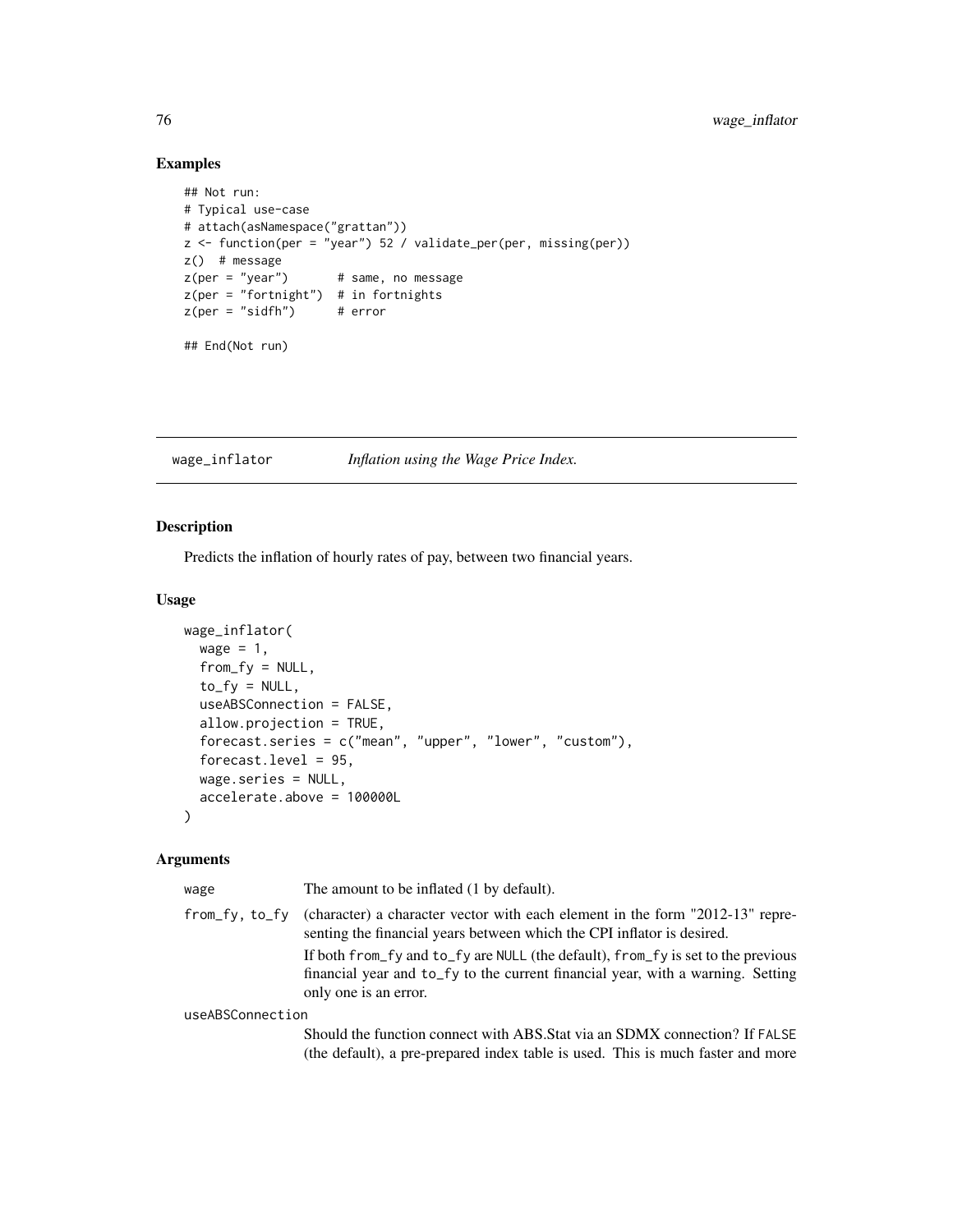reliable (in terms of errors), though of course relies on the package maintainer to keep the tables up-to-date.

If the SDMX connection fails, a message is emitted (not a warning) and the function contines as if useABSConnection = FALSE.

The internal data was updated on 2020-07-02 to 2020-Q1.

#### <span id="page-76-0"></span>allow.projection

If set to TRUE the forecast package is used to project forward, if required.

#### forecast.series

Whether to use the forecast mean, or the upper or lower boundaries of the prediction intervals. A fourth option custom allows manual forecasts to be set.

- forecast.level The prediction interval to be used if forecast.series is upper or lower.
- wage.series If forecast.series = 'custom', how future years should be inflated. The future wage series can be provided in two ways: (1) a single value, to be the assumed rate of wage inflation in years beyond the known series, or  $(2)$  a data.table with two variables, fy\_year and r. If (2), the variable fy\_year must be a vector of all financial years after the last financial year in the (known) wage series and the latest to\_fy inclusive. The variable  $r$  consists of rates of wage growth assumed in each fy\_year.

#### accelerate.above

An integer setting the threshold for 'acceleration'. When the maximum length of the arguments exceeds this value, calculate each unique value individually then combine. Set to 100,000 as a rule of thumb beyond which calculation speeds benefit dramatically. Can be set to Inf to disable acceleration.

#### Value

The wage inflation between the two years.

#### Examples

```
# Wage inflation
wage_inflator(from_fy = "2013-14", to_fy = "2014-15")
# Custom wage inflation
wage_inflator(from_fy = "2016-17",
              to_f y = "2017-18",forecast.series = "custom",
              wage.series = 0.05)
```
youth\_allowance *Youth allowance*

#### **Description**

Youth allowance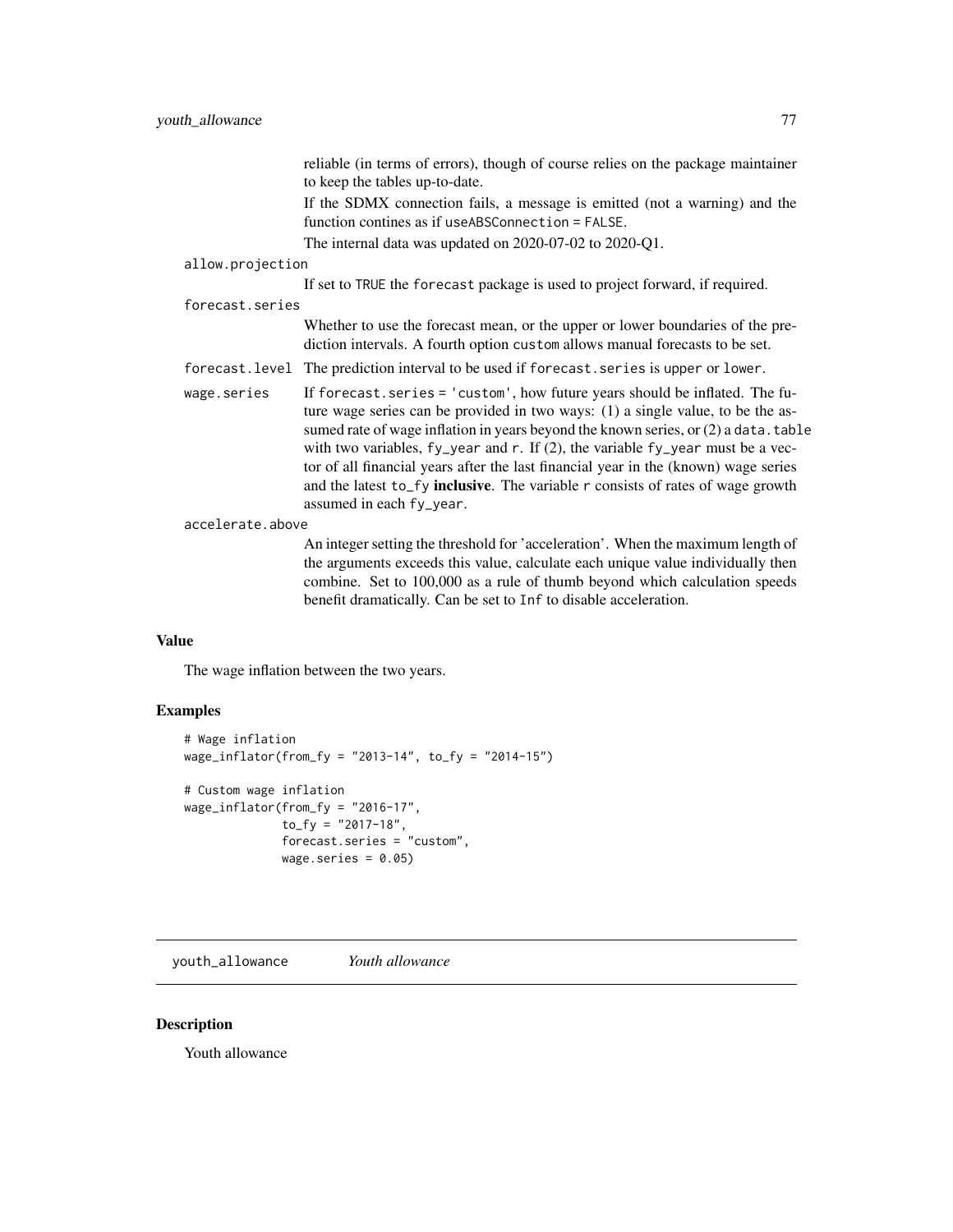## Usage

```
youth_allowance(
  fortnightly_income = 0,
  annual\_income = 0,
  fy.year = NULL,include_ES = TRUE,
  age = 18L,eligible_if_over22 = FALSE,
  has_partner = FALSE,
  lives_at_home = FALSE,
 n_dependants = 0L,
  isjspceoalfofcoahodeoc = FALSE,
  is_student = TRUE,
 per = c("fortnight", "year"),
 max_rate = NULL,
 es = NULL,taper1 = NULL,taper2 = NULL,FT_YA_student_lower = NULL,
 FT_YA_student_upper = NULL,
 FT_YA_jobseeker_lower = NULL,
 FT_YA_jobseeker_upper = NULL,
 partner_fortnightly_income = 0,partner_is_pensioner = FALSE,
 partner\_taper = 0.6)
```
## Arguments

| fortnightly_income, annual_income |                                                                                                                                                                                                                                                                                                                                                   |
|-----------------------------------|---------------------------------------------------------------------------------------------------------------------------------------------------------------------------------------------------------------------------------------------------------------------------------------------------------------------------------------------------|
|                                   | Individual's income. Default is zero. You may provided both; providing both<br>when the ratio is not 26 is an error.                                                                                                                                                                                                                              |
| fy.year                           | Financial year. Default is current financial year.                                                                                                                                                                                                                                                                                                |
| include_ES                        | (logical, default: TRUE) If FALSE do not include the energy supplement.                                                                                                                                                                                                                                                                           |
| age                               | The individual's age. Default is 18 years. If type double will be coerced to<br>integer via truncation ( <i>i.e.</i> 17.9 becomes 17).                                                                                                                                                                                                            |
| eligible_if_over22                |                                                                                                                                                                                                                                                                                                                                                   |
|                                   | To be eligible for Youth Allowance while over 22, recipients must either com-<br>mence full-time study or an Australian apprenticeship having been in receipt of<br>an income support payment for at least 6 out of the last 9 months since turn-<br>ing 22, or study an approved course in English where English is not their first<br>language. |
| has_partner                       | Does the individual have a partner?                                                                                                                                                                                                                                                                                                               |
|                                   |                                                                                                                                                                                                                                                                                                                                                   |
| lives_at_home                     | Does the individual live at home with their parents?                                                                                                                                                                                                                                                                                              |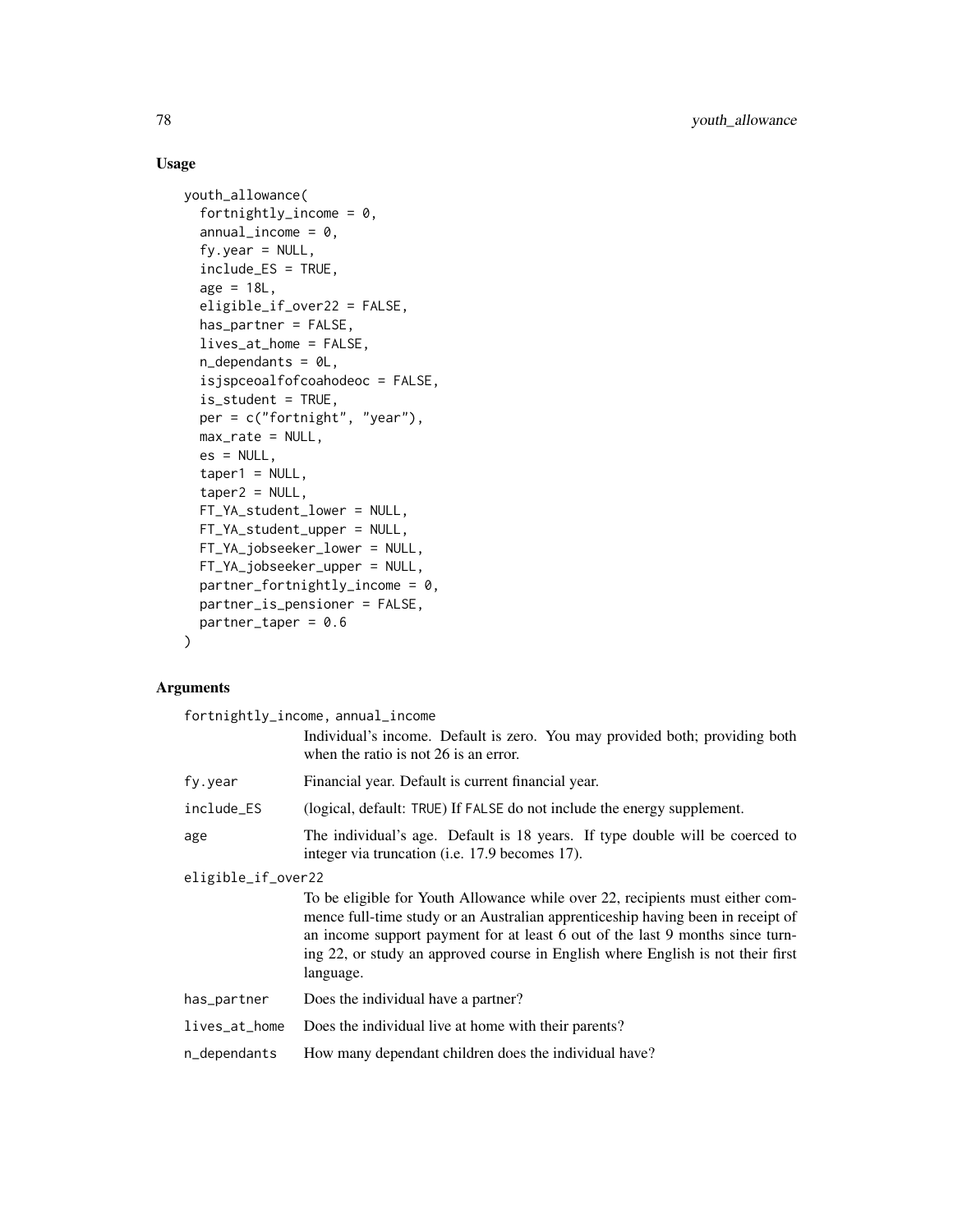<span id="page-78-0"></span>isjspceoalfofcoahodeoc

|                            | Is the recipient a single job seeker principal carer, either of large family or foster<br>child/ren, or who is a home or distance educator of child/ren?                                  |
|----------------------------|-------------------------------------------------------------------------------------------------------------------------------------------------------------------------------------------|
| is_student                 | Is the individual a student? Note that apprentices are considered students.                                                                                                               |
| per                        | How often the payment will be made. Default is fortnightly. At present pay-<br>ments can only be fortnightly.                                                                             |
| max_rate                   | If not NULL, a length-1 double representing the maximum fortnightly rate for<br>youth allowance.                                                                                          |
| es                         | If not NULL, a length-1 double as the energy supplement.                                                                                                                                  |
| taper1                     | The amount at which the payment is reduced for each dollar earned between the<br>lower and upper bounds.                                                                                  |
| taper2                     | The amount at which the payment is reduced for each dollar earned above the<br>upper bound.                                                                                               |
| FT_YA_student_lower        |                                                                                                                                                                                           |
|                            | Student and apprentice lower bound for which reduction in payment occurs at<br>rate taper1.                                                                                               |
| FT_YA_student_upper        |                                                                                                                                                                                           |
|                            | Student and apprentice upper bound for which reduction in payment occurs at<br>rate taper1. Student and apprentice lower bound for which reduction in pay-<br>ment occurs at rate taper2. |
| FT_YA_jobseeker_lower      |                                                                                                                                                                                           |
|                            | Jobseeker lower bound for which reduction in payment occurs at rate taper1                                                                                                                |
| FT_YA_jobseeker_upper      |                                                                                                                                                                                           |
|                            | Jobseeker upper bound for which reduction in payment occurs at rate taper1.<br>Student and apprentice lower bound for which reduction in payment occurs at<br>rate taper2.                |
| partner_fortnightly_income |                                                                                                                                                                                           |
|                            | The partner's fortnightly income (or zero if no partner).                                                                                                                                 |
| partner_is_pensioner       |                                                                                                                                                                                           |
|                            | (logical, default: FALSE) Is the individual's partner in receipt of a <i>pension</i> (or<br>benefit)?                                                                                     |
| partner_taper              | The amount by which the payment is reduced for each dollar earned by the indi-<br>vidual's partner. (See http://guides.dss.gov.au/guide-social-security-law/<br>4/2/8/40.                 |
|                            |                                                                                                                                                                                           |

youth\_unemployment *Youth unemployment*

## Description

Youth unemployment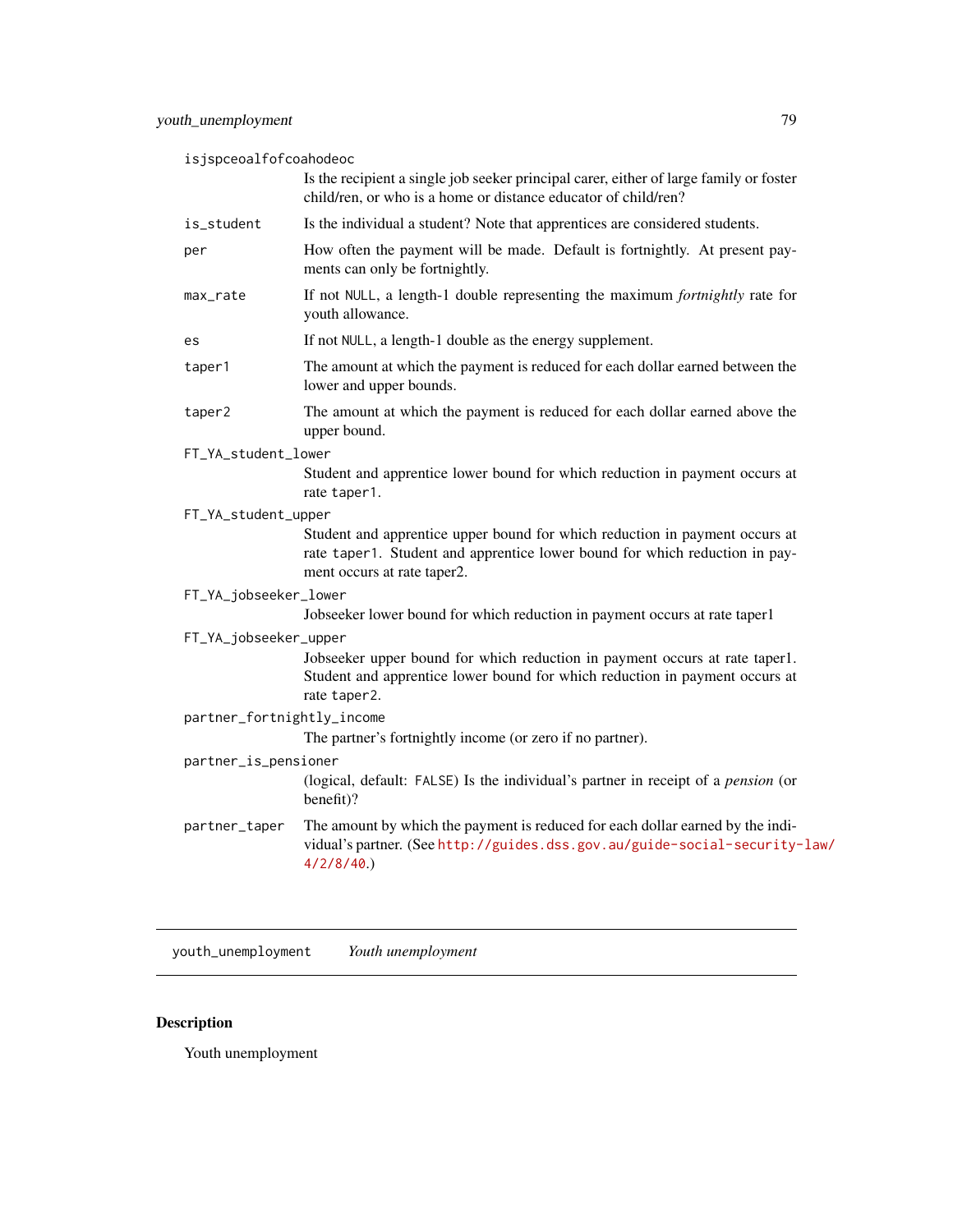## Usage

```
youth_unemployment(
  income = \theta,
  assets = 0,fy.year = NULL,
  Date = NULL,
  has_partner = FALSE,
  has_dependant = FALSE,
  age = 23,lives_at_home = FALSE,
  independent = TRUE,
  unemployed = FALSE
)
```
#### Arguments

| income        | Numeric vector of fortnightly income for the income test.                                                                                         |
|---------------|---------------------------------------------------------------------------------------------------------------------------------------------------|
| assets        | Numeric vector of the value of assets. By default, income and assets are both<br>zero, thus returning the maximum benefit payable.                |
| fy.year       | A character vector of valid financial years between "2000-01" and "2020-21"<br>specifying which financial year the allowance is to be calculated. |
| Date          | (Date vector or coercible to such). An alternative to fy year to specify the<br>period over which the allowance is calculated.                    |
| has_partner   | (logical, default: FALSE) Does the individual have a partner?                                                                                     |
| has_dependant | (logical, default: FALSE) Does the indvidiual have any dependant children?                                                                        |
| age           | Age (only determines whether the 16-17 age or 18 or over rates will apply).                                                                       |
| lives_at_home | (logical, default: FALSE) Is the individual a dependant who lives at home?                                                                        |
| independent   | (logical, default: TRUE) Should the individual be considered independent.                                                                         |
| unemployed    | (logical, default: FALSE) Is the individual unemployed?                                                                                           |

## Value

The fortnightly unemployment benefit payable for each entry. The function is vectorized over its arguments, with any length-1 argument recycled. (Other vector recycling is not supported and will result in an error.)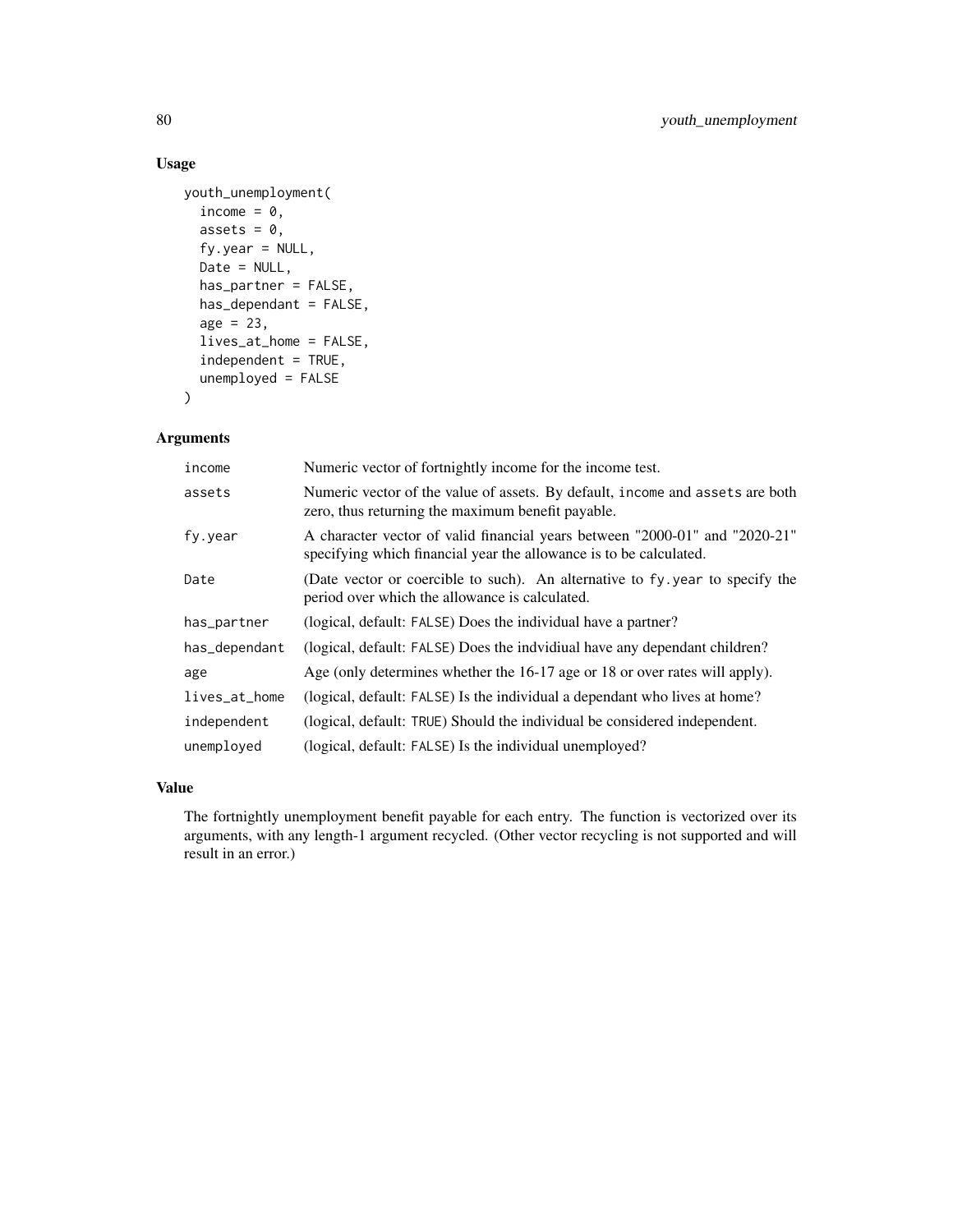# **Index**

∗ datasets max\_super\_contr\_base, [40](#page-39-0) residential\_property\_prices, [67](#page-66-0) ∗ package grattan-package, [4](#page-3-0) .lito *(*lito*)*, [39](#page-38-0) \_PACKAGE *(*grattan-package*)*, [4](#page-3-0)

```
age_grouper, 4
age_pension, 6, 24, 25
age_pension_age, 7
anyGeq, 8
AnyWhich, 8
apply_super_caps_and_div293, 9
aus_pop_qtr, 11
aus_pop_qtr_age, 11
awote, 12
```

```
bto, 13
```
carer\_payment, [14](#page-13-0) carers\_allowance, [14](#page-13-0) CG\_inflator, *[63](#page-62-0)* CG\_inflator *(*CG\_population\_inflator*)*, [16](#page-15-0) CG\_population\_inflator, [16](#page-15-0) child\_care\_subsidy, [17,](#page-16-0) *[42](#page-41-0)* compare\_avg\_tax\_rates, [19](#page-18-0) cpi\_inflator, [20,](#page-19-0) *[63](#page-62-0)* cpi\_inflator\_general\_date, [21](#page-20-0) cpi\_inflator\_quarters, *[21](#page-20-0)*, [22](#page-21-0)

date2fy *(*is.fy*)*, [36](#page-35-0) differentially\_uprate\_wage, [23,](#page-22-0) *[62,](#page-61-0) [63](#page-62-0)* disability\_pension, [24](#page-23-0)

energy\_supplement, [25](#page-24-0)

family\_tax\_benefit, [26](#page-25-0) fv *(*npv*)*, [55](#page-54-0) fy.year *(*is.fy*)*, [36](#page-35-0) fy2date *(*is.fy*)*, [36](#page-35-0)

fy2yr *(*is.fy*)*, [36](#page-35-0)

```
gdp, 28
gdp_fy (gdp), 28
gdp_qtr (gdp), 28
generic_inflator, 28
gni, 29
gni_fy (gni), 29
gni_qtr (gni), 29
grattan (grattan-package), 4
grattan-package, 4
income_tax, 30, 35
income_tax_sapto, 32
IncomeTax, 30
inflator, 33
install.packages, 34
install_taxstats, 34
inverse_average_rate, 35
inverse_income, 35
irr (npv), 55
is.fy, 36
lf_inflator, 37
lf_inflator_fy, 62, 63
lf_inflator_fy (lf_inflator), 37
lito, 31, 39
max_super_contr_base, 40
medicare_levy, 31, 41, 41
MedicareLevy, 41
model_child_care_subsidy, 42
model_income_tax, 31, 44, 68
model_new_caps_and_div293, 47
model_rent_assistance, 50
```
n\_affected\_from\_new\_cap\_and\_div293 *(*model\_new\_caps\_and\_div293*)*, [47](#page-46-0) new\_income\_tax, [53](#page-52-0) new\_medicare\_levy, [53](#page-52-0) new\_sapto, *[33](#page-32-0)*, [54](#page-53-0)